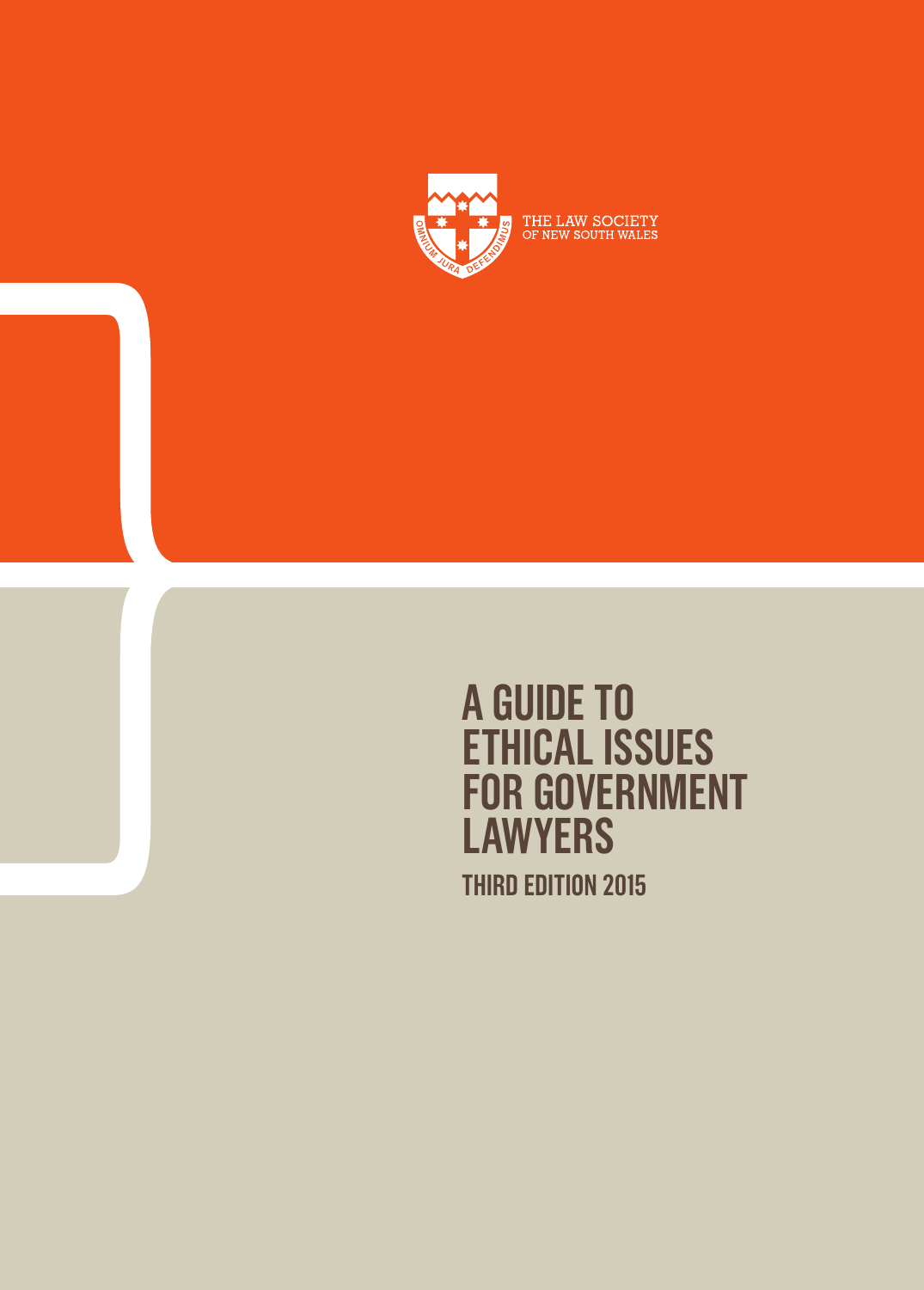

# A GUIDE TO ETHICAL ISSUES FOR GOVERNMENT LAWYERS

Third Edition 2015

© 2015 The Law Society of New South Wales, ACN 000 000 699, ABN 98 696 304 966.

Except as permitted under the *Copyright Act 1968* (Cth), no part of this publication may be reproduced without the specific written permission of the Law Society of New South Wales.

#### **Disclaimer**

This publication has been produced solely for government lawyers to provide general information of an introductory nature about ethical issues. It is a general guide only and is not exhaustive of issues which may be encountered. While every care has been taken in the production of this publication, no legal responsibility or liability is accepted, warranted or implied by the authors or the Law Society of New South Wales and any liability is hereby expressly disclaimed.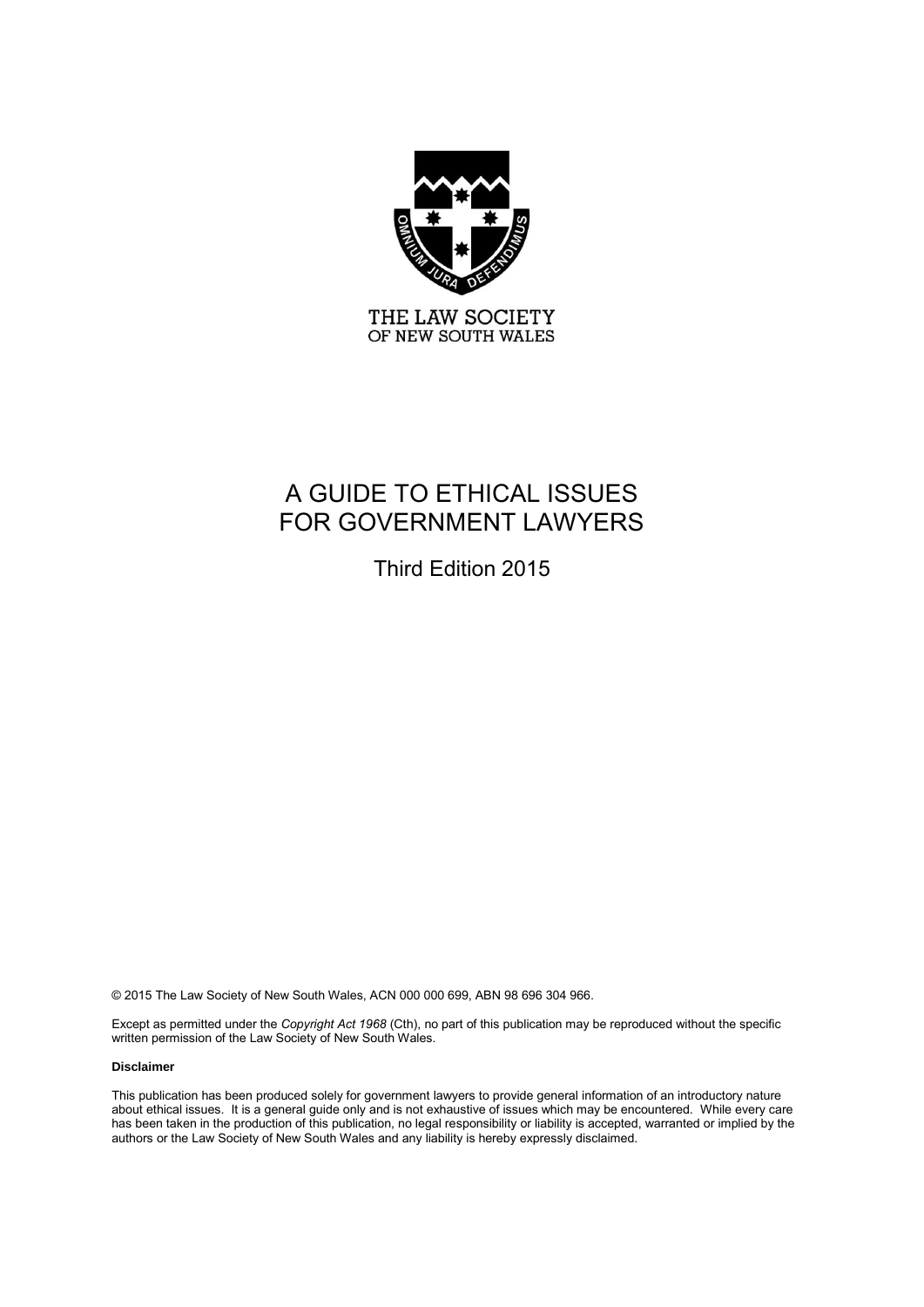# **Preface**

Ethics and professional responsibilities are an inherent part of practising law whether in public or private practice. With so many interests to serve, knowing the right path to take is not always clear cut. Whilst the underlying principles are fundamentally the same, the application may pose unique challenges for those lawyers who are in public practice.

Meeting ethical and professional responsibilities can provide public sector lawyers with arguably their most significant professional challenge. Public sector lawyers face issues in a complex and difficult context, and have significant additional factors to consider in respect of the public interest, greater public accountability and transparency.

The Government Solicitors' Committee of the Law Society of New South Wales published the first edition of the "Guidance on Ethical Issues for Government Solicitors" ("the Guide") in 2003 to help government lawyers meet their ethical professional responsibilities. Since the release of the Guide this document has become a valuable resource for lawyers who are employed by all levels of government and also to private practitioners retained by a government agency.

The Government Solicitors' Committee, in 2010, undertook to review the Guide to ensure that it continues to be a relevant and useful resource for the profession. I am pleased to present the third edition of the Guide which takes account of changes since 2010, including the introduction of the *Legal Profession Uniform Law (NSW)*. The Guide will continue to be updated as required and government lawyers are welcome to make suggestions on how to enhance the Guide.

The Guide is designed to assist by setting out guides to ethical issues for government lawyers where they are affected by law or public sector codes or circumstances of practice. It is intended to be read in conjunction with the relevant practice rules and statements of ethics, and at the same time, address circumstances and situations which may be particular to government lawyers. I trust you will find this Guide relevant and useful in the circumstances of daily legal practice.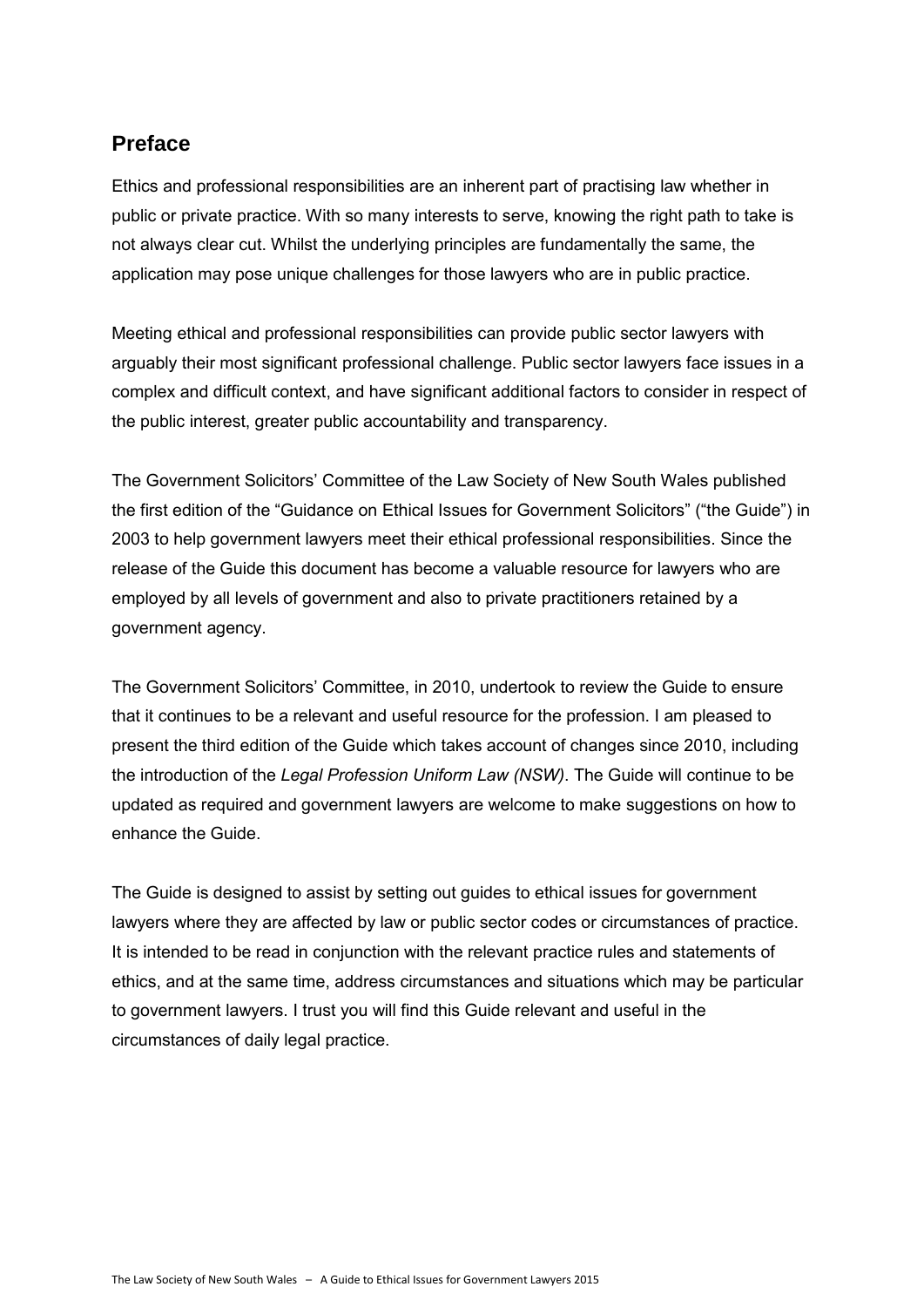The Law Society of New South Wales appreciates that it is a valuable service to have a guide for members that is designed specifically for government lawyers that recognises the unique features of their work and work environment. I thank the members of the Government Solicitors' Committee for this publication. Particular thanks must go to those members of the Government Solicitors' Ethics Sub-Committee (Doug Humphreys, Elizabeth Espinosa, Ryan Fletcher, Hayley Hummerston, Adam Johnston, Greg Ross and Jenny Stathis), for their hard work on this edition.

#### **John F. Eades**

President The Law Society of New South Wales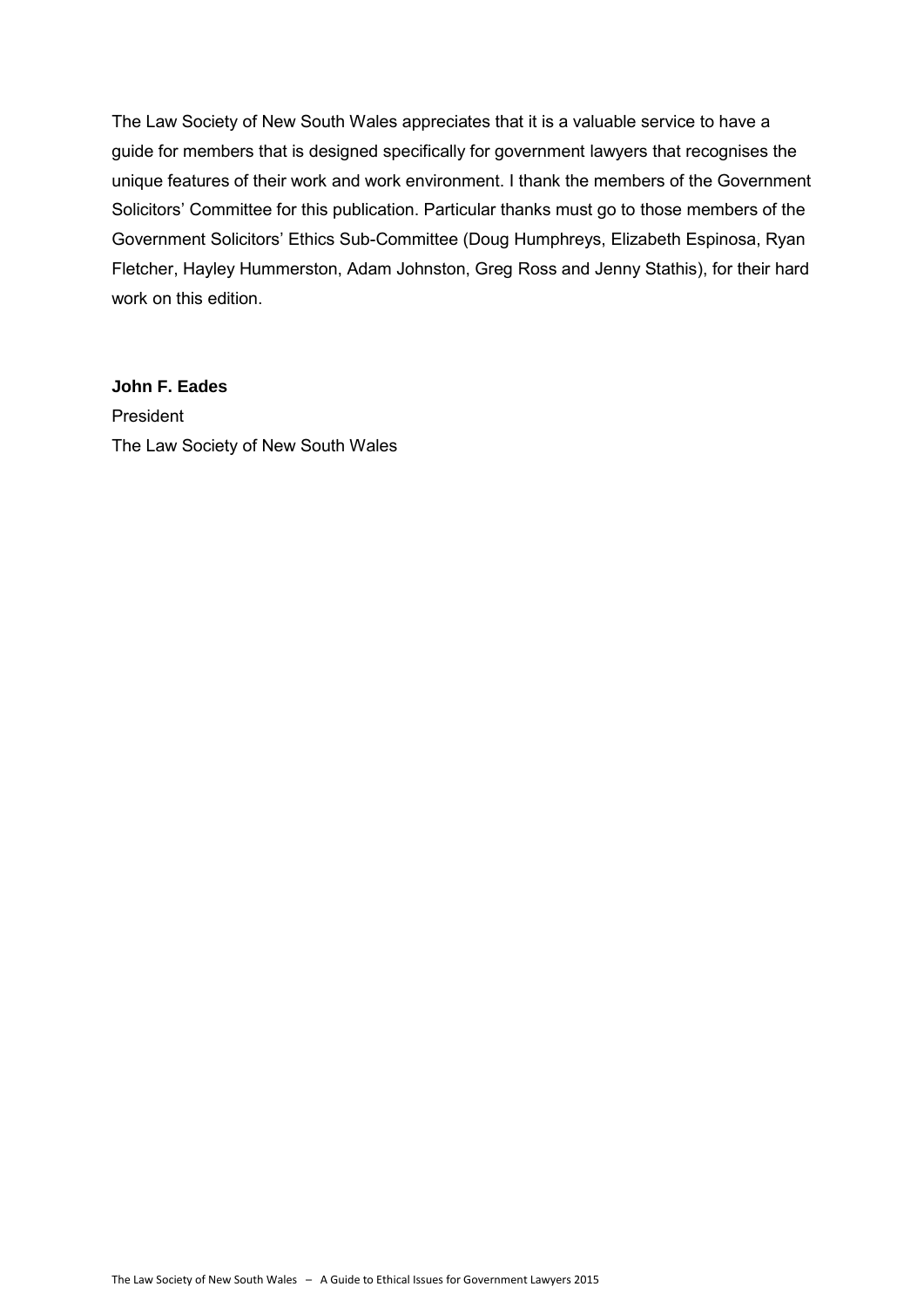# **Table of Contents**

| Section | Page |
|---------|------|
|         |      |
|         |      |

# The Guide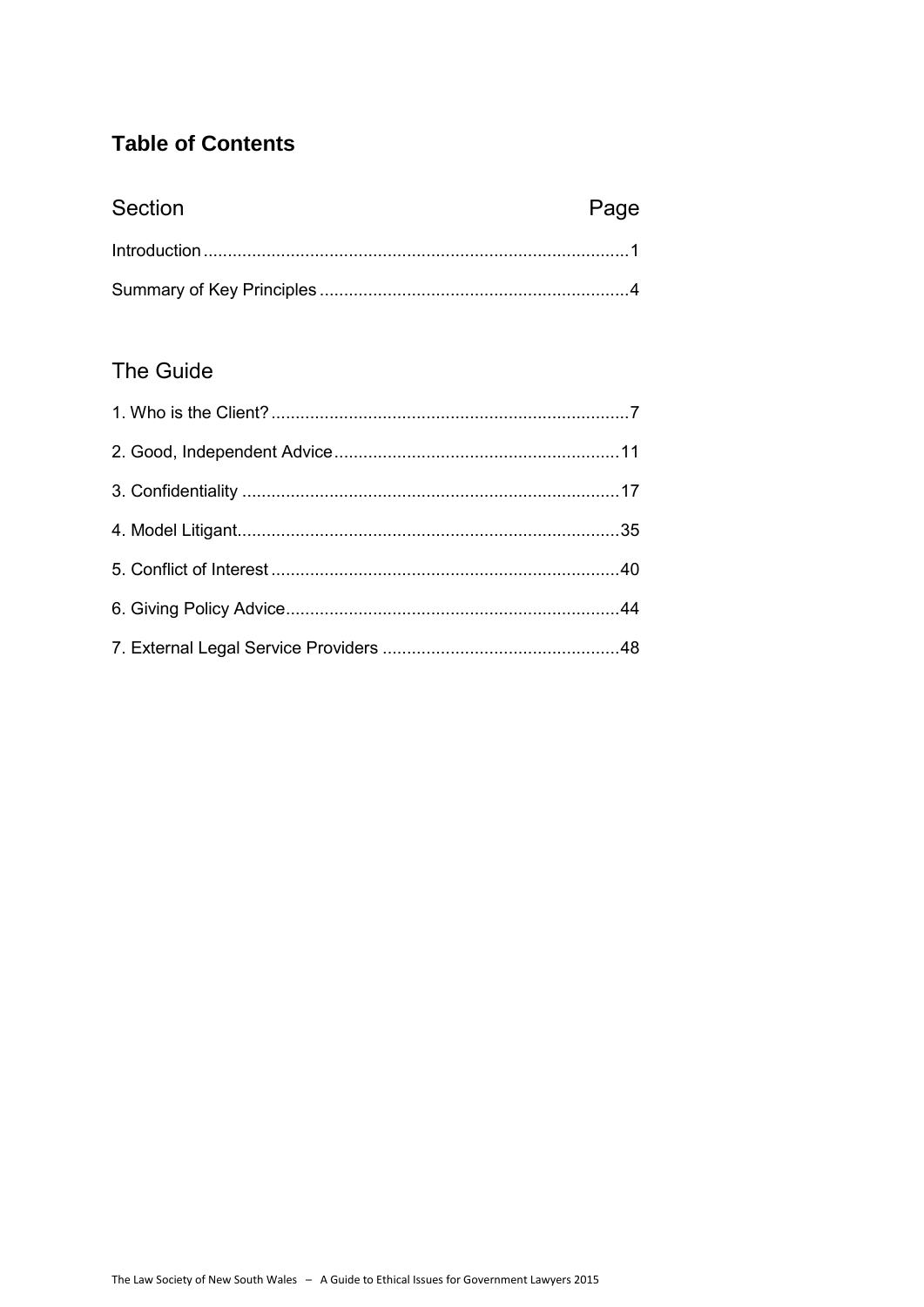# **Introduction**

Government lawyers are subject to the same ethical rules as private practitioners. There are, however, issues unique to government lawyers who are affected by laws, public sector codes and circumstances that don't arise in private practice.

The Government Solicitors' Committee of the Law Society of New South Wales, with the assistance of the Policy and Practice Department, has prepared this updated ethical guide for government lawyers employed in Commonwealth and New South Wales government agencies, local councils and statutory bodies set up for public purposes. It may also be useful to private practitioners retained by a government agency. The Guide is based on the original version published by the Committee in 2003.

Government lawyers make up 10.9% $<sup>1</sup>$  of legal practitioners with practising certificates in New</sup> South Wales, and they are employed in a broad range of agencies. "Inner budget" or "central" agencies carry out core government functions. Others, variously known as "government business enterprises" or "government trading agencies" do not have a regulatory or policy advice role. Some government lawyers are involved in both legal and policy work. In-house lawyers in local councils are "corporate lawyers" for practising certificate purposes, but for the purposes of this Guide are intended to be included as government lawyers.

The Guide should be read along with the:

- *Legal Profession Uniform Law (NSW)*;
- *Legal Profession Uniform Law Application Act 2014* (NSW);
- *Legal Profession Uniform Law Application Regulation 2015 (NSW)*;
- *Legal Profession Uniform General Rules 2015*;
- *Legal Profession Uniform Law Australian Solicitors Conduct Rules 2015*;
- *Legal Profession Uniform Law Legal Practice (Solicitors) Rules 2015*; and
- *Legal Profession Uniform Continuing Professional Development (Solicitors) Rules 2015*.

<sup>&</sup>lt;sup>1</sup> See 2014 Profile of the Solicitors of NSW: <u>https://www.lawsociety.com.au/cs/groups/public/documents/internetcontent/942948.pdf</u>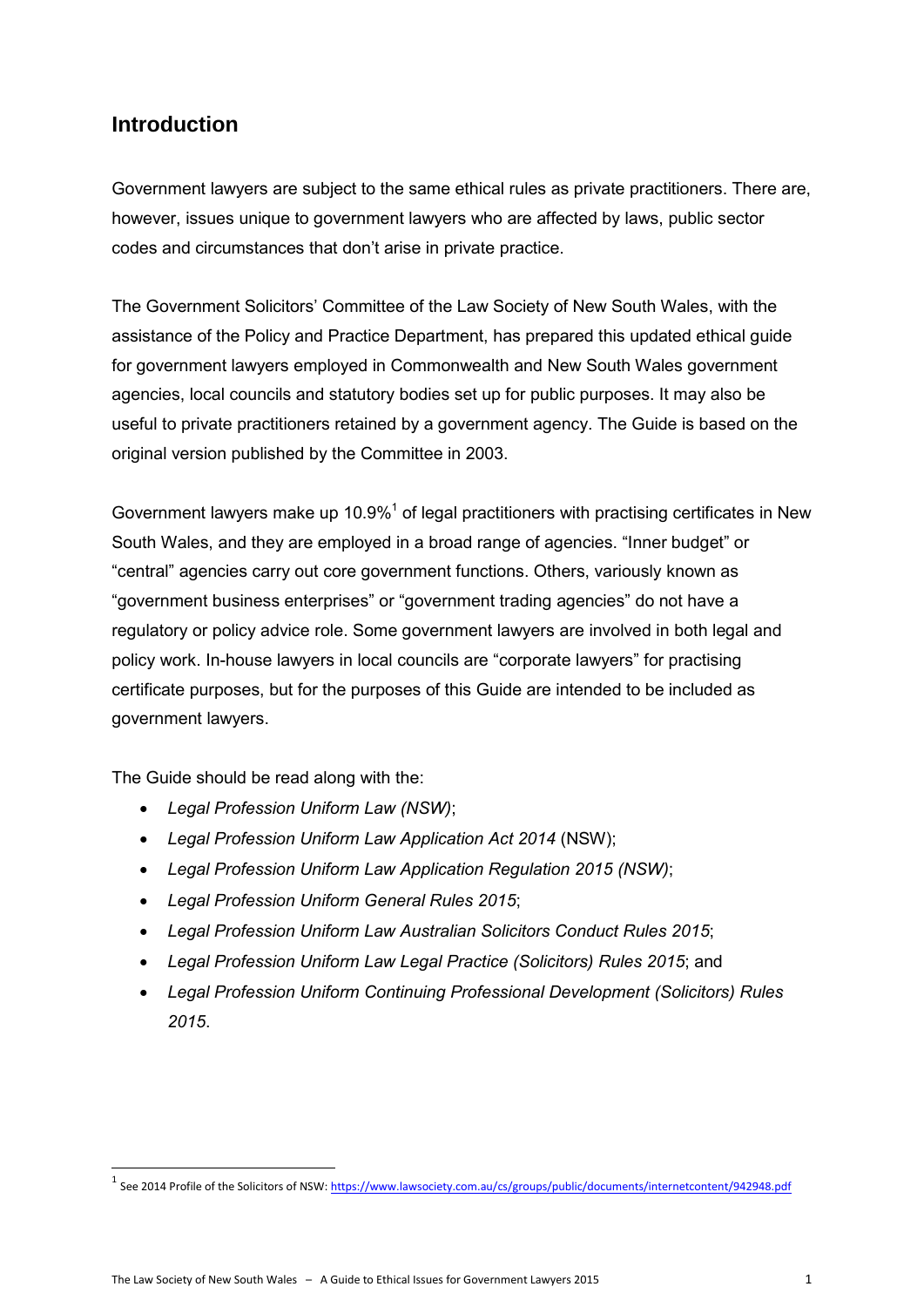Government lawyers employed by the Commonwealth Attorney-General and the Australian Government Solicitor are subject to the *Judiciary Act 1903* (Cth), s.55E(3) and s.55Q(2) respectively. Commonwealth government lawyers are also covered by the Commonwealth Attorney-General's Legal Services Directions. Codes of Conduct of the Commonwealth, such as s.13 of the *Public Service Act 1999* and the State, such as Part 2 of the *Government Sector Employment Act 2013* (NSW), are also relevant.

Since the Guide is not part of the solicitor's rules under the *Legal Profession Uniform Law (NSW)*, its contents are not binding on the practice of government lawyers.

# **Commonwealth Government agencies**

The Australian Government Solicitor ("AGS") employs more than 300 government lawyers. The AGS provides legal and related services to the Commonwealth and to persons and bodies in areas for which the Commonwealth has power to make laws, and in relation to other functions referred to in the Act. Under the Legal Services Directions issued by the Commonwealth Attorney-General and administered by the Office of Legal Service Coordination, constitutional law issues, national security issues and Cabinet work are "tied work" that only the Attorney-General's Department and the AGS may perform. The AGS competes with private firms in other areas such as advising, litigation and commercial property work, mainly for the rest of government. On 1 July 2015, the AGS was consolidated with the Commonwealth Attorney-General's Department.

Numerous in-house government lawyers are employed in other Commonwealth agencies. Many specialise in legal issues relevant to their agency, while others provide more general legal advice on contractual, employment and administrative law issues.

# **New South Wales Government agencies**

The central legal office is the Crown Solicitor's Office ("CSO").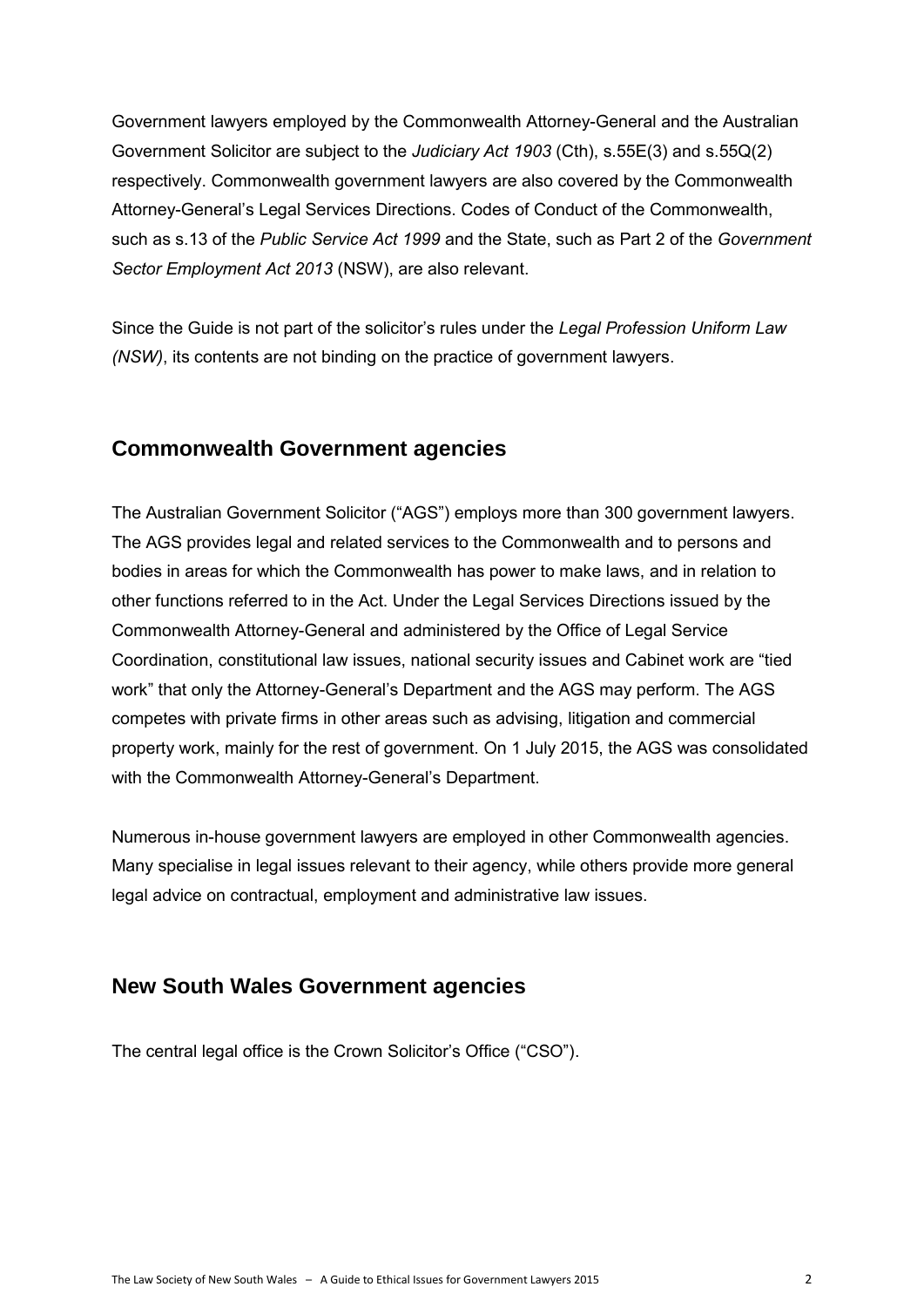Premier's Memorandum 95-39 requires Government agencies to engage the CSO for "core" legal work in matters which:

- have implications beyond an individual Minister's portfolio; or
- involve the constitutional powers and privileges of the State and/or the Commonwealth; or
- raise issues fundamental to the responsibilities of Government; or
- arise from, or relate to, matters for which the Attorney General is responsible.

The CSO competes with the private legal profession for non-core legal work. *The Legal Profession Uniform Law Application Act 2014* (NSW) specifies the bodies and persons for whom the Crown Solicitor may act (s.44).

# **Local Government lawyers**

Local councils in NSW are 'bodies politic' established by the *Local Government Act 1993* (NSW). Local councils have broad service, regulatory, revenue, administrative and enforcement functions.

In-house government lawyers in councils advise on the interpretation of local government and other legislation and represent the council in enforcing and defending the wide range of proceedings in which councils may be involved, and in transaction work.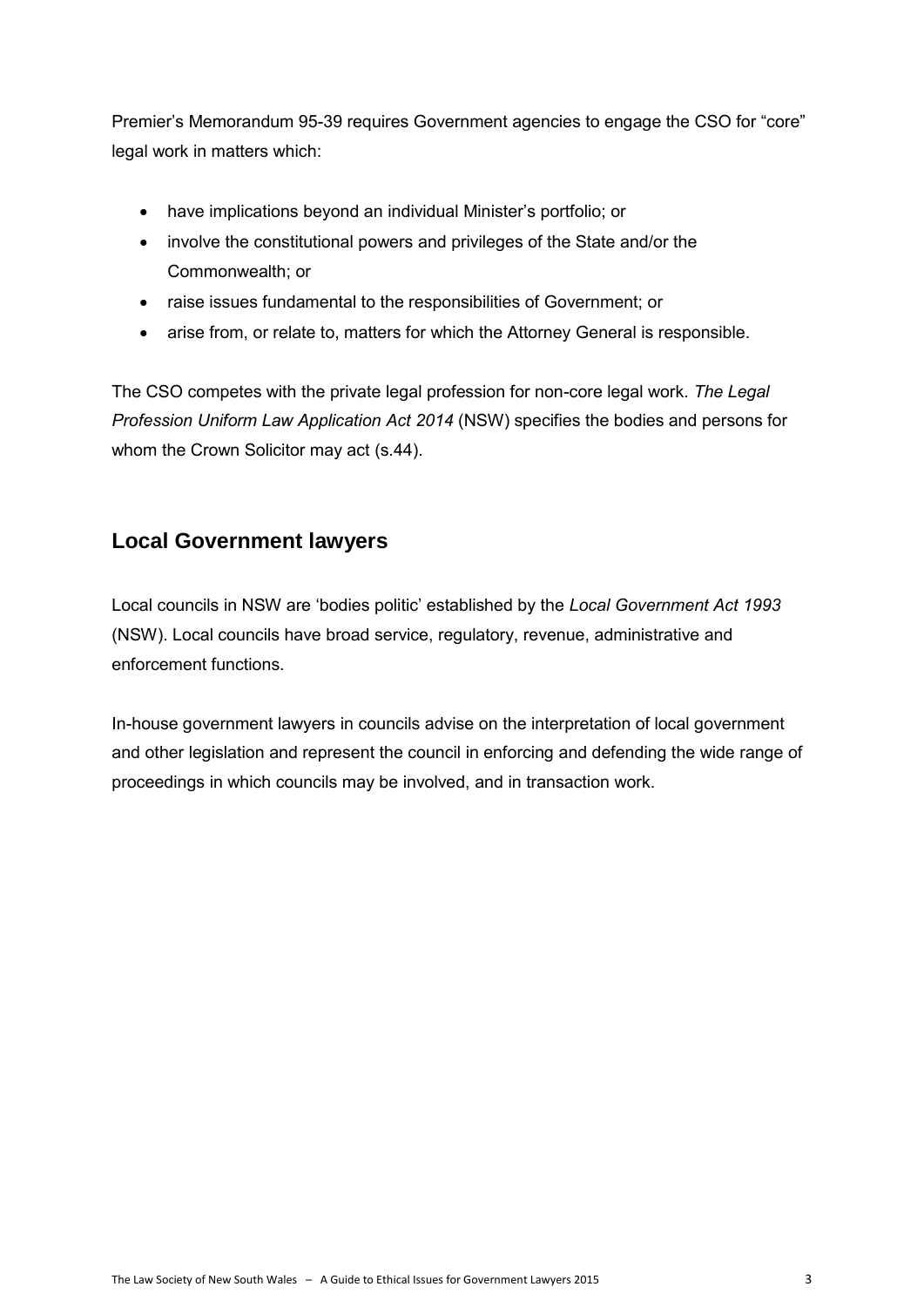# **Summary of key principles**

The principles outlined below are expanded on in the remainder of the Guide.

### **1. Who is the client?**

- 1.1. Councils and statutory corporations may seek advice, take proceedings or be proceeded against, in their corporate name. Statutory office holders may also seek advice, take proceedings and be proceeded against in connection with the office.
- 1.2. Individuals may be clients. The relationship between such an individual and the government lawyer is that of client and solicitor.
- 1.3. For government agencies, instructions are given by a minister or agency on behalf of the Crown (or the Attorney General on behalf of the Crown). This affects the government lawyer's duty to the "client" and gives rise to questions of legal professional privilege in communications. These issues are discussed in Section 3.
- 1.4. A government lawyer has a retainer for each matter for which the agency requires legal services.
- 1.5. A government lawyer should treat agencies as separate from each other for the purpose of considering whether acting for more than one in the same matter would involve a conflict of duties owed to each.

### **2. Good, Independent Advice**

- 2.1. Government lawyers should accept instructions to advise or represent an agency, honestly, competently and diligently.
- 2.2. Government lawyers should provide legal services even where it incurs the client's displeasure.
- 2.3. A government lawyer must not publicly oppose government policy concerning any matter in which the officer is acting for an agency.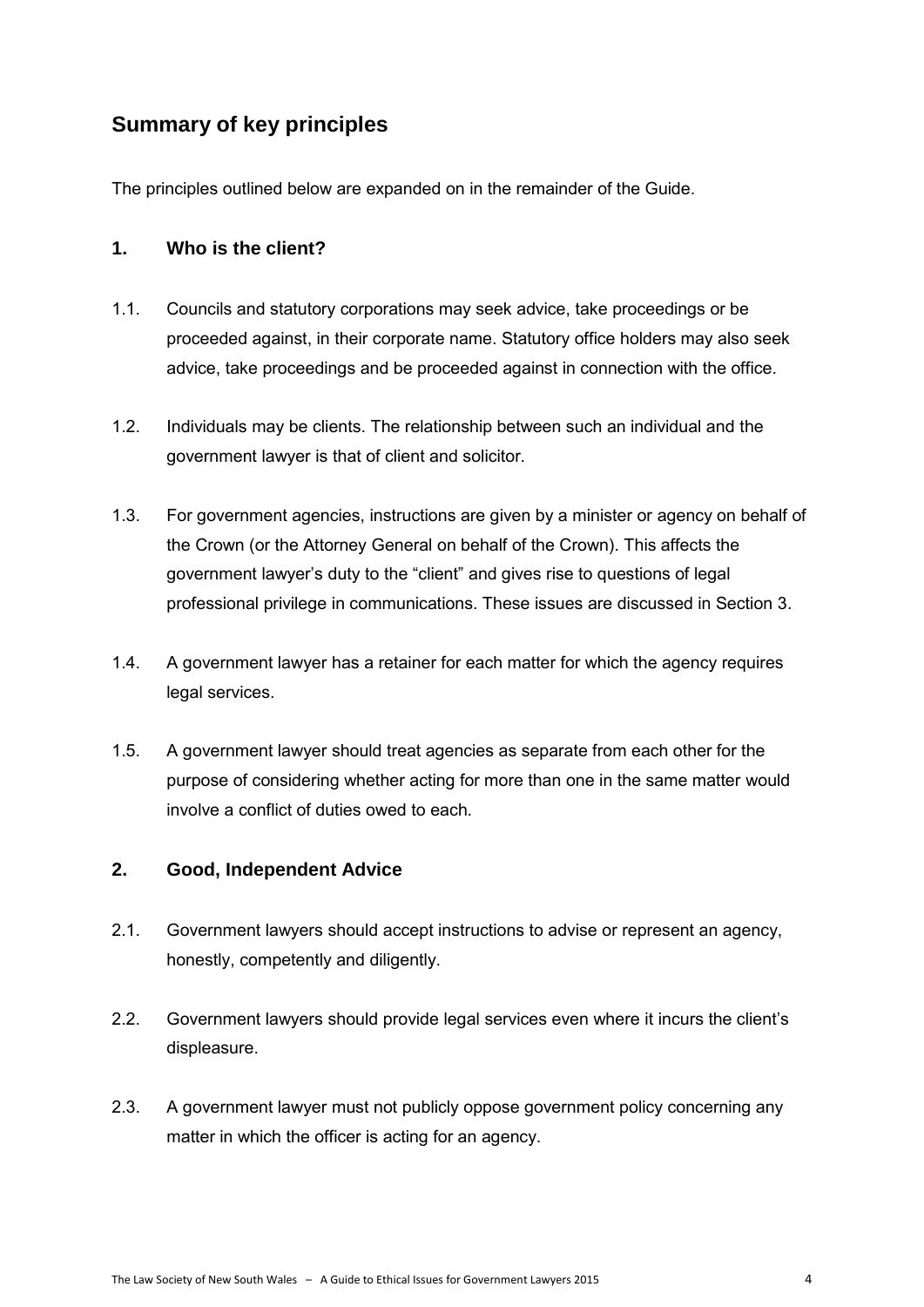### **3. Confidentiality**

- 3.1. Information given in confidence should be kept confidential, during and after the government lawyer's employment. Unless the agency authorises disclosure or there is a legal immunity for doing so, there is an overriding legal obligation not to disclose.
- 3.2. It is not unethical to make a protected disclosure under the *Public Interest Disclosures Act 1994* (NSW).<sup>2</sup>
- 3.3. It is not unethical to disclose the contents of legal advice to another government agency in accordance with law or government policy. A safeguard against waiver of legal professional privilege would be to ensure disclosures are made confidentially.
- 3.4. The *Privacy and Personal Information Protection Act 1998* (NSW) and the *Privacy Act 1988* (Cth) restrict the communication of personal information between agencies, and to persons or other bodies. There are thirteen Australian Privacy Principles<sup>3</sup> that regulate the handling of personal information by most Commonwealth public or government agencies and some private sector organisations.

### **4. Model Litigant**

- 4.1. Government lawyers should advise client agencies of their duty to behave as model litigants, should act as model litigants themselves, and assist agencies to do so.
- 4.2. "Model litigant" rules do not prevent governments and their agencies from acting firmly and properly to protect their interests. All legitimate steps may be taken to pursue, test or defend claims where there is a sound legal basis.

# **5. Conflict of Interest**

**.** 

5.1. The *Legal Profession Uniform Law Australian Solicitors Conduct Rules 2015* apply to government lawyers, including in relation to dealing fairly with clients, free of any interest that may conflict with that of a client.

<sup>&</sup>lt;sup>2</sup> For further information see:<https://www.ombo.nsw.gov.au/news-and-publications/publications/guidelines/public-interest-disclosures>

<sup>&</sup>lt;sup>3</sup> For further information see: http://www.oaic.gov.au/privacy/privacy-act/australian-privacy-principles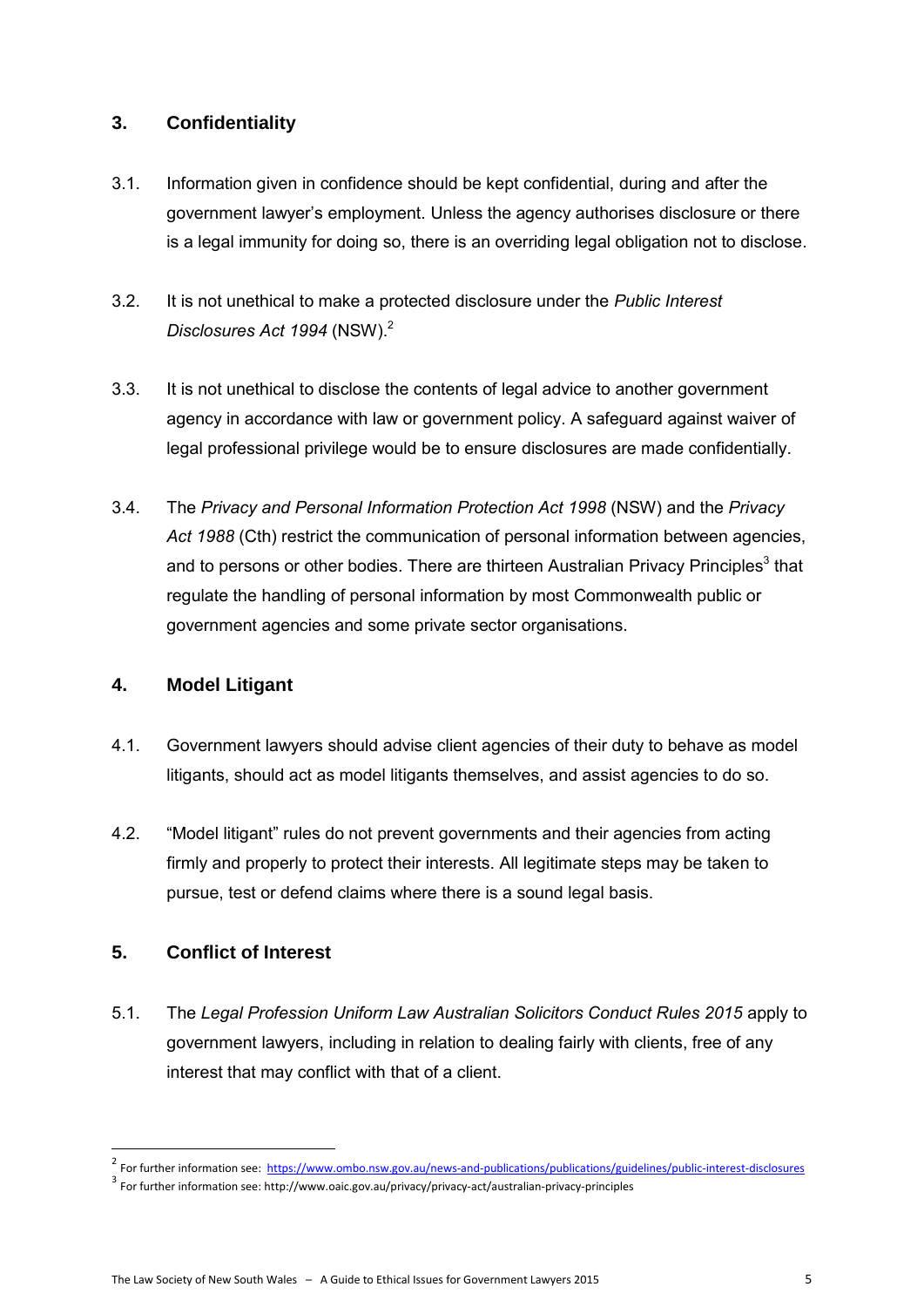- 5.2. Public sector law prohibits conflicts of interest on the part of public sector employees.
- 5.3. Government lawyers should not act for more than one agency in the same matter if they have conflicting interests. See also Section 1: Who is the Client?

### **6. Giving policy advice**

- 6.1. A government lawyer instructed to carry out or assist in a transaction, should not give unsought advice on its wisdom, but might point out its/the legal effect.
- 6.2. Advice may be sought on issues of policy or management discretion. To prevent misunderstanding, a government lawyer should separate legal from policy or management advice.
- 6.3. Issues of legal professional privilege require a government lawyer to consider whether the dominant purpose of any opinion is to give legal or some other kind of advice.

### **7. External legal service providers**

- 7.1. If a government lawyer's agency must refer matters to some other government legal agency, the government lawyer should ensure that he or she does so. If the agency is free to select its external advisers, the government lawyer must:
	- use informed purchaser models to engage external legal services and manage external legal services providers, including operating within the government procurement policy framework;
	- try to ensure that the agency (and therefore the government) is best served by the choice; and
	- avoid selection from habit, friendship or favour, or in return for some inducement.
- 7.2. Repeatedly briefing the same counsel or firm increases their experience in the affairs of an agency but the government lawyer must still act diligently, brief and assist counsel or the firm properly, and point out any deficiencies in the advice. Briefing a number of barristers in one field avoids the problem of one being unavailable.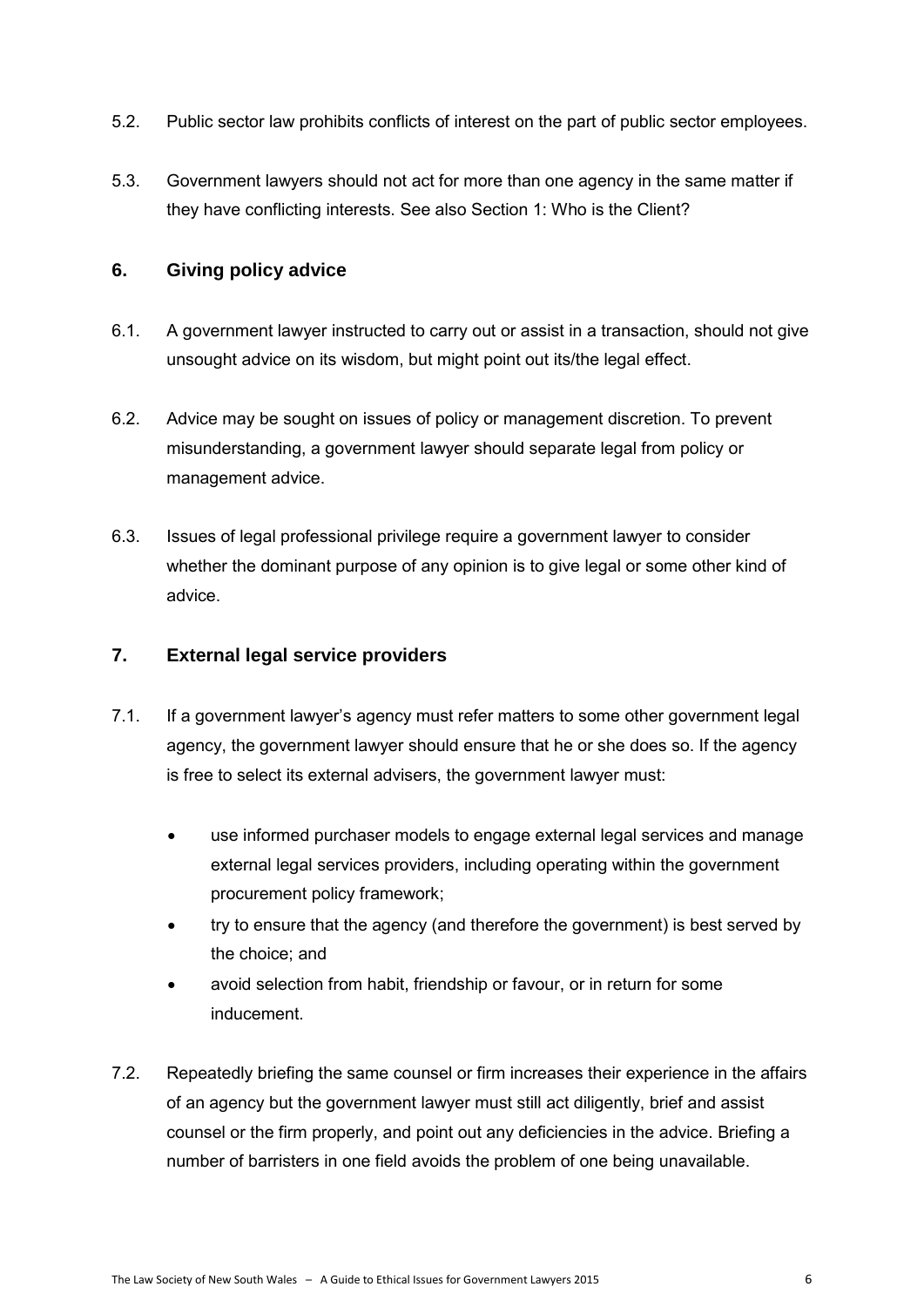# **THE GUIDE**

### **1. Who is the Client?**

Does a government lawyer have a client, or just a boss? *"Sometimes I feel like a glorified secretary to my boss, who is the head of our agency. I'm the only government lawyer in the agency and my primary responsibility is to provide legal advice in relation to applications for decision by my boss. It's hard to keep up with this work because of his requests for other services (such as preparing speeches for him to deliver). Is my first responsibility to my boss, the agency, the applicants, the department or the government? What should I do if my primary responsibilities are suffering because my workload is too great? Can I decline to perform services requested by my boss?"* See 1.4 and 2 below.

- 1.1. Local councils and statutory corporations, whether or not they represent the Crown have capacity to take proceedings and be proceeded against in their corporate name, and to seek legal advice. Statutory office holders not representing the Crown may also take proceedings or be proceeded against in connection with the office, or take legal advice, subject to legislative provisions.<sup>4</sup>
	- 1.1.1. A local council is a body politic under Chapter 9 of the *Local Government Act 1993* (NSW), as are statutory corporations defined in Part 8 of the *Interpretation Act 1987* (NSW). They are clearly capable of giving instructions on legal matters.
	- 1.1.2. Under the *Director of Public Prosecutions Act 1986* (NSW), the Director may be represented by counsel and solicitor.<sup>5</sup> It is the function of the Solicitor for Public Prosecutions (a) to act for the Director, and (b) to instruct the Crown Prosecutors and other counsel on behalf of the Director.<sup>6</sup> The Director is then the client (though not the employer) of the Solicitor.
	- 1.1.3. Where a government lawyer is advising or representing an agency which has management of persons' affairs (e.g. the NSW Trustee and Guardian), the client is the agency, not the person whose affairs are being managed.

 $\overline{a}$ 

<sup>4</sup> See, for example, the *Ombudsman Act 1974* (NSW), ss.35A and 35B (amongst others) imposing restraints on proceedings that may be taken against the Ombudsman, and proceedings that the Ombudsman may take; and the *Public Finance and Audit Act 1983* (NSW), s.33, as to the entitlement of the Auditor-General to seek advice from the Attorney General or the Crown Solicitor.<br>5 Director of Bublic Bases wises Act 4006 (NSM), s.24

*Director of Public Prosecutions Act 1986* (NSW), s.21.

<sup>6</sup> *Director of Public Prosecutions Act 1986* (NSW), s.23.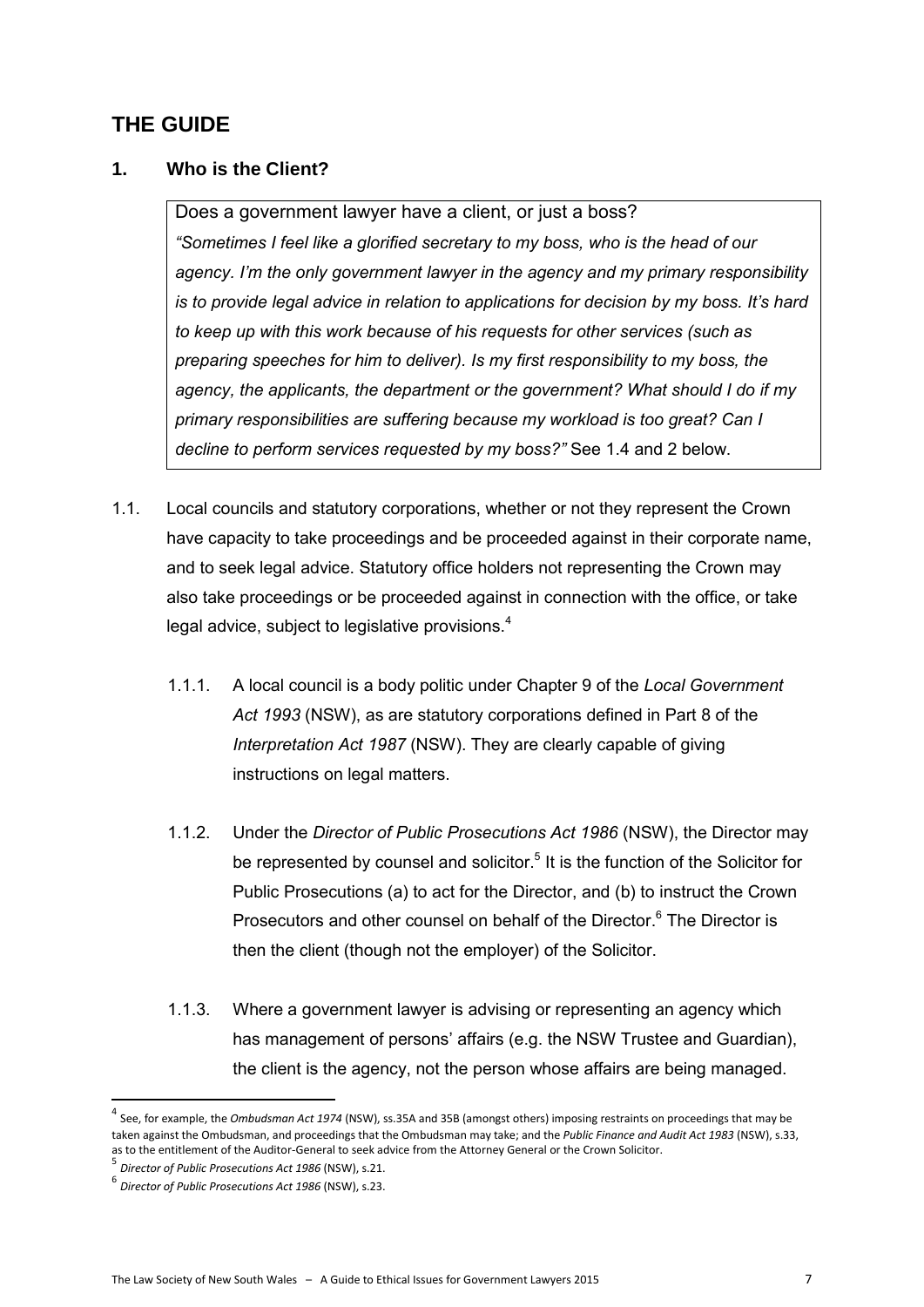- 1.2. Individuals can be clients where legislation or governmental practice allows. Subject to legislation, their legal relationship with the government lawyer is that of client and solicitor, with the confidentiality and loyalty inherent in that relationship.
	- 1.2.1. The *Legal Aid Commission Act 1979* (NSW) declares that the relationship between a solicitor (the Chief Executive Officer, a member of staff or a private legal practitioner to whom work is assigned) and an applicant for, or recipient of, legal aid, is one of solicitor and client.<sup>7</sup>
	- 1.2.2. Ministers and statutory office holders are given advice and representation on matters arising from their statutory or common law functions, such as litigation to challenge the exercise of a power, or transactions to which they are a party. Ministers, public officials and Crown employees may also be defendants in proceedings such as an action in tort or required to appear before investigative tribunals where, due to their official duties, they have a substantial and direct interest. State policy on granting *ex gratia* legal assistance in these cases is set out in the guidelines to the Premier's Memorandum No. 99-11.<sup>8</sup>
	- 1.2.3. Legal assistance includes representation and an indemnity against legal costs and any verdict in civil proceedings awarded against the grantee, except fines or punitive or exemplary damages.
	- 1.2.4. If it is decided that the grantee acted unreasonably, and/or failed to disclose all circumstances, *ex gratia* assistance may be withdrawn. The government lawyer or private practitioner is still not free, however, to break any confidences of the client, or give advice to the government against the former client's interest. The Legal Services Directions address this issue in the Commonwealth.

 $^7$  Section 25(1). The relationship arises only in the context of functions performed by the solicitor in the course of acting as a solicitor (s.25(1A)). An applicant for legal aid includes a person who only seeks legal advice. A person to whom legal aid is granted includes a person to whom that advice is given; and an application for legal aid includes a request for that advice: s.25(6). See also s.24, on the respective functions of the CEO and a member of staff in practising as a solicitor under the Act, and the rules, standards and duties of a solicitor that apply to both. See also s.25, and s.26, prohibiting the passing on information.

<sup>8</sup> For further information see:

http://www.dpc.nsw.gov.au/\_data/assets/pdf\_file/0014/15062/Guidelines\_for\_the\_Provision\_of\_Ex\_Gratia\_Assistance\_for\_Legal\_Repr [esentation\\_for\\_Ministers\\_of\\_the\\_Crown,\\_Public\\_Officials\\_and\\_Crown\\_Employees\\_v2.pdf](http://www.dpc.nsw.gov.au/__data/assets/pdf_file/0014/15062/Guidelines_for_the_Provision_of_Ex_Gratia_Assistance_for_Legal_Representation_for_Ministers_of_the_Crown,_Public_Officials_and_Crown_Employees_v2.pdf)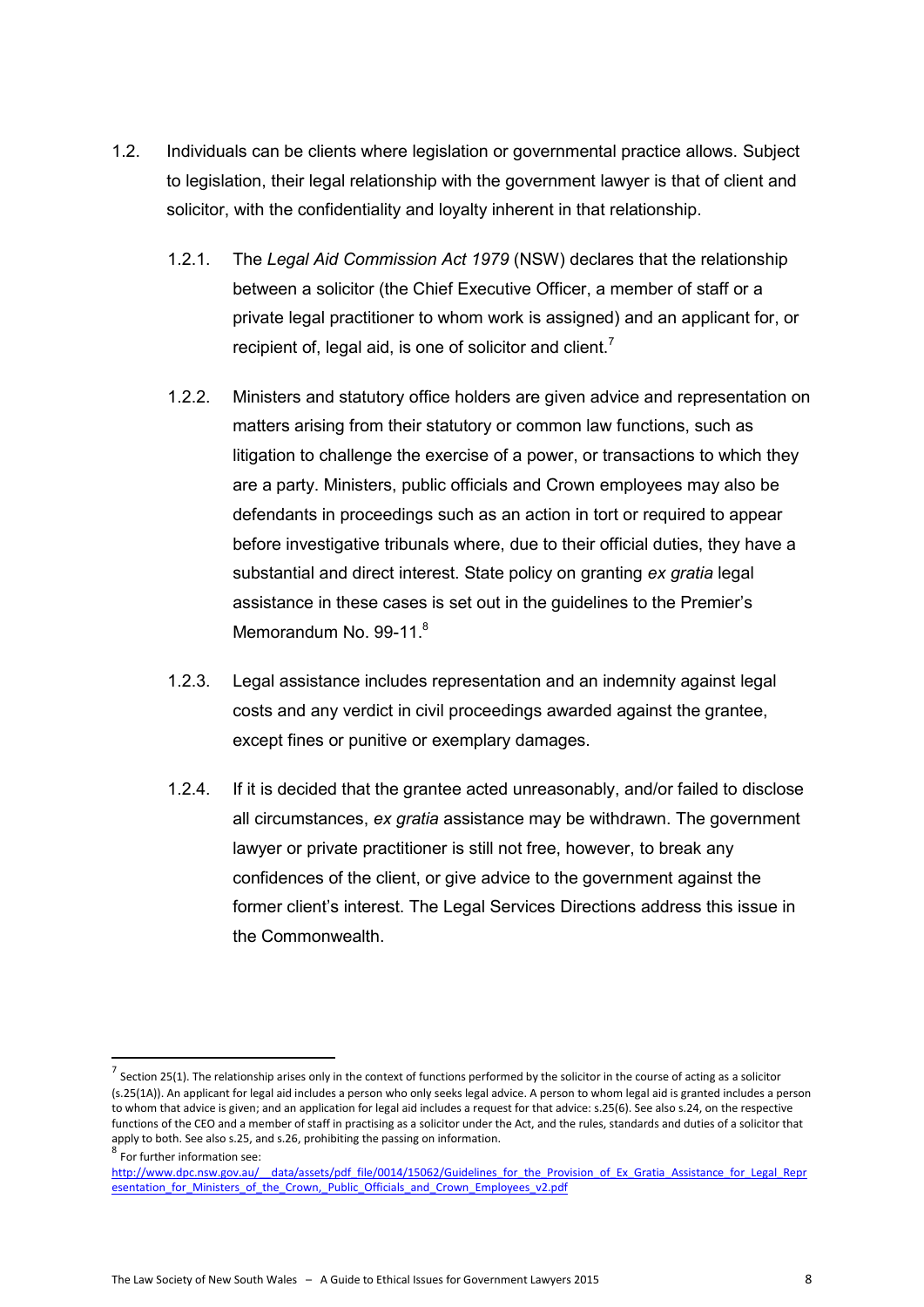#### 1.2.5. The NSW Law Reform Commission has said (in Report 86 in 1998) that:

"The Attorney General, as the first law officer of the Crown, is primarily responsible for the provision of legal advice to government. At common law, the Attorney General was, in formal terms, the sole source of legal advice to government. Other legal advisers act on the instructions (often implied) of the Attorney General who represents the Crown. This is so even when the advice is requested by, or delivered to, a department, agency, or official."

- 1.2.6. This seems to say that the Attorney General could intervene in any case in which advice on the Crown's legal position has been given, and instruct a legal adviser chosen by him or herself. This could include instructions contrary to those already given by a department, agency or official. In such a case, the client would no longer be the department, agency or official. It would be the Attorney General. In practice, the Attorney General would no doubt consult with the Minister.
- 1.3. Instructions to act are given by a Minister or an agency acting on behalf of the Crown (or perhaps on behalf of the Attorney General, acting on behalf of the Crown).
	- 1.3.1. This affects the government lawyer's duty of confidentiality to the "client". It also raises the question whether authorised disclosure of communications between the Minister or agency or the government lawyer, to another Minister or agency may affect legal professional privilege. Those matters are discussed in Section 3.
- 1.4. A government lawyer has a retainer for each matter for which the agency requires legal services.
	- 1.4.1. The *Legal Profession Uniform Law Australian Solicitors Conduct Rules 2015* presume the existence of a client-solicitor relationship. A government lawyer employed by an agency does not receive a fee, but a salary. It is considered that this amounts to a client-solicitor relationship within the meaning of the Rules for each matter in which the government lawyer receives instructions.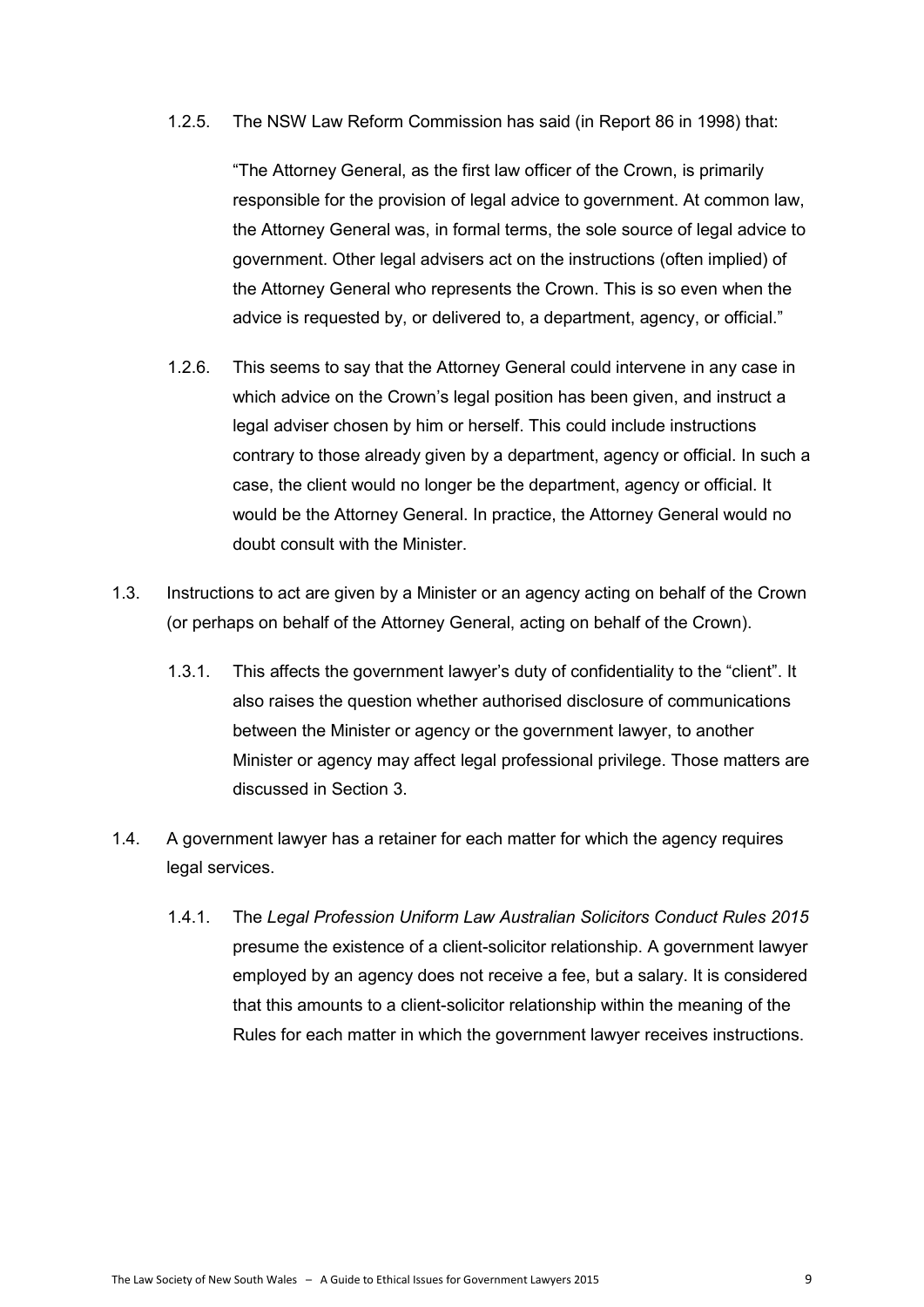- 1.4.2. A government lawyer doesn't have to accept a retainer. It isn't easy, however, to decline instructions from the employing agency. It is unethical, however, to accept a retainer if there is a conflict of duty and interest or the government lawyer's workload is too great to allow him or her to serve the client competently and diligently.
- 1.4.3. The government lawyer who does not want to accept a retainer should notify his or her manager so that the case can be referred to another government lawyer, or briefed out. The situation is one of real difficulty for the many government lawyers working in agencies where resources are limited and "briefing out" legal work may not be a welcome option for a (possibly nonlawyer) manager.
- 1.5. A government lawyer should treat agencies of the Crown separately when he or she is considering whether acting for more than one in the same matter would involve a conflict of duties to each.
	- 1.5.1. Accepting instructions from two agencies in the same matter could involve a conflict of duty if they became irreconcilable. Legal theory and constitutional practice, however, supports the idea that in such cases there is only one client, the Crown (or the Attorney General as the Crown's representative). Conflict of interest is dealt with in Section 5.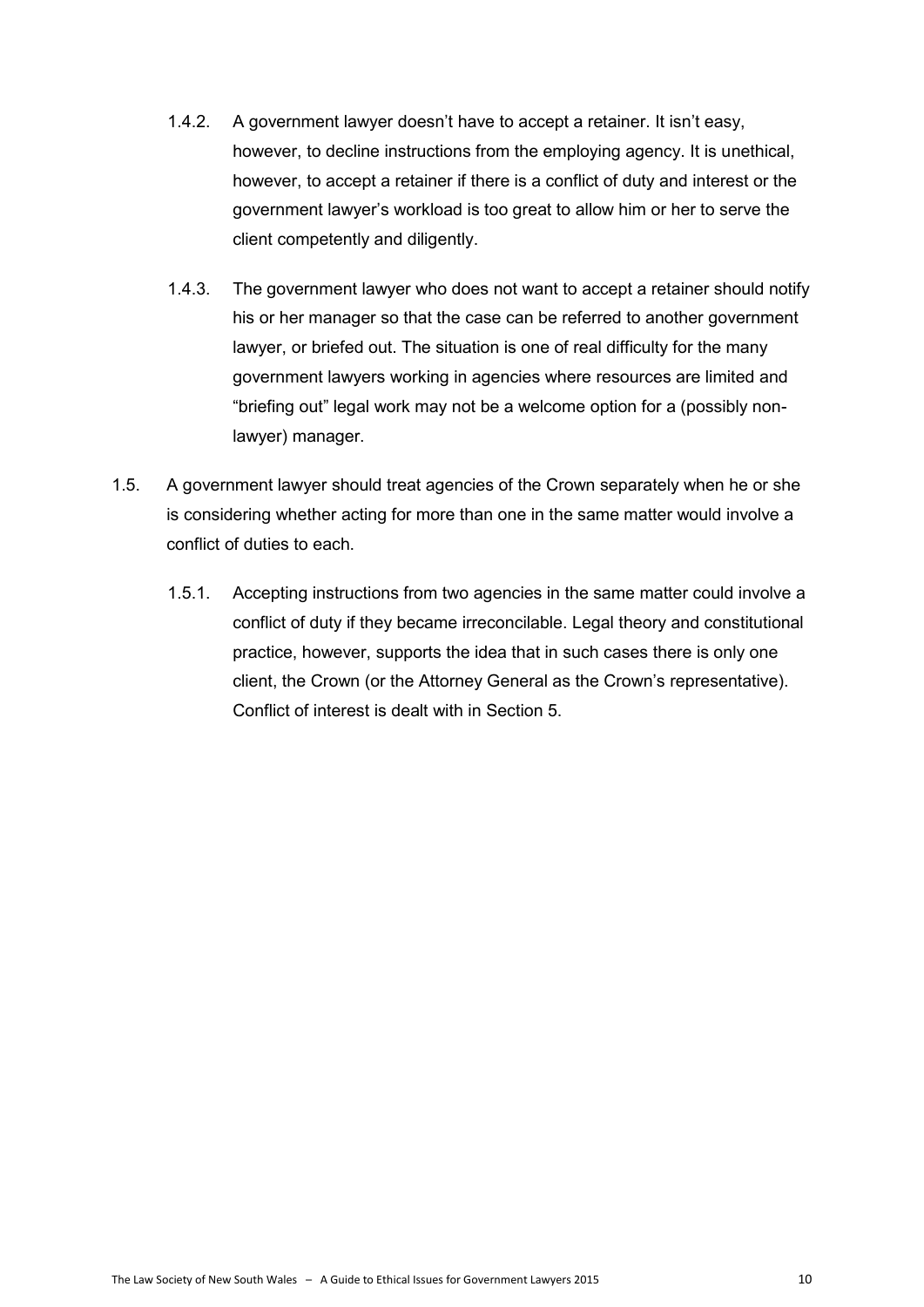### **2. Good, Independent Advice**

- 2.1. Rule 4 of the *Legal Profession Uniform Law Australian Solicitors Conduct Rules 2015*  provides that a solicitor must:
	- 4.1.1 act in the best interests of a client in any matter in which the solicitor represents the client;
	- 4.1.2 be honest and courteous in all dealings in the course of legal practice;
	- 4.1.3 deliver legal services competently, diligently and as promptly as reasonably possible;
	- 4.1.4 avoid any compromise to their integrity and professional independence; and
	- 4.1.5 comply with these Rules and the law.
- 2.2. In addition, rule 7 provides:

"7.1 A solicitor must provide clear and timely advice to assist a client to understand relevant legal issues and to make informed choices about action to be taken during the course of a matter, consistent with the terms of the engagement.

7.2 A solicitor must inform the client or the instructing solicitor about the alternatives to fully contested adjudication of the case which are reasonably available to the client, unless the solicitor believes on reasonable grounds that the client already has such an understanding of those alternatives as to permit the client to make decisions about the client's best interests in relation to the litigation."

- 2.3. In the service of their own or other agencies, government lawyers should accept instructions to advise or represent and do so honestly, competently, diligently and as promptly as reasonably possible. (*Legal Profession Uniform Law Australian Solicitors Conduct Rules 2015*, rule 4.1.2 and 4.1.3)
	- 2.3.1. Government, like anyone else, needs honest, competent legal advice and government lawyers should give the best they can, according to their individual knowledge and experience.
	- 2.3.2. "Competence" is usually inferred from the holding of a practising certificate but that, obviously, is not conclusive.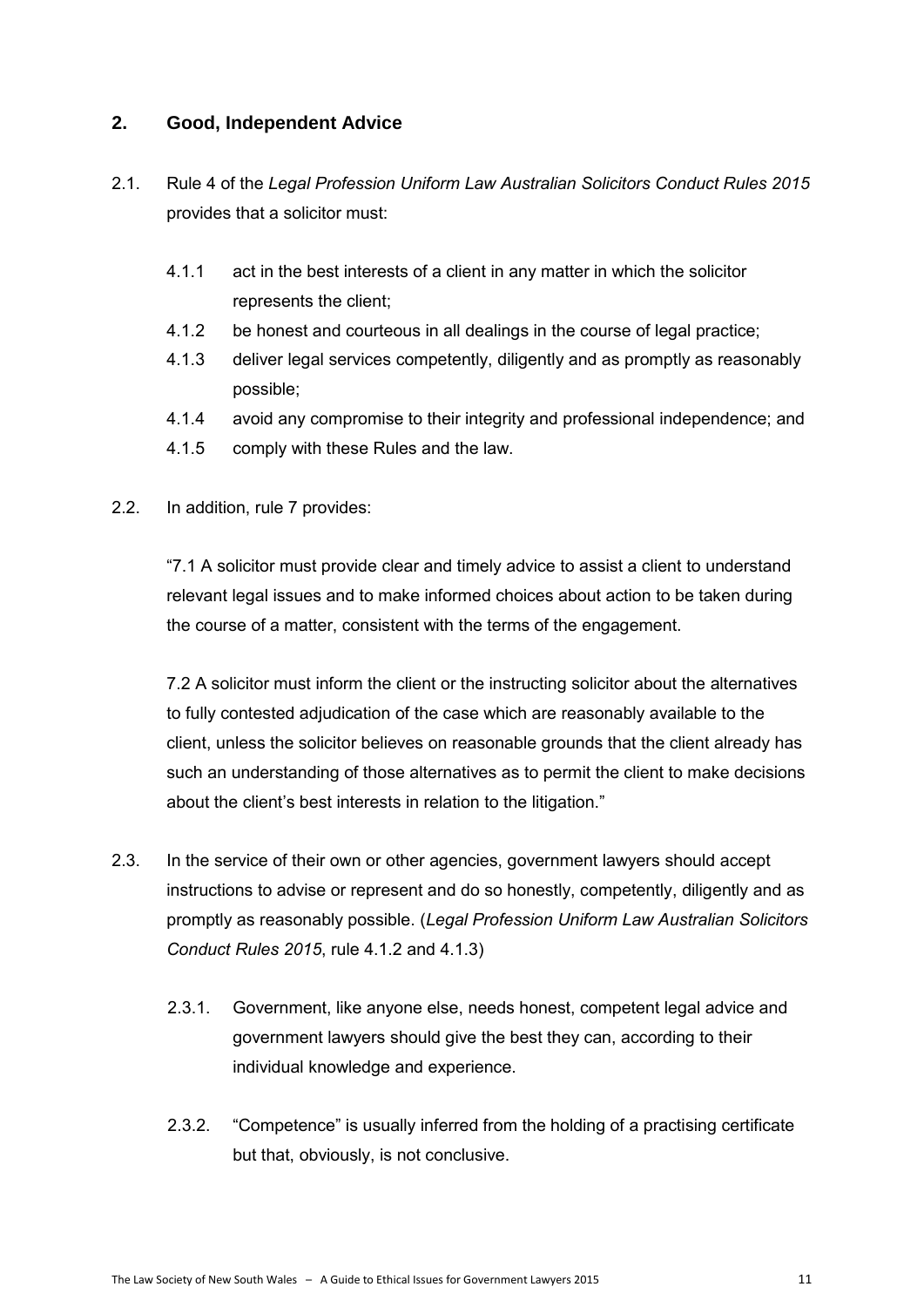2.4. The government lawyer should provide professional legal services, whether or not their advice is welcome. They must avoid any compromise to their integrity and professional independence. (*Legal Profession Uniform Law Australian Solicitors Conduct Rules 2015*, rule 4.1.4)

*"There are imperatives and I think that we are aware of them and we do our best to comply but the problems arise where the legal advice doesn't accord with what they [the client agency] want, and my view is that we give the legal advice and they can accept or reject it." (Government Lawyer)* 

- 2.4.1. Being a government lawyer employed by the state or federal government is not inconsistent with professional independence. If the government consults a government lawyer, and there is no question of abuse of the relationship, then all the usual legal, ethical and policy rules will apply.
- 2.4.2. The importance of maintaining legal professional privilege is one very strong incentive to government lawyers to maintain professional independence with their client(s).
- 2.4.3. In Waterford,<sup>9</sup> Brennan J said government lawyers should be "competent, in order that the legal advice be sound and the conduct of the litigation be efficient; independent, in order that the personal loyalties, duties or interests of the adviser should not influence the legal advice which he gives or the fairness of his conduct of the litigation on behalf of his client." Otherwise, "there is an unacceptable risk that the purpose for which privilege is granted will be subverted."
- 2.4.4. The exercise of independent judgment is an ethical requirement, however: *"Being a servant or agent too, he may be under more pressure from his client. So he must be careful to resist it. He must be as independent in the doing of right as any other legal adviser."<sup>10</sup>*

<sup>9</sup> *Waterford v The Commonwealth of Australia* (1987) 163 CLR 54.

<sup>10</sup> Per Lord Denning MR in *Alfred Crompton Amusement Machines Ltd v Customs and Excise Commissioners* (No 2) (1972) 2 QB 102.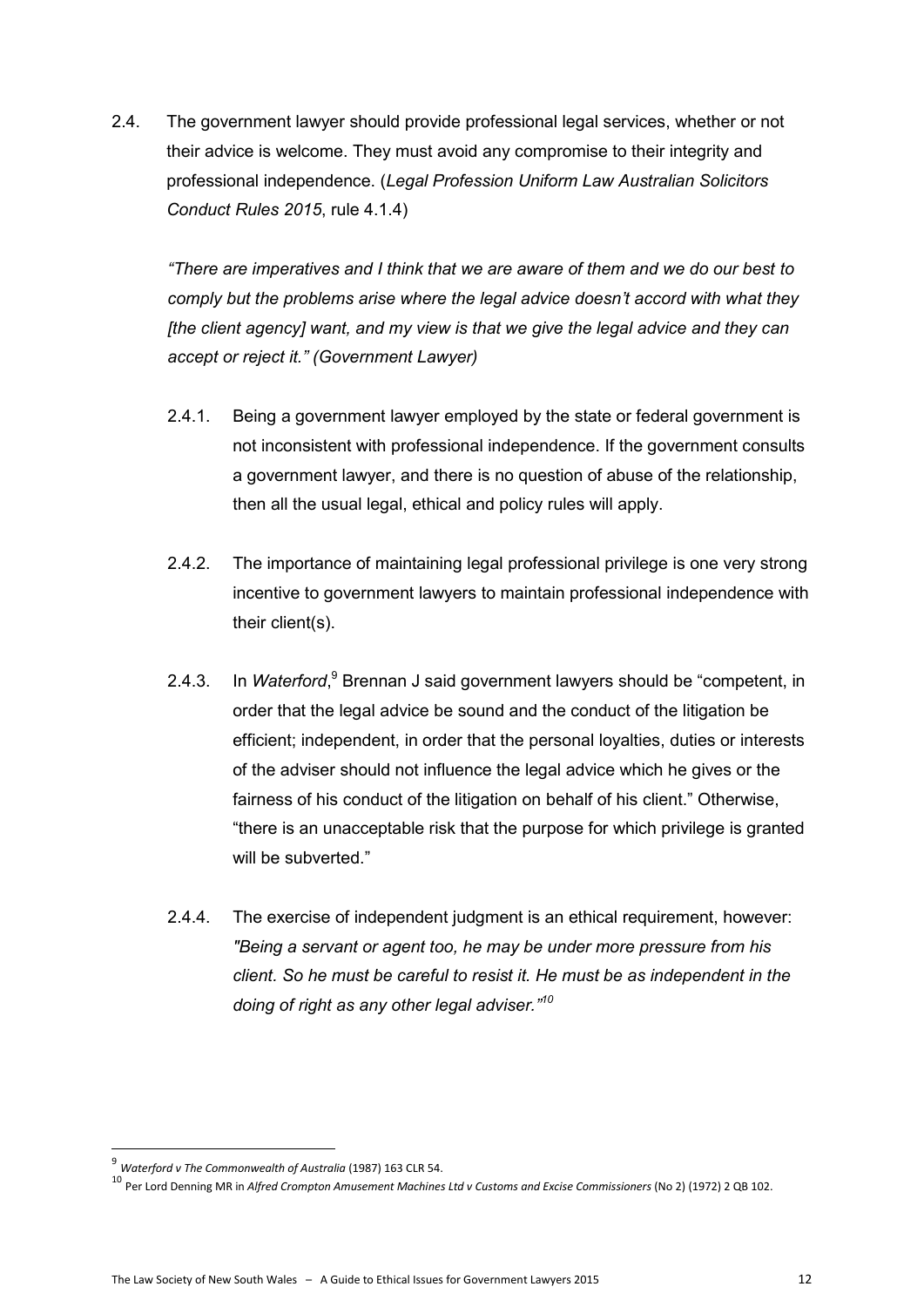2.4.5. Under pressure to provide advice that their client employer wants to hear, a government lawyer may be tempted to advise that the desired position is at least "arguable". This may not be helpful, however, and the client needs to know whether or not it would stand up in court and whether or not there are alternatives.

# Example

"I am employed in a NSW Department to give legal advice when required. Part of my employment is preparing instructions to the Parliamentary Counsel for regulations to be made under the various Acts administered by the Department. A problem has been encountered with the administration of an Act, and the Department Head, obviously with the blessing of the Minister, thinks that it can be solved by making a regulation under the Act and directs me to proceed. I can see that the regulation in mind might fit some catch-all words in the regulation-making power literally interpreted, but it seems to me clear that in the context of the Act they would not support this regulation. Do I just pass on the instructions to the Parliamentary Counsel's Office in the hope that it will either reject the instruction, or see nothing wrong? After all, I may be wrong."

# Response

It can be embarrassing, or worse, to have to cool government (that is, your employer's) enthusiasm for a course of action, but if the legal situation seems clear, the government lawyer should say so. In the example, the decision as to whether the proposed regulation would be within power is not the government lawyer's, but the Parliamentary Counsel's, but the government lawyer should give his or her considered advice as requested by the client.

- 2.4.6. If a government lawyer is confident that the law is clear, it can be confronting if your client wants another opinion. If the law is uncertain, a government lawyer could suggest that they get external advice. If, however, a government lawyer is told to get another opinion for what seems like opinion shopping, he or she should point out the problems this might cause. If the second opinion is the more welcome, for example, the agency has no way of knowing whether it is right or wrong and liability can result from the consequences of following incorrect advice.
- 2.4.7. Legislation and codes of conduct support the independence of government lawyers and reduce pressure to rubber stamp proposals.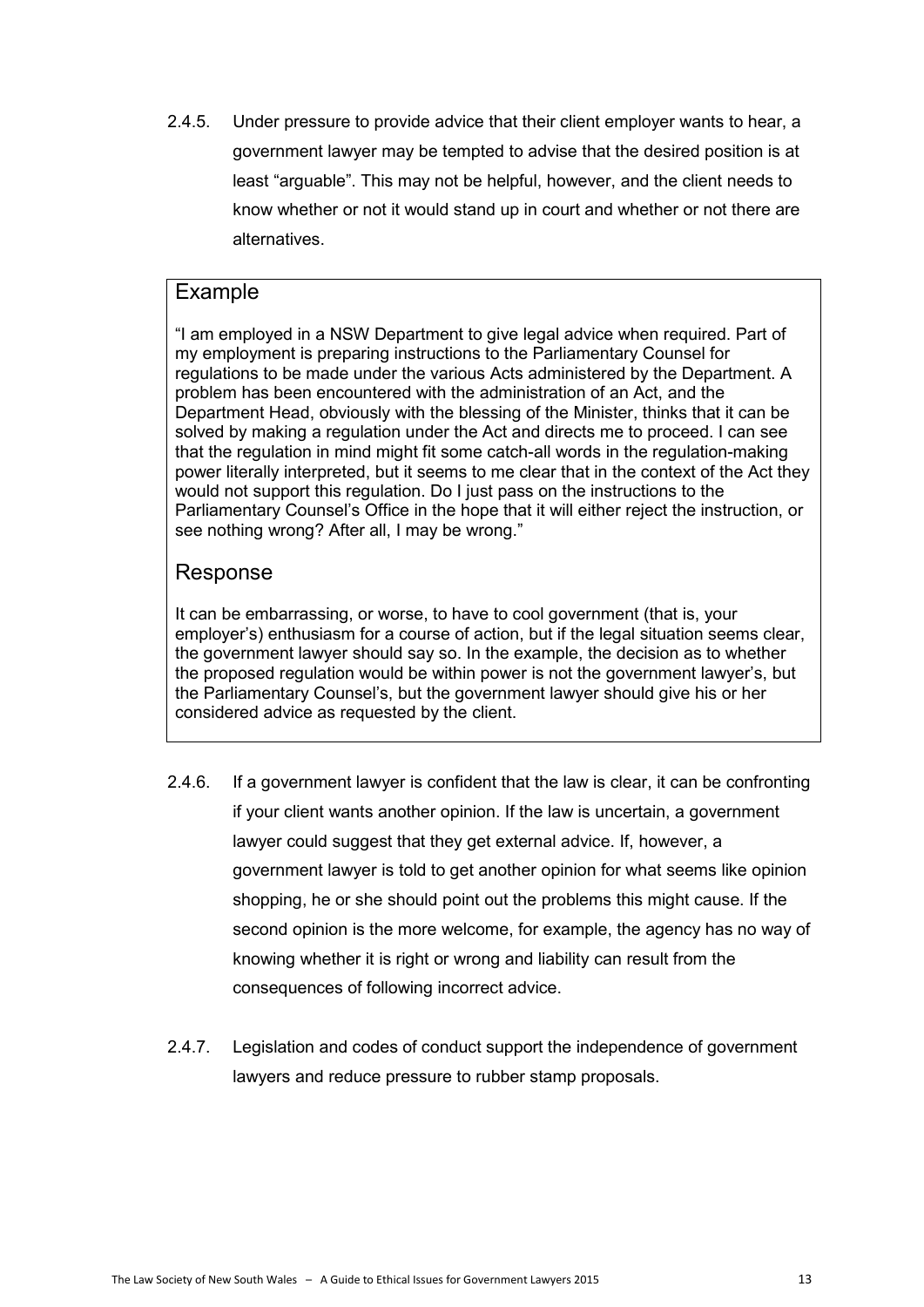# 2.4.8. The *Local Government Act 1993* (NSW) provides that: "A member of staff of a council is not subject to direction by the council or by a councillor as to the content of any advice or recommendation made by the member." (s.352(1))

### 2.4.9. NSW Public Sector Legislation

The "government sector" includes government departments, statutory bodies and services like the Police Service. It also covers some jobs in Parliament and bodies exercising public functions (such as State owned corporations).

### 2.4.10. The *Government Sector Employment Act 2013* (NSW):

- recognises the role of the government sector in preserving the public interest, defending public value and adding professional quality and value to the commitments of the Government of the day; and
- establishes an ethical framework for a merit-based, apolitical and professional government sector that implements the decisions of the Government of the day (s.6).
- 2.4.11. The public interest in expert, independent legal advice to government is well accepted.
- 2.4.12. *Behaving Ethically: A Guide for NSW government sector employees<sup>11</sup>* has also been prepared to provide practical guidance for government sector employees on ethical decision-making.
- 2.4.13. A government lawyer who yielded to pressure from the client to act inappropriately would not be acting in the public interest.

<sup>&</sup>lt;sup>11</sup> Published by NSW Public Service Commission, October 2014.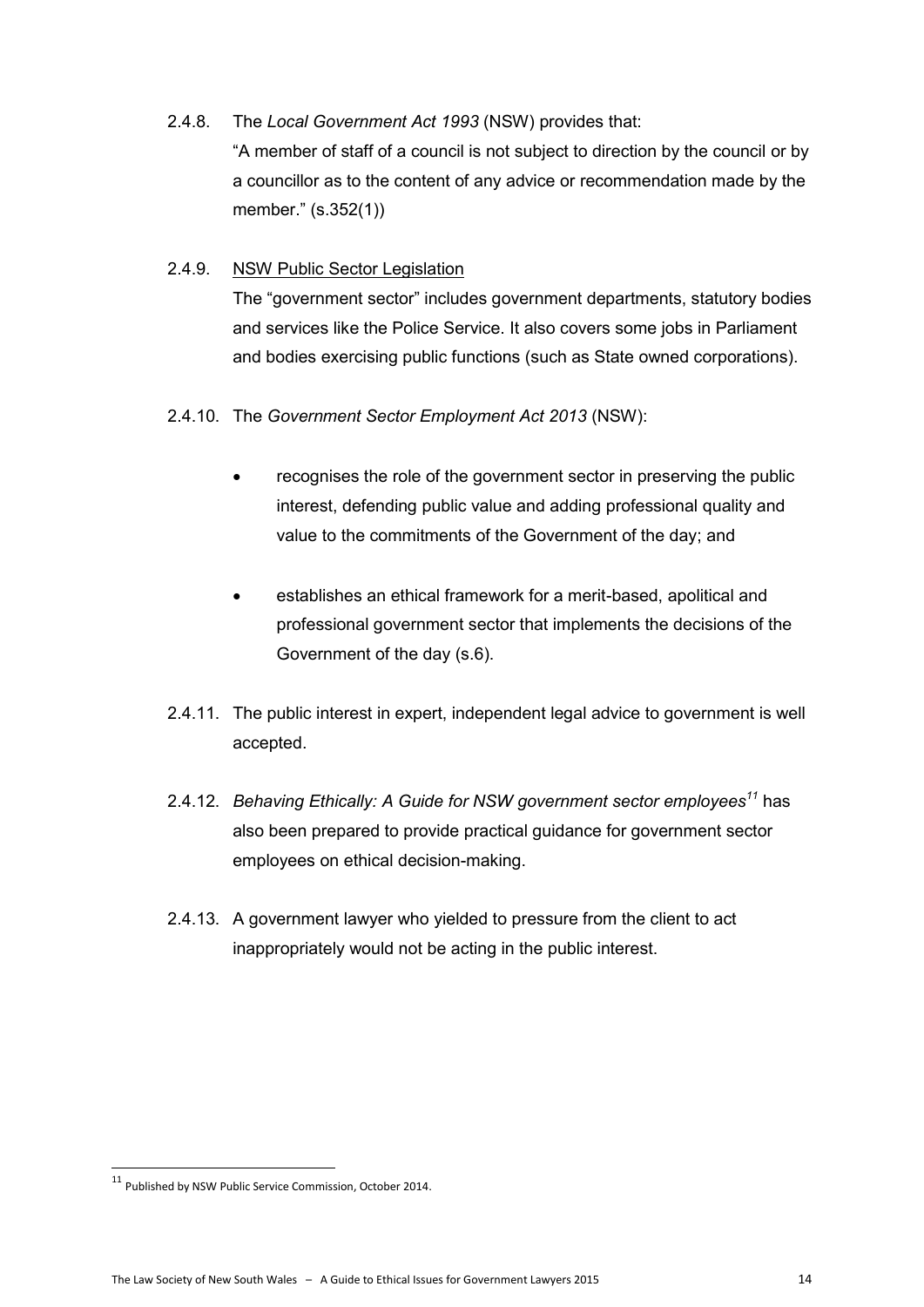#### 2.4.14. Commonwealth

The values of the Australian Public Service ("APS") are set out in the *Public Service Act 1999 (Cth)*:

"the APS is apolitical and provides the Government with advice that is frank, honest, timely and based on the best available evidence." (s.10(5))

2.4.15. The Act includes a Code of Conduct. (s.13).

### 2.4.16. Representation in court

Privilege, for representation in court, is governed by the Evidence Acts of the Commonwealth and NSW. The definition of "client" includes an employer of a lawyer if the employer is:

- (i) the Commonwealth or a State or Territory; or
- (ii) a body established by a law of the Commonwealth or a State or Territory." (s.117(1))
- 2.4.17. The Acts do not cover every case.<sup>12</sup> At least one High Court Justice, however, has said that communications within departments should be privileged.<sup>13</sup> Other courts have held that communications between local government councils and other statutory authorities, and their in-house lawyers, are privileged. $14$
- 2.5. A government lawyer is not entitled to publicly oppose government policy concerning any matter in which they are or have been acting.
	- 2.5.1. A public statement of opposition to government policy will undermine public confidence and the client's trust in the impartiality of the advice they receive.

1

<sup>12</sup> See *Mann v Carnell* (1999) HCA 66 (preliminary discovery), and *Esso Australia Resources Limited v The Commissioner of Taxation* [1991] HCA 6 (discovery).

<sup>13</sup> Per Deane J in *Waterford*: "…legal professional privilege applies in relation to the seeking and giving of professional legal advice within and between the various branches of the Executive Government." Where the solicitor has been the Australian Government Solicitor, or the Government Solicitor in a state or territory, it has been suggested that officers, though employed by the client, have a professional relationship with it. They can expect the protection of the Attorney-General from any threat to their independence. Brennan J in *Waterford* considered that a professional relationship can arise only where the Government has been advised or represented by the Crown Solicitor (or the Australian Government Solicitor, as it was then). Other Justices have spoken generally of the Government's legal

advisers being in a professional relationship to the Government. <sup>14</sup> Santow J. in *Kang v Kwan & 2 Ors* [2001] NSWSC 698.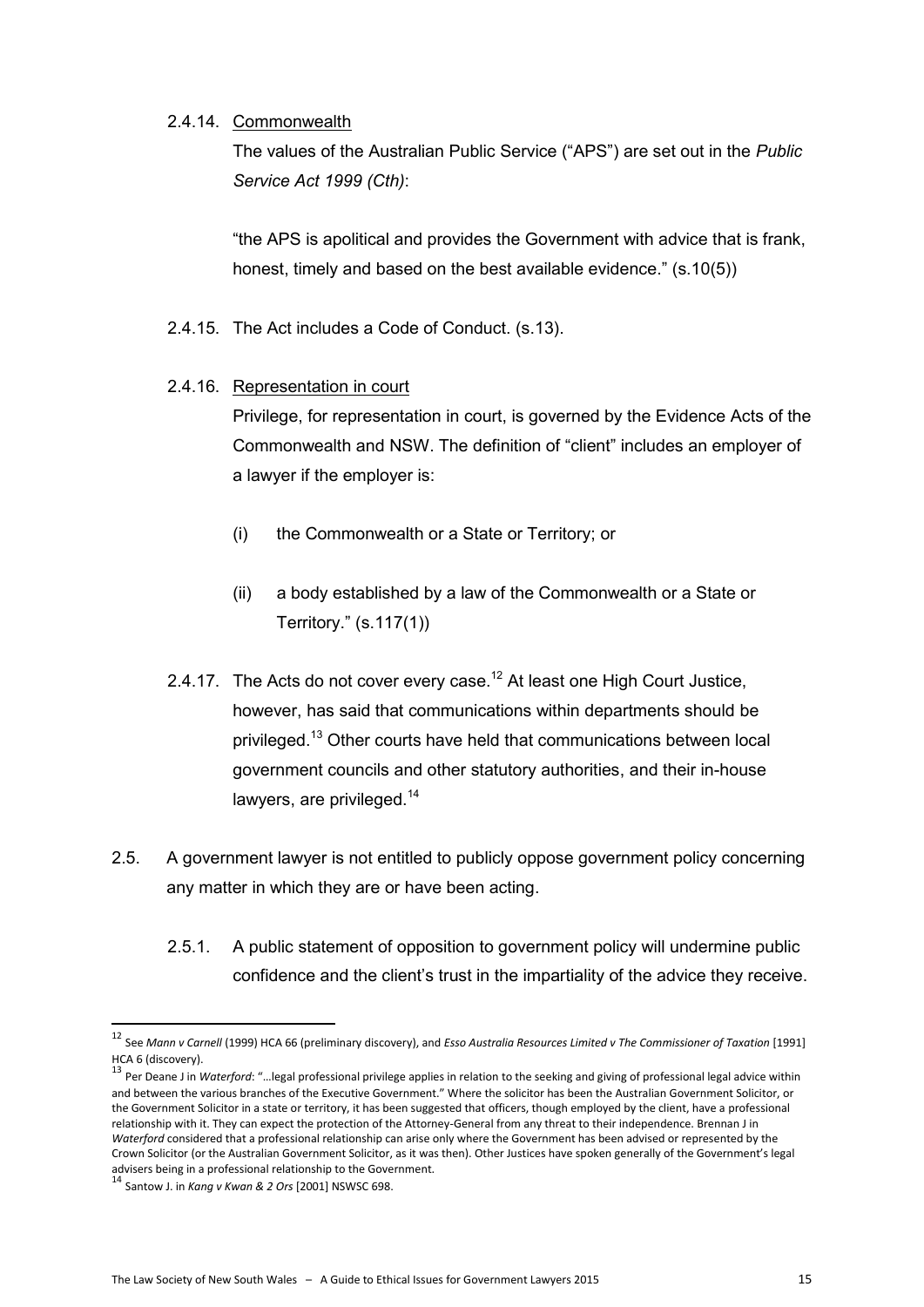- 2.5.2. Government lawyers should be able to provide advice that is objectively based in law even if his or her personal views are directly affected by government policy.
- 2.5.3. If a conflict of interest could result in a government lawyer giving partial advice, the government lawyer should inform his or her client and arrange for the work to be done by someone else.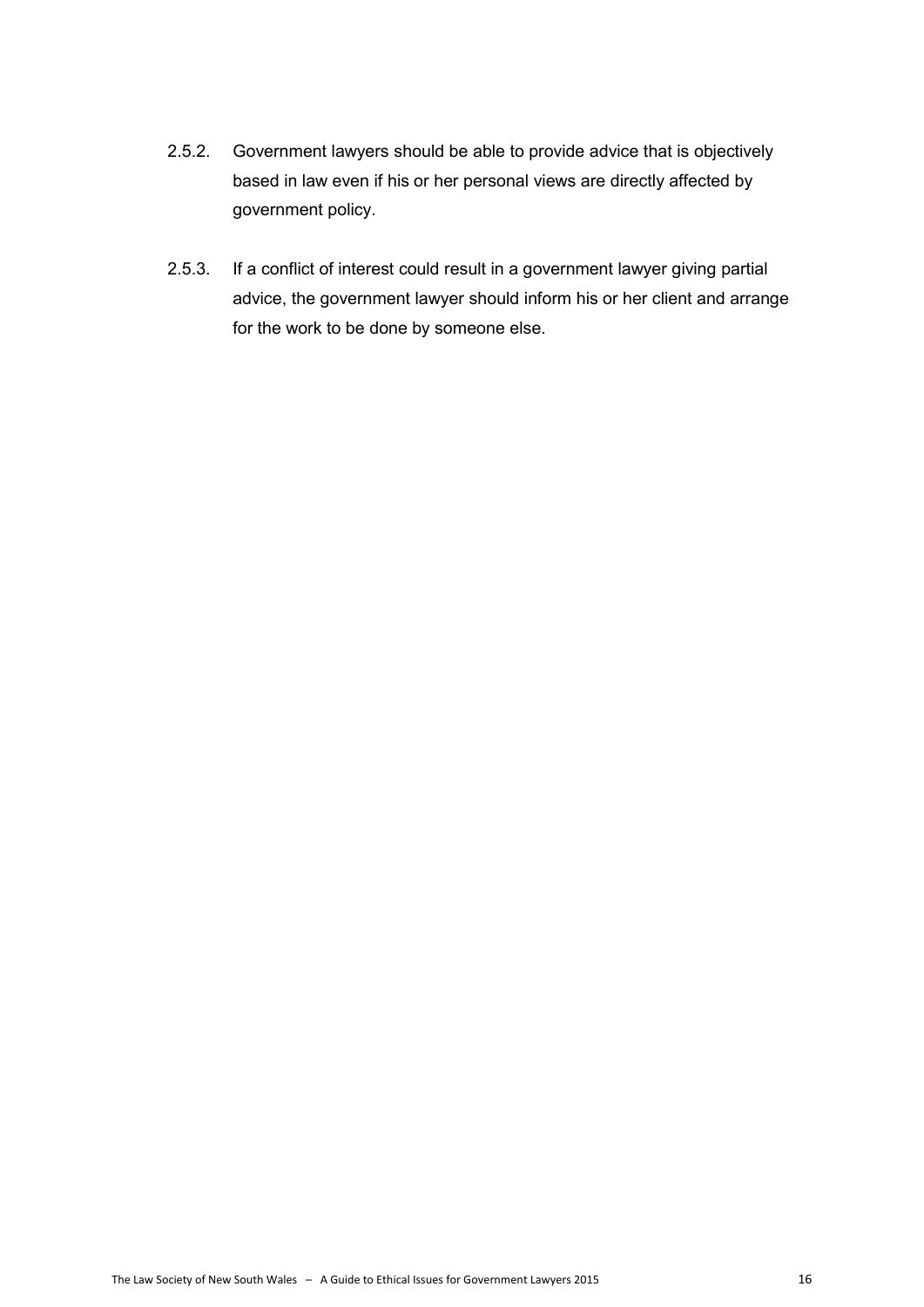### **3. Confidentiality**

Lawyers should "...act confidentially and in the protection of all client information."<sup>15</sup>

- 3.1. Rule 9 of the *Legal Profession Uniform Law Australian Solicitors Conduct Rules 2015* provides that a solicitor must not disclose any information which is confidential to a client and acquired by the solicitor during the client's engagement to any person who is not:
	- a. a solicitor who is a partner, principal, director, or employee of the solicitor's law practice; or
	- b. a barrister or an employee of, or person otherwise engaged by, the solicitor's law practice or by an associated entity for the purposes of delivering or administering legal services in relation to the client,

EXCEPT as permitted in Rule 9.2, which provides that a solicitor may disclose confidential client information if:

- a. the client expressly or impliedly authorises disclosure;
- b. the solicitor is permitted or is compelled by law to disclose;
- c. the solicitor discloses the information in a confidential setting, for the sole purpose of obtaining advice in connection with the solicitor's legal or ethical obligations;
- d. the solicitor discloses the information for the sole purpose of avoiding the probable commission of a serious criminal offence;
- e. the solicitor discloses the information for the purpose of preventing imminent serious physical harm to the client or to another person; or
- f. the information is disclosed to the insurer of the solicitor, law practice or associate entity.

<sup>15</sup> *Statement of Ethics* Proclaimed by the Council of the Law Society of New South Wales 28 May 2009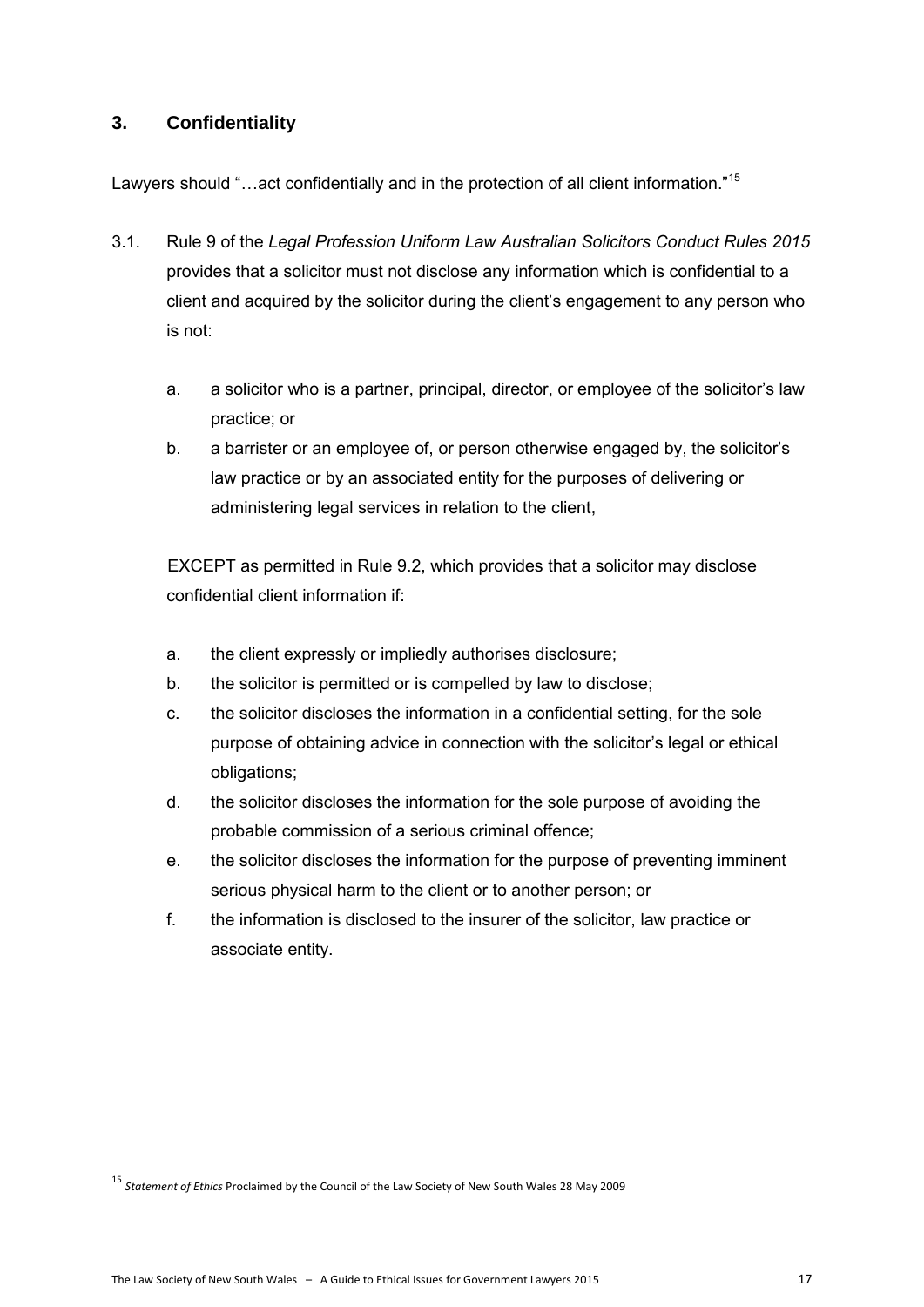- 3.2. Confidentiality is not the same as legal professional privilege. Privileged communications will be confidential, but some confidential information communicated to solicitors may not be privileged. Legal professional privilege is a substantive right that clients may rely on to resist the disclosure of confidential information that is brought into existence for the dominant purpose of giving or obtaining legal advice or for the use in existing or anticipated litigation: *Esso Australia Resources Ltd v Commissioner of Taxation of the Commonwealth of Australia* (1999) 201 CLR 49. This has the following consequences:
	- a. being a substantive rule of law, the privilege may be relied upon to resist all forms of compulsory disclosure, including in judicial, quasi-judicial or non-judicial proceedings (*Baker v Campbell* (1983) 153 CLR 52 at 132); and
	- b. the privilege cannot be overridden by statute unless the statute does so by clear and unambiguous words or by necessary implication.<sup>16</sup>
- 3.3. Confidentiality is a fundamental and defining obligation for many professions, including the legal profession. Confidentiality is so important because it:
	- a. protects the privacy and autonomy of individuals;
	- b. promotes the best interests of the client by enabling open and frank communications with their legal advisers. Clients will be more likely to engage in open and honest communications, and disclose all relevant information regarding a matter if they are assured that their communications will remain confidential:<sup>17</sup>
	- c. promotes the public interest in the administration of justice by facilitating freedom of consultation between the client and the legal adviser:  $18$  and
	- d. underpins the rule of law by enabling people to conduct their affairs with the benefit of legal advice.<sup>19</sup>

<sup>16</sup> *Daniels Corporation International Pty Ltd v Australian Competition and Consumer Commission* (2002) 213 CLR 543 (*Daniels*) at 552-553.

<sup>17</sup> See *Attorney-General for the Northern Territory v Maurice* (1986) 161 CLR 475.

<sup>18</sup> *Waterford v Commonwealth* (1986) 163 CLR 54 at 62.

<sup>19</sup> *Kennedy v Wallace* (2004) 142 FCR 185 201.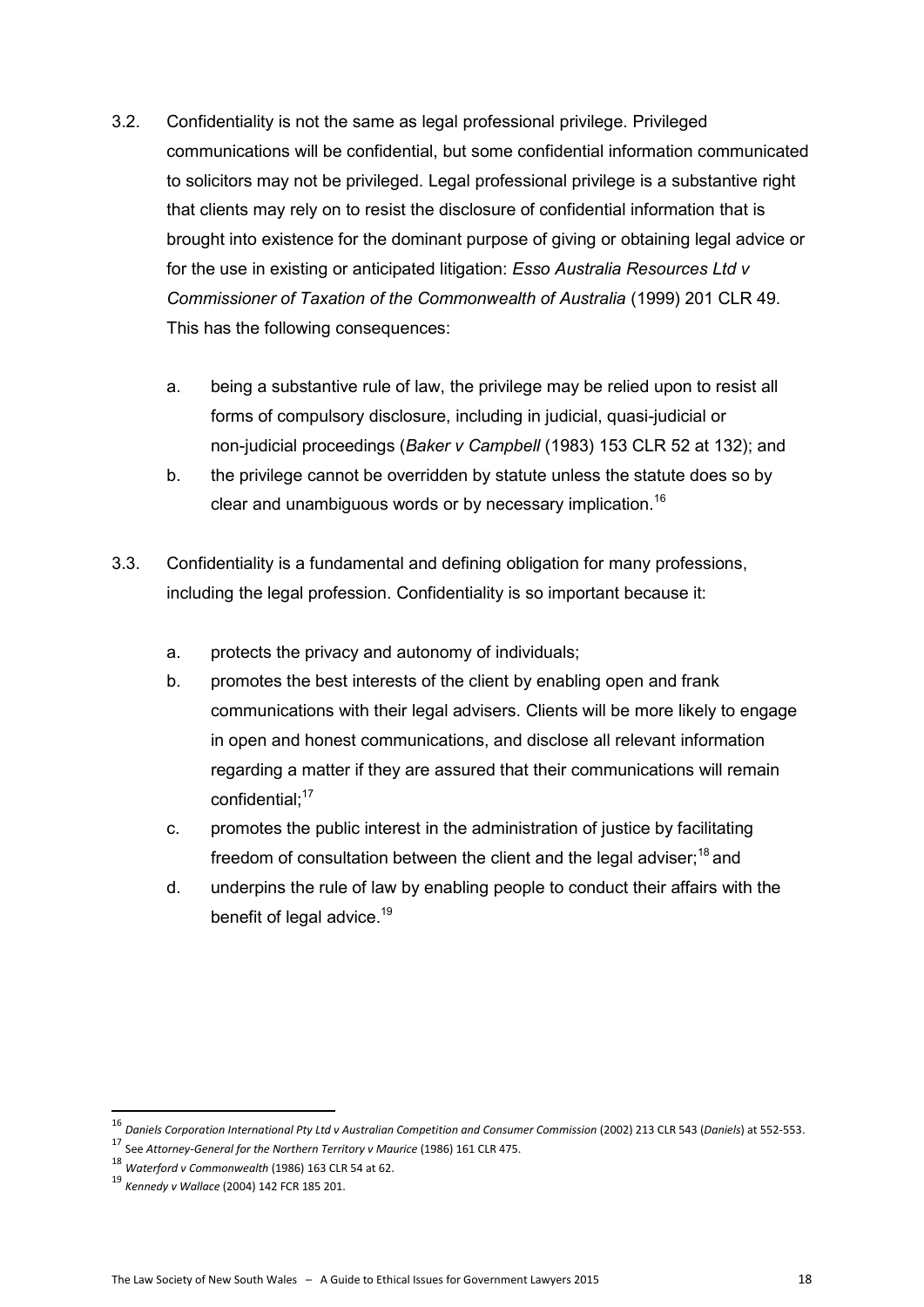- 3.4. In *Coco v AN Clark (Engineers) Ltd* [1969] RPC 41 at 47, Megarry J specified the conditions for the existence of an action for breach of an equitable obligation of confidence arising independent of contract: "First, the information itself…must 'have the necessary quality of confidence about it.' Secondly, that information must have been imparted in circumstances importing an obligation of confidence. Thirdly, there must be an unauthorised use of that information to the detriment of the party communicating it."
- 3.5. In *Marshall v Prescott* [2015] NSWCA 110, Beazley P noted the following legal principles:
	- a. It is a well-established principle that a person who "*receives information in confidence shall not take unfair advantage of it*": *Seager v Copydex Ltd* [1967] 2 All ER 415 at 417 per Lord Denning MR. The prohibition is on disclosure, because that would destroy the information's confidentiality, as well as on use of the confidential information. As Lord Denning MR added, at 417, 'use' must not be made of information "*to the prejudice of him who gave it without obtaining his consent*".
	- b. A party to whom the duty of confidence is owed may authorise disclosure for a particular purpose without waiving the obligation of confidentiality for all purposes. This was explained in *Smith Kline & French Laboratories (Aust) Ltd v Secretary, Department of Community Services and Health* (1991) 22 FCR 73, where Gummow J observed, at 94, that:

"In many situations, where a plaintiff establishes a case of disclosure of confidential information for a sole purpose, then any use of it for any other purpose including disclosure to any other party will be a breach of confidence…"

c. In *Coco v A N Clark (Engineers) Ltd* [1969] 65 RPC 41, Megarry J listed three requirements for an action in breach of confidence: the information had to have the necessary quality of confidence about it; the information must have been imparted in circumstances importing an obligation of confidence; and there must be an unauthorised use of the information. This formulation was cited in *Commonwealth v John Fairfax* [1980] HCA 44; 147 CLR 39 at 51 and *ABC v Lenah Game Meats Pty Ltd* [2001] HCA 63; 208 CLR 199 per Gleeson CJ at [30].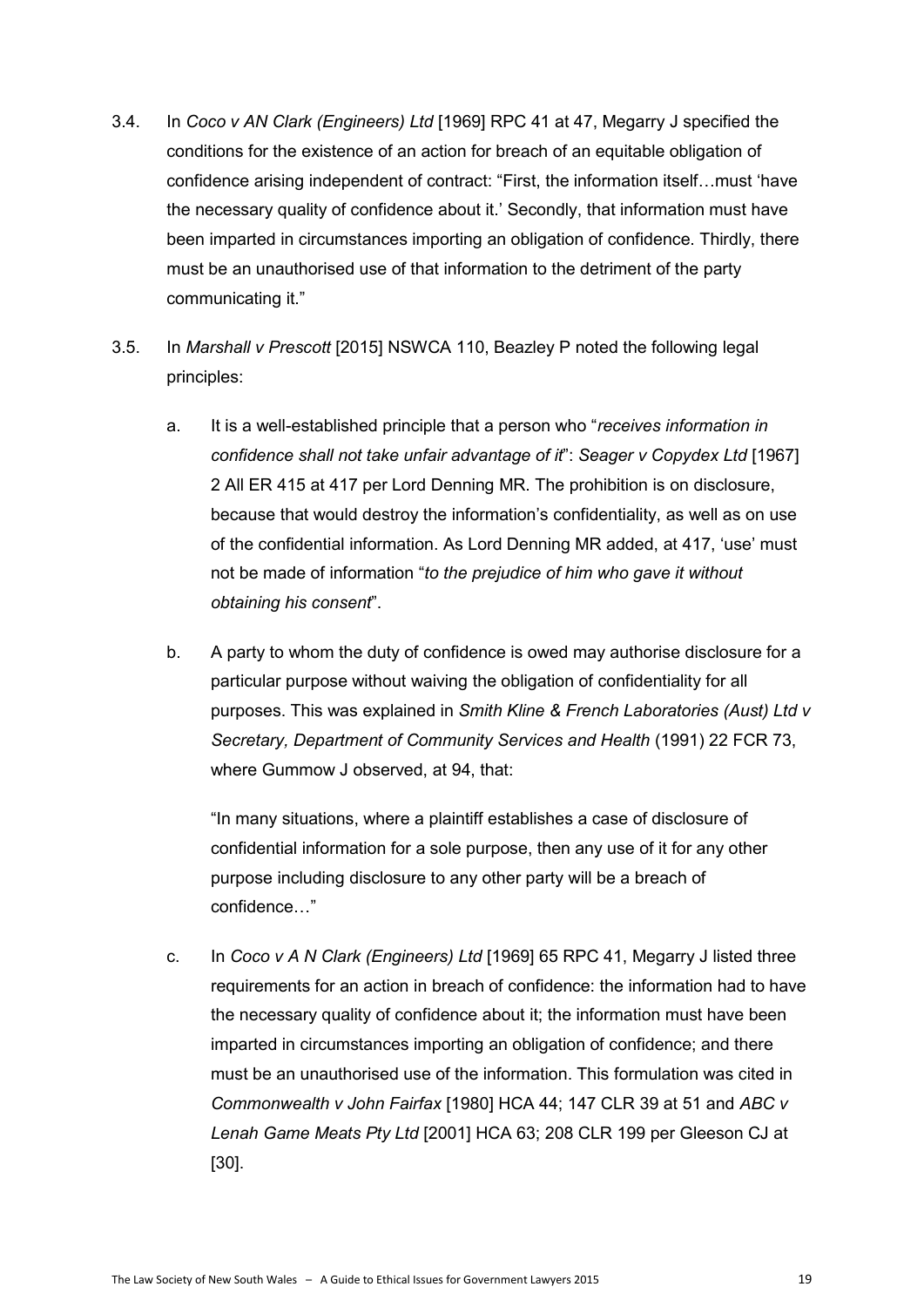d. In *Streetscape Projects (Australia) Pty Ltd v City of Sydney* [2013] NSWCA 2, at [158] ff, Barrett JA noted that implicit in the *Coco* formulation were requirements of specificity and confidentiality, as follows:

"158 Implicit in the statement of principle are two propositions of particular relevance to this appeal: first, that particular information is specifically identified; and, second, that the confidential nature of the identified information is established.

159 The need for specificity in the identification of the information said to be confidential in respect of which relief is sought comes from the fact that the court must make an assessment of the quality of that information, that is, whether it is in truth of a confidential nature. An aspect of that inquiry may turn on whether the whole or some part has become the subject of general disclosure or notoriety. Precise delineation of the subject matter is accordingly essential. The task of a plaintiff, in this respect, is, in the words of Gummow J in *Smith Kline & French Laboratories (Australia) Ltd v Department of Community Services and Health* … at 87, 'to identify with specificity, and not merely in global terms, that which is said to be the information in question'.

160 The confidential quality of information does not depend on its being in the nature of a trade secret. As Campbell JA pointed out in *Del Casale v Artedomus (Aust) Pty Ltd* at [103], referring to what was said by Megarry J in *Coco v A N Clark (Engineers) Ltd* … at 47:

'On Megarry J's account, the information is 'of a confidential nature' if it is not 'public property and public knowledge', or if it is 'constructed solely from materials in the public domain', to which 'the skill and ingenuity of the human brain' has been applied (47). This is a fairly undemanding test.'"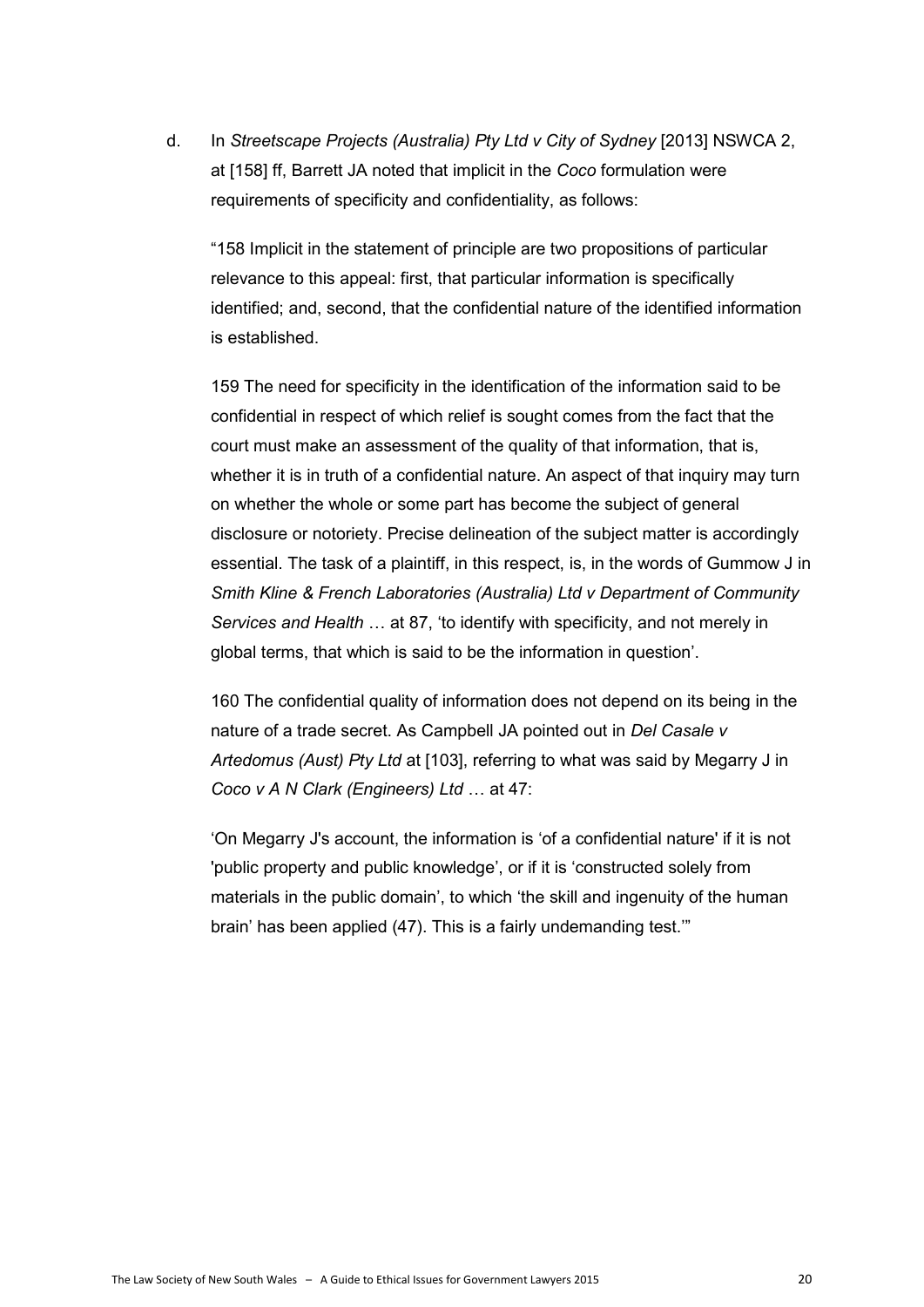e. Barrett JA also observed, at [162], that confidentiality may be lost if the information enters the public domain:

"The fact that information that was confidential when obtained has later entered the public domain means that its confidential quality is lost. In *Attorney-General v Guardian Newspapers Ltd (No 2)*, Lord Goff explained (at 282) that 'public domain', for these purposes, means 'no more than that the information in question is so generally accessible that, in all the circumstances, it cannot be regarded as confidential'."

- f. In the area of breach of fiduciary duty it is established that a fiduciary who acts for two principals whose interests potentially conflict "*without the informed consent of each is in breach of the fiduciary's obligation of undivided loyalty*  [*and this*] *automatically constitutes a breach of fiduciary duty*": *Bristol and West Building Society v Mothew* [1998] Ch 1 per Millet LJ at 18-19, cited in *Beach Petroleum NL v Kennedy* [1999] NSWCA 408; 48 NSWLR 1 at [466]. However, where the person to whom the obligation is owed knows all the relevant facts, a decision to engage the fiduciary is a fully informed decision: *Bristol and West Building Society v Mothew* at 19; *Beach Petroleum NL v Kennedy* at [467]. In other words, "*the existence of an informed consent ... negate*[*s*] *what otherwise*  [*would be*] *a breach of duty*": *Maguire v Makaronis* at 467.
- g. It would seem that the same principle applies to breach of confidence: see *Meagher, Gummow & Lehane's Equity: Doctrines and Remedies*, 5th ed, at [42-070].
- 3.6. Examples of advice to Government which may be privileged include:
	- a. advice concerning the exercise of a statutory power or the performance of a statutory duty or function (*Waterford* at 63-64, 74-75; *Webb v Commissioner of Taxation* (1993) 44 FCR 312 at 317);
	- b. advice concerning proposed laws and their drafting (*WorkCover* at [74], [94]; *Three Rivers (No. 6)* at 652); and
	- c. 'commercial' or probity advice (*National Tertiary Education Industry Union v Commonwealth and D.A. Kemp* [2002] FCA 441).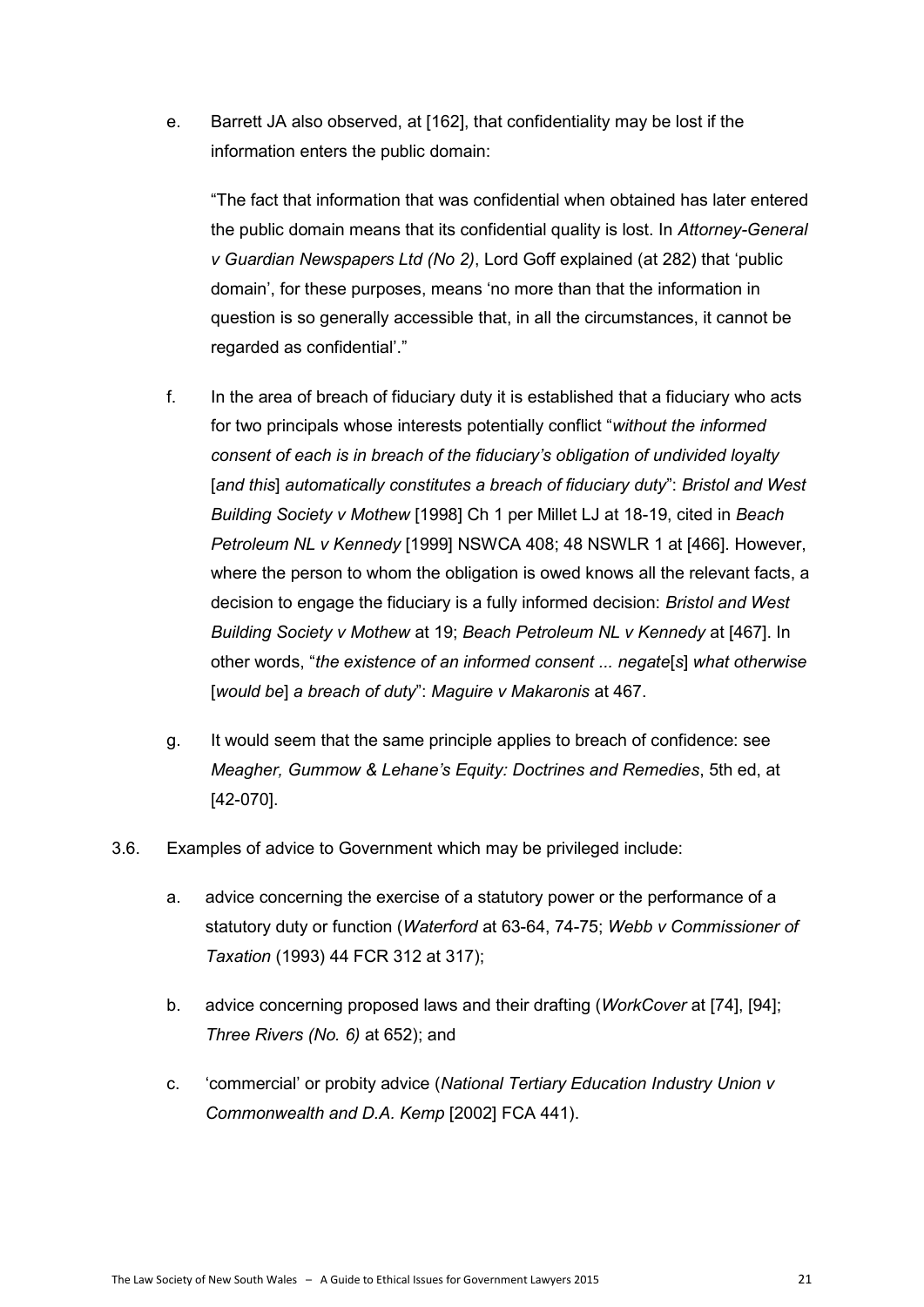- 3.7. Part 2 of the *Government Sector Employment Act 2013* (NSW) establishes an ethical framework for the NSW government sector, including preserving the public interest. The Act also establishes NSW government sector core values including integrity, trust, service and accountability. The *Code of Ethics and Conduct for NSW Government Sector Employees* (the NSW Code) implements the ethical framework and provides guidance on the mandatory requirements and best practice conduct for all government sector employees. The Code indicates that a principle of the Ethical Framework is to uphold the law, including:
	- a. *Government Sector Employment Act 2013* (NSW): sections 25 and 30 (regarding the general conduct and management of organisations in accordance with the core values) and section 63 (regarding workforce diversity and the integration of workforce diversity into agency workforce planning);
	- b. *Public Finance and Audit Act 1983 (NSW):* sections 11 and 45C (regarding the system of internal control over the financial and related operations of agencies);
	- c. *Anti-Discrimination Act 1977* (NSW): (regarding equal employment opportunity and equal access to services);
	- d. *Government Information (Public Access) Act 2009* (NSW) (which mandates the proactive release of open access information and requires that this information be available to members of the public free of charge or at the lowest reasonable cost. Section 5 of the Act provides that it is to be conclusively presumed that there is an overriding public interest against disclosure of information that would be privileged from production in legal proceedings on the ground of legal professional privilege, unless the person in whose favour the privilege exists has waived the privilege);
	- e. *Public Interest Disclosures Act 1994* (NSW) (regarding receiving, assessing and dealing with public interest disclosures);
	- f. *Independent Commission Against Corruption Act 1988 (NSW)* (regarding reporting of any matter suspected on reasonable grounds to involve corrupt conduct and to comply with any requirement or direction of the Independent Commission Against Corruption (ICAC) in relation to a referral of matters by the ICAC);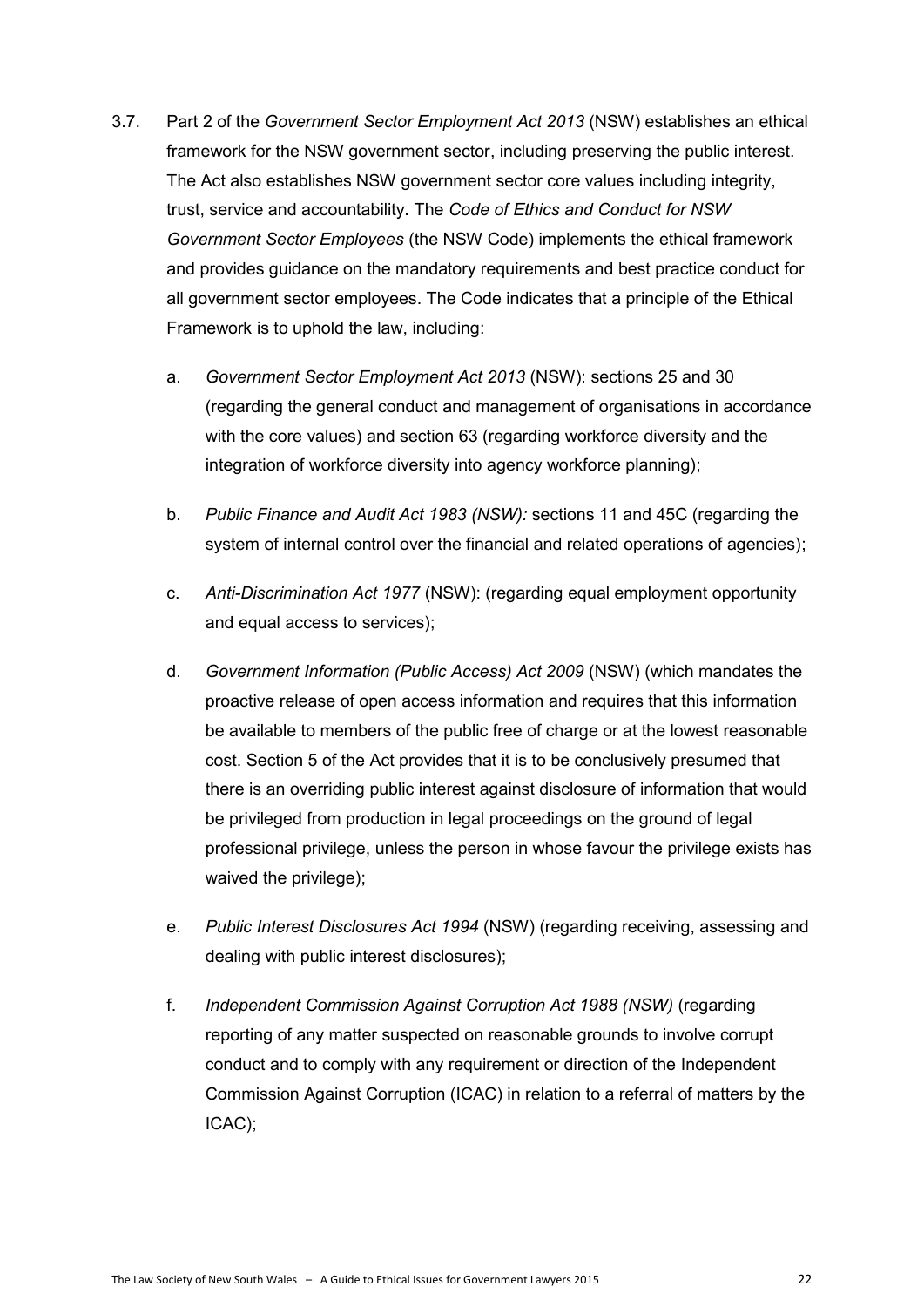- g. *Privacy and Personal Information Protection Act 1998* (NSW) (regarding the protection of personal information, and the protection of the privacy of individuals generally);
- h. *Public Works and Procurement Act 1912* (NSW) (regarding the procurement of goods and services by government agencies);
- i. *Health Records and Information Privacy Act 2002* (NSW) (regarding the fair and responsible handling of health information);
- j. *Work Health and Safety Act 2011* (NSW) (regarding the health and safety of employees and the maintenance of healthy and safe workplaces);
- k. *Government Advertising Act 2011* (NSW) (regarding requirements to issue advertising compliance certificates);
- l. *Ombudsman Act 1974* (NSW) (regarding obligations to cooperate with investigations by the Ombudsman and obligations relating to reportable conduct concerning child protection matters);
- m. *State Records Act 1998* (NSW) (regarding the creation, management and protection of agency records and public access to those records);
- n. *Children and Young Persons (Care and Protection) Act 1998* (NSW) (regarding obligations relating to the care and protection of, and provision of services to, children and young persons, including obligations relating to exchange of information and co-ordination of services between agencies);
- o. *Child Protection (Working with Children) Act 2012* (NSW) (regarding obligations to obtain checks and clearances for employees engaged in child-related work);
- p. *Crimes Act 1900 (NSW)* (regarding criminal offences).
- 3.8. Agencies can supplement the NSW Code but not alter or detract from it. Although published before the NSW Code, the NSW Department of Premier and Cabinet's *Code of Conduct* (January 2014) provides some additional guidance concerning the release of confidential information:
	- a. employees must maintain the confidentiality of all official information and documents which are not published or normally made available to the public;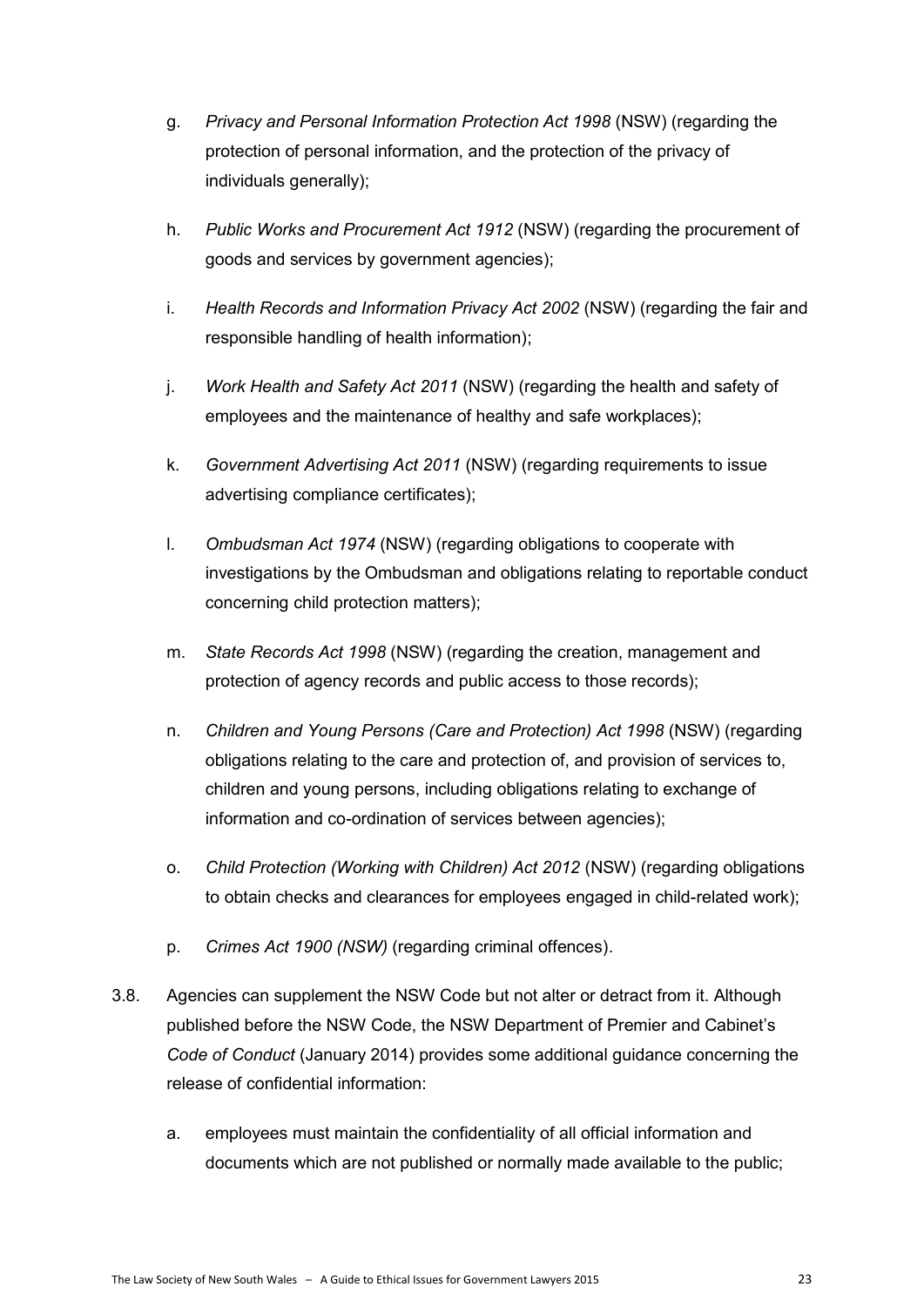- b. employees may only disclose information not normally provided to the public:
	- i. if it is required as part of their duties
	- ii. if proper authority has been given to them to do so
	- iii. when required, or authorised, to do so by law, or
	- iv. when called to give evidence in court or to a parliamentary committee;
- c. employees must not make private use of official information. Misuse of official information, whether or not for monetary gain, may be corrupt conduct and subject to disciplinary action:
- d. employees are to ensure that any information in any form (eg printed or electronic) cannot be accessed by unauthorised persons and that sensitive information is only discussed with persons (inside or outside of the Department) who are authorised to have access to it; and
- e. employees are not to access information unless it is immediately relevant to the work they are performing.
- 3.9. Passing on privileged information could result in liability for damages, and/or an injunction to stop a third party from using it. $20$
- 3.10. Rules relating to confidentiality don't always apply to external investigations. Under the *Legal Profession Uniform Law (NSW)*:
	- a. A legal practitioner must, if required, answer questions or produce information or documents despite a duty of confidentiality to a client (s.370);
	- b. A legal practitioner may disclose information to the Legal Services Commissioner, the Law Society Council, the NSW Civil and Administrative Tribunal or the Supreme Court of NSW if it is necessary to defend a complaint against a solicitor (s.321).

 $\overline{a}$ 

<sup>&</sup>lt;sup>20</sup> See, for example, per Gibbs CJ (para. 5 of his judgment), and per Mason and Brennan JJ (paras. 10-11 of their joint judgment in *Attorney-General (N.T)* v *Maurice* (1986) 161 CLR 475. Of course, if the client agency explicitly authorised the government lawyer to make the disclosure, the question of waiver might need closer examination.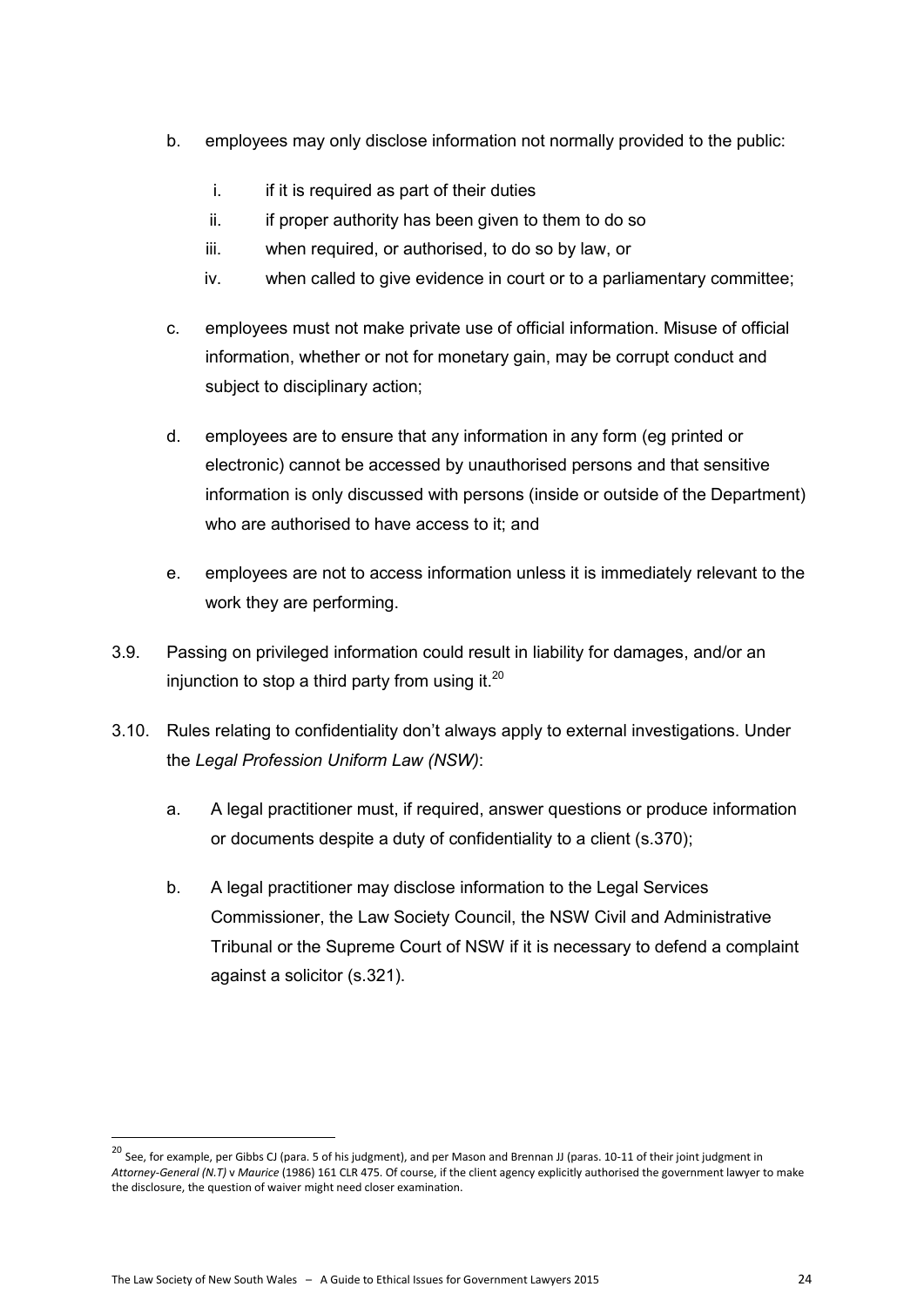- 3.11. Government lawyers acting for an agency under investigation, or which has relevant information, must act on their client's instructions. They should not inform or assist an investigation unless legally obliged or instructed to do so, but should advise the agency to assist the investigation to ensure a just outcome.
- 3.12. Whether or not an agency must disclose information depends on its powers and the circumstances in which information is protected. For example:

### 3.12.1. State

Complaints about government lawyers acting for a public authority are excluded under Schedule 1 of the *Ombudsman Act 1974* (NSW). A government lawyer, a client agency or local government council, is a "public authority". The Act also excludes the conduct of a public authority involved in proceedings:

- a. before a court; or
- b. before another person or body which can compel witnesses to appear and give evidence. (Schedule 1, para.8)
- 3.12.2. Otherwise, the Ombudsman can insist that a public authority provides information and can enter premises to inspect documents. This includes information subject to legal professional privilege, unless the authority agrees to provide it, or the investigation is about information affected by such privilege.
- 3.12.3. The Independent Commission Against Corruption (ICAC) conducts investigations and hearings under the *Independent Commission Against Corruption Act 1988* (NSW). It can, in the course of an investigation, serve written notice on a public authority or official (defined in s.3), requiring them to produce information; or on anyone, to produce a document or something else (s.21 and s.22).
- 3.12.4. If ICAC serves a written notice a public authority or person must produce the information despite:
	- a. any rule which, in a court, might justify an objection on grounds of public interest (s.24(3)(a)); or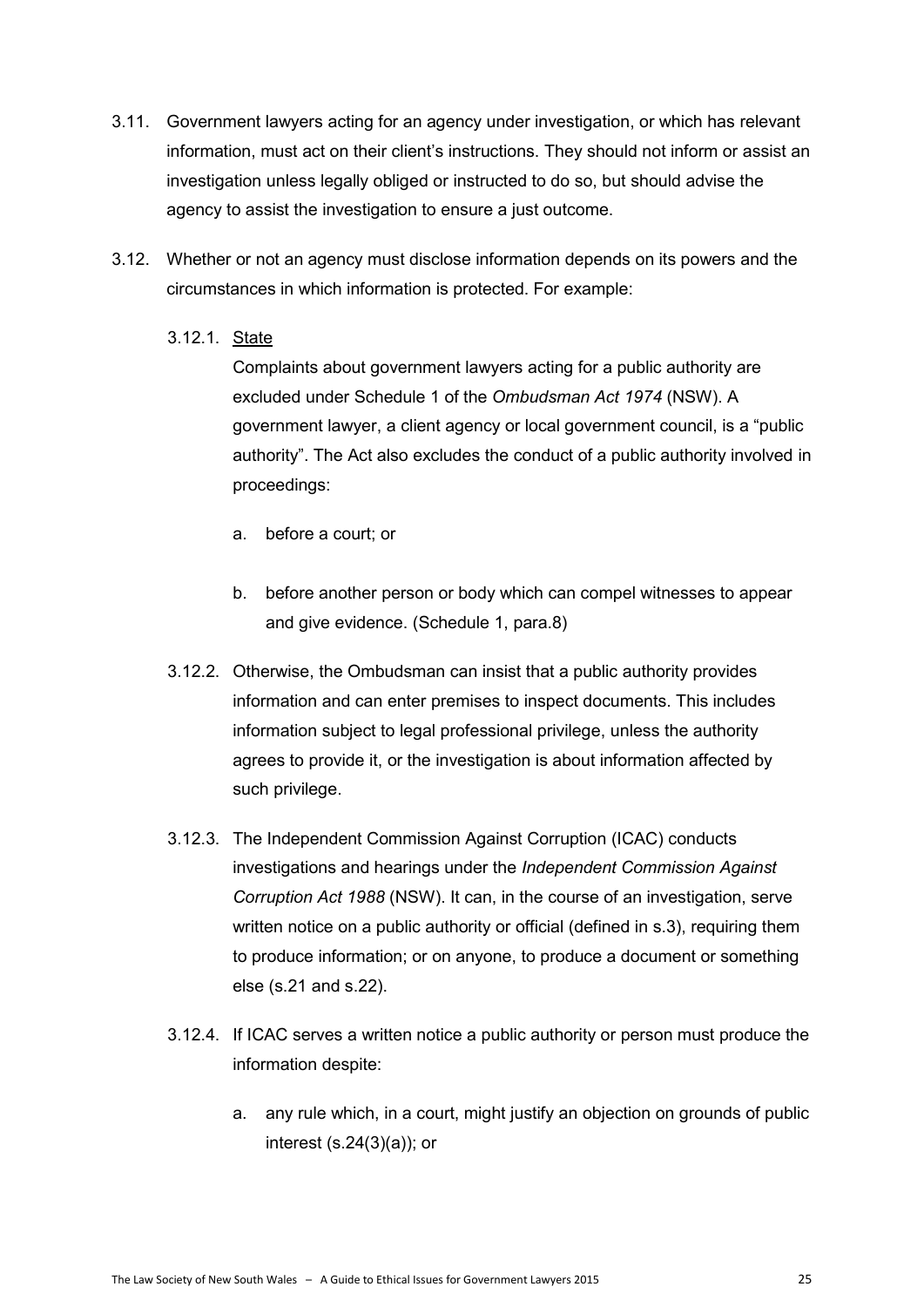- b. any privilege which they could have claimed in a court (s.24(3)(b)); or
- c. any other restriction (s.24(3)(c)).
- 3.12.5. ICAC's power to enter the premises of a public authority or official, and to inspect and seize items shouldn't be exercised, however, if it appears that a person has a ground of privilege under which, in court, they might resist inspection or production and that they haven't consented (s.25).
- 3.12.6. Witnesses are not excused from answering questions or producing evidence except in the case of legal professional privilege. If:
	- a. a lawyer is required to answer a question or produce something at a hearing; and
	- b. the answer or document contains privileged communications in relation to an appearance before the Commission,

they can refuse to comply unless the privilege is waived (s.37(5)).

- 3.12.7. Schedule 1 to the *Government Information (Public Access) Act 2009* (NSW) lists "exempt documents" - those containing information protected by legal professional privilege (clause 5), including an agency's policy document (defined in s.23). The agency can refuse to produce an exempt document unless it can delete the exempt matter.
- 3.13. It is not unethical to make a protected disclosure.
	- 3.13.1. Disclosures under the *Public Interest Disclosures Act 1994* (NSW) of conduct are protected if there is evidence of:
		- a. corruption, under the *Independent Commission Against Corruption Act 1988* (NSW) (s.10); or
		- b. maladministration, being contrary to law; unreasonable, unjust, oppressive or improperly discriminatory; or based on improper motives (s.11); or
		- c. serious and substantial waste in the public sector (s.12).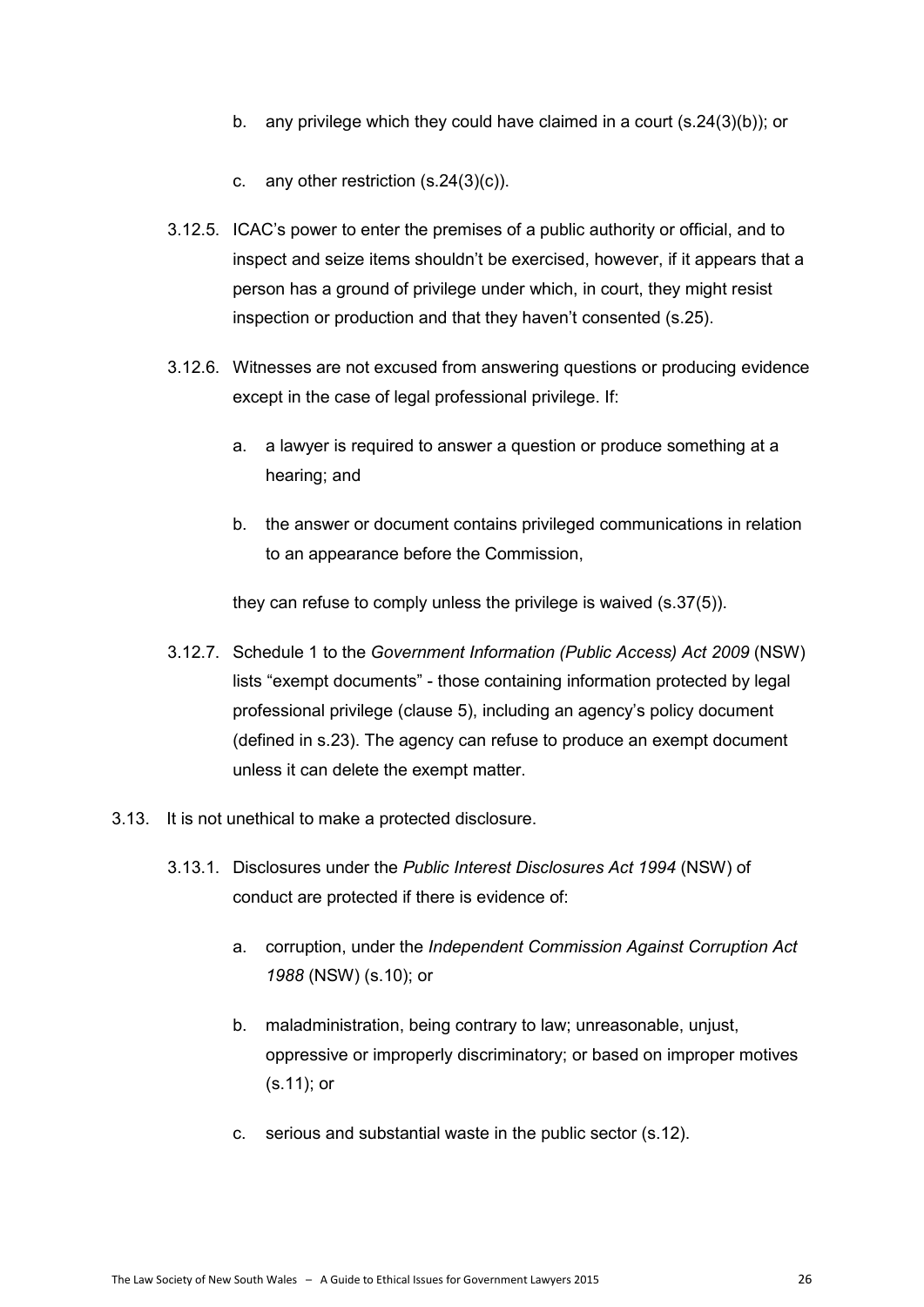- 3.13.2. A government lawyer should, in making a disclosure, act in the utmost good faith and care.
- 3.13.3. The objects of the Act are to encourage and facilitate disclosures, in the public interest, by:
	- a. improving procedures for making disclosures; and
	- b. protecting persons from reprisals; and
	- c. ensuring disclosures are properly investigated and dealt with (s.3).
- 3.13.4. No action may be taken against a person for making a disclosure, despite any duty of secrecy or confidentiality or other restriction (s.21). For example:
	- a. a person who has a duty to maintain confidentiality under another Act has not committed an offence against that Act;
	- b. a person is taken not to have breached an oath, law or practice in making a disclosure;
	- c. a person is not liable to disciplinary action because of the disclosure (s.21).
- 3.13.5. If the protected disclosure is of communications between a government lawyer and a client, the communication would not lose legal professional privilege, which can only be waived by the client. $21$

 $\overline{a}$ 

<sup>&</sup>lt;sup>21</sup> See, for example, per Gibbs CJ (para. 5 of his judgment), and per Mason and Brennan JJ (paras. 10-11 of their joint judgment in *Attorney-General (N.T)* v *Maurice* (1986) 161 CLR 475. Of course, if the client agency explicitly authorised the government lawyer to make the disclosure, the question of waiver might need closer examination.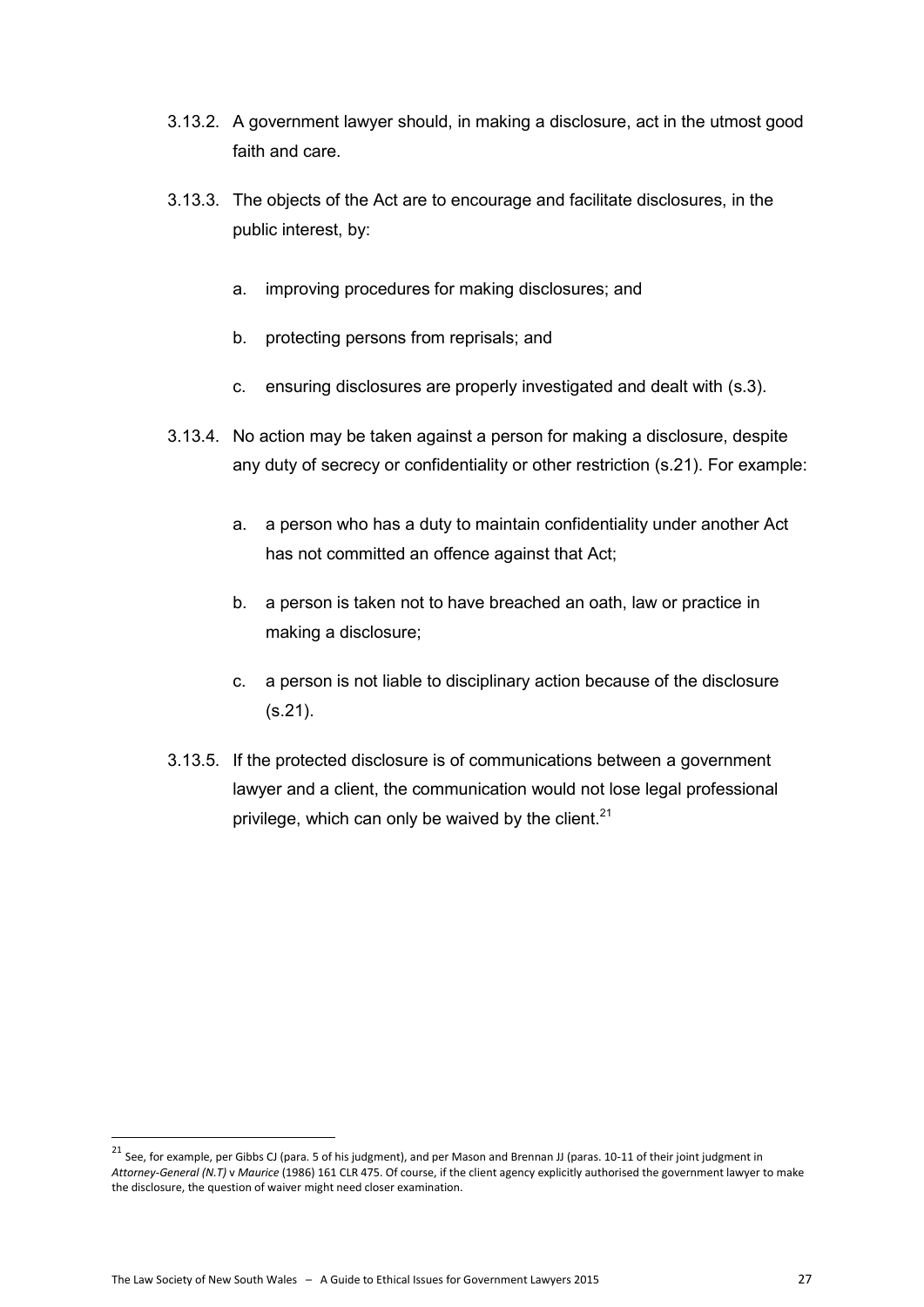### Example

"I begin to suspect, on what seem reasonable grounds, that my immediate supervisor in the Department (who is not the Department Head) may be guilty of conduct about which a person with my knowledge of the circumstances could make a protected disclosure under the *Public Interest Disclosures Act*. I always think of myself as acting for the Department on the professional legal basis of confidentiality. I realise that even if I have misunderstood my supervisor's conduct, that misunderstanding would not necessarily have the result, under the Act, that I would lose the protection it confers. But supposing I was wrong about the conduct, how could it ever be possible for a professional relationship to be re-established between us? What should I do?"

# Response

The issues are (1) what procedure should be followed if the government lawyer made a disclosure under the *Public Interest Disclosures Act*; and (2) how would it affect the government lawyer's future relationship with her/his supervisor or the Department.

If there was no suspicion that the Department Head might support the government lawyer's supervisor, it would be easier to make the disclosure to the person appointed to receive it under the Department's Code of Conduct for Protected Disclosures than to speak to investigative authorities; but the choice would be hers/his. If the supervisor was cleared of wrongdoing, the government lawyer, though immune under the Act from reprisal, might need help from senior officers to re-establish a working relationship with her/his supervisor.

3.13.6. Disclosures may also be made to an external investigating body. Corrupt conduct should be disclosed to ICAC, maladministration to the Ombudsman and substantial waste of government property to the Audit Office of New South Wales.

### 3.13.7. Public Service Act 1999 (Cth)

 $\overline{a}$ 

There is a Commonwealth equivalent to the *Public Interest Disclosures Act 1994* (NSW). Historically, the *Public Service Act 1999* (Cth) provided, however, that a person performing functions in or for an agency must not victimise or discriminate against an Australian Public Service employee because they have reported breaches (or alleged breaches) of the Code of Conduct to specified Commonwealth authorities.<sup>22</sup>

<sup>&</sup>lt;sup>22</sup> The specified authorities are the Public Service Commissioner appointed under the Act; the Merit Protection Commissioner so appointed; an Agency Head; or, in any of those cases, the authority's delegate for that purpose. For the action these respective authorities may take see s.41, s.50 and s.20.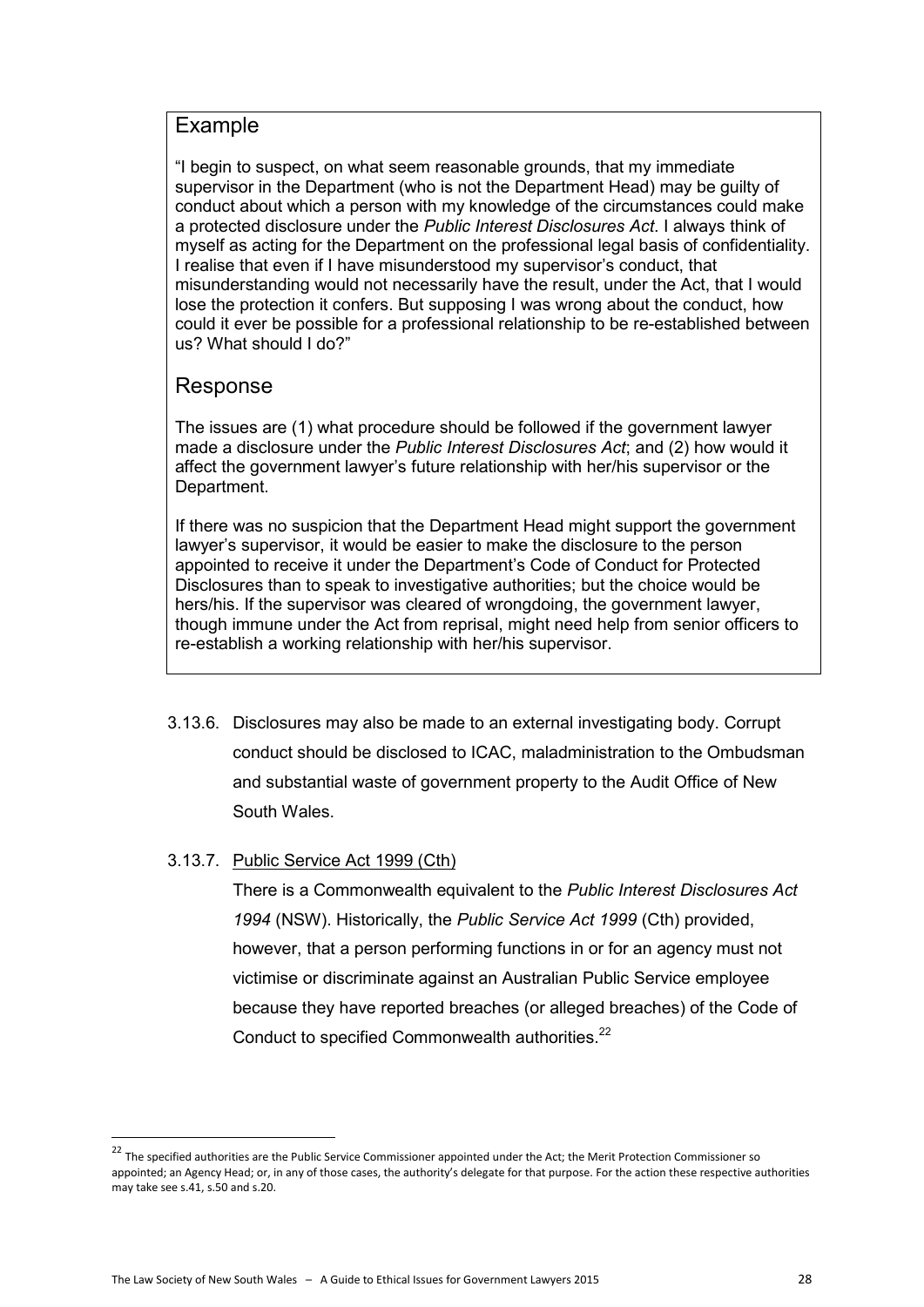As of January 2014, the APS whistleblowing scheme has been replaced by the *Public Interest Disclosure Act 2013* (Cth) (PID Act). The PID Act aims to:

- encourage and facilitate disclosure of information by public officials about suspected wrongdoing in the public sector;
- ensure that public officials who make public interest disclosures are supported and protected from adverse consequences;
- ensure that disclosures by public officials are properly investigated and dealt with.

The Commonwealth Ombudsman is responsible for promoting awareness and understanding of the PID Act and more information on this Act can be found on the Ombudsman's website at www.ombudsman.gov.au. $^{23}$ 

3.14. It is not unethical to pass on legal advice to another agency in accordance with law or government policy.

<sup>&</sup>lt;sup>23</sup> Se[e http://www.apsc.gov.au/publications-and-media/current-publications/aps-values-and-code-of-conduct-in-practice/whistleblowing](http://www.apsc.gov.au/publications-and-media/current-publications/aps-values-and-code-of-conduct-in-practice/whistleblowing)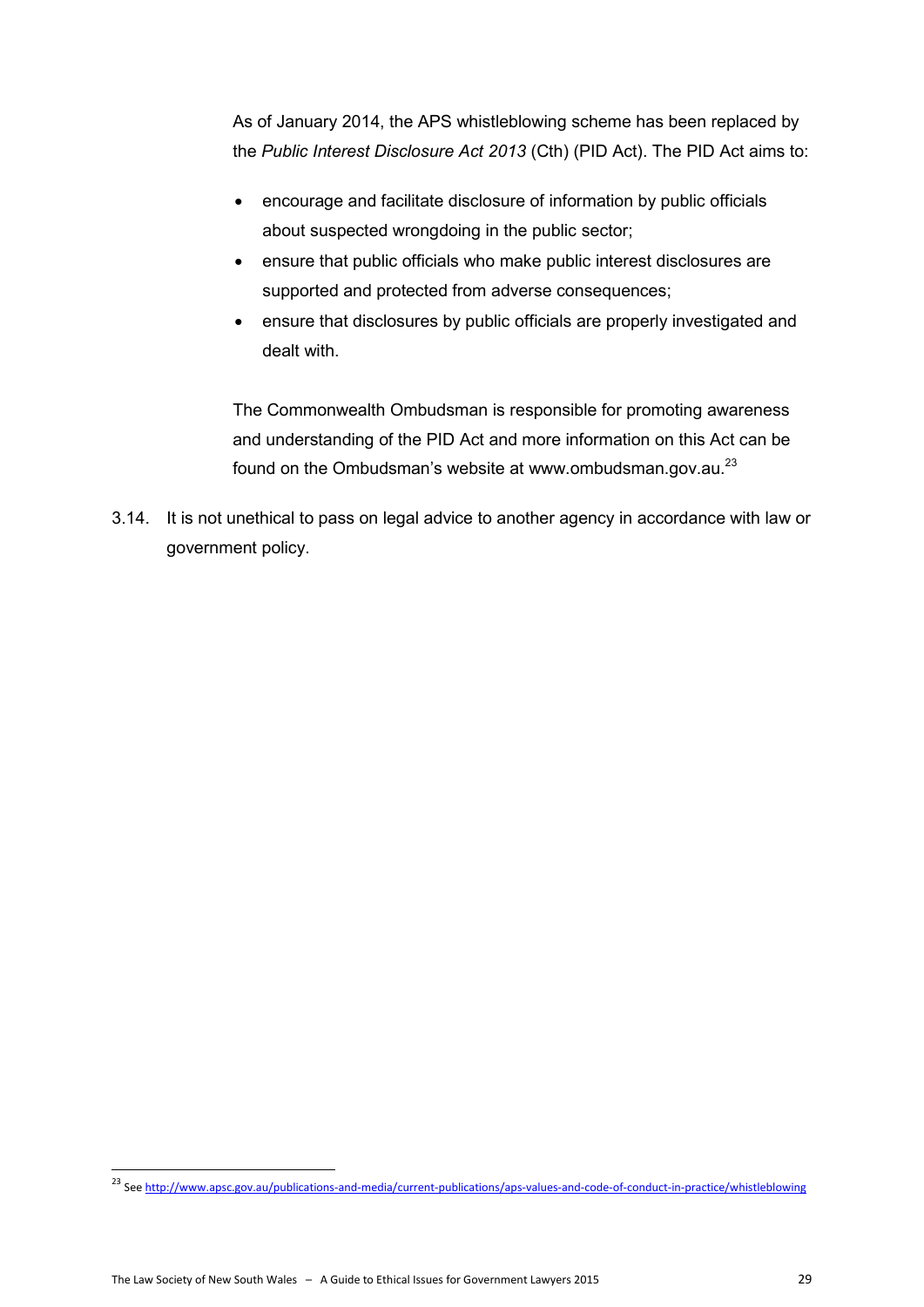### Example

"I'm asked for legal advice by the Department Head in a memo that sets out the background facts. I find the legal question novel and difficult. I have a friend who is a government lawyer in another Department, with experience on the issue, and would be able to help me. Is my duty of confidentiality owed to the Department (or Head), so that I would need approval to discuss the problem with the other government lawyer? Or is it owed to the Government, so that, perhaps, I would not be breaking confidentiality anyway in speaking to another employee of the same Government."

# Response

The circulation of legal advice by one agency to another, where the advice is relevant to the latter's operations or powers, is not the same as passing on instructions for advice. The Law Reform Commission has said that "other legal advisers act on the instructions (often implied) of the Attorney General who represents the Crown". That would support the conclusion that passing on the resulting advice was subject to the control of the Attorney General which could be achieved by a scheme stipulating the purposes for which advice could be passed on. However, it also supports a conclusion that the circulation of instructions for advice might be subject to the Attorney General's control, though it is harder to see how control could be achieved.

The government lawyer must obtain approval from the Department Head or delegate to show the memo to his or her friend or to discuss the instructions with the friend. It is possible that legal professional privilege might be jeopardised. It would seem best that:

• the discussions with the friend should be in very general terms, with no specifics being disclosed, and only in confidence; or

• the discussions should be held with another officer in the government lawyer's own agency; or external advice should be sought, e.g. from the Government legal office or counsel, instead of the friend.

- 3.14.1. The NSW Law Reform Commission has said that, where both agencies represent the Crown, there is no implied waiver of privilege. The Commission didn't consider whether the same rule applies to instructions so, to be safe, ensure all disclosures are made confidentially.
- 3.14.2. The Commission, in its report on Circulation of Legal Advice to Government<sup>24</sup> considered it established, in *Western Australia v Watson*<sup>25</sup> that:
	- a. Ministers, and in many cases, senior officials of a government department or agency, constitute "the Crown";

<sup>&</sup>lt;sup>24</sup> For further information see: NSW Law Reform Commission, Report 86 (1998) – Circulation of Legal Advice to Government

<sup>25</sup> For further information see: *Western Australia v Watson* [1990] WAR 248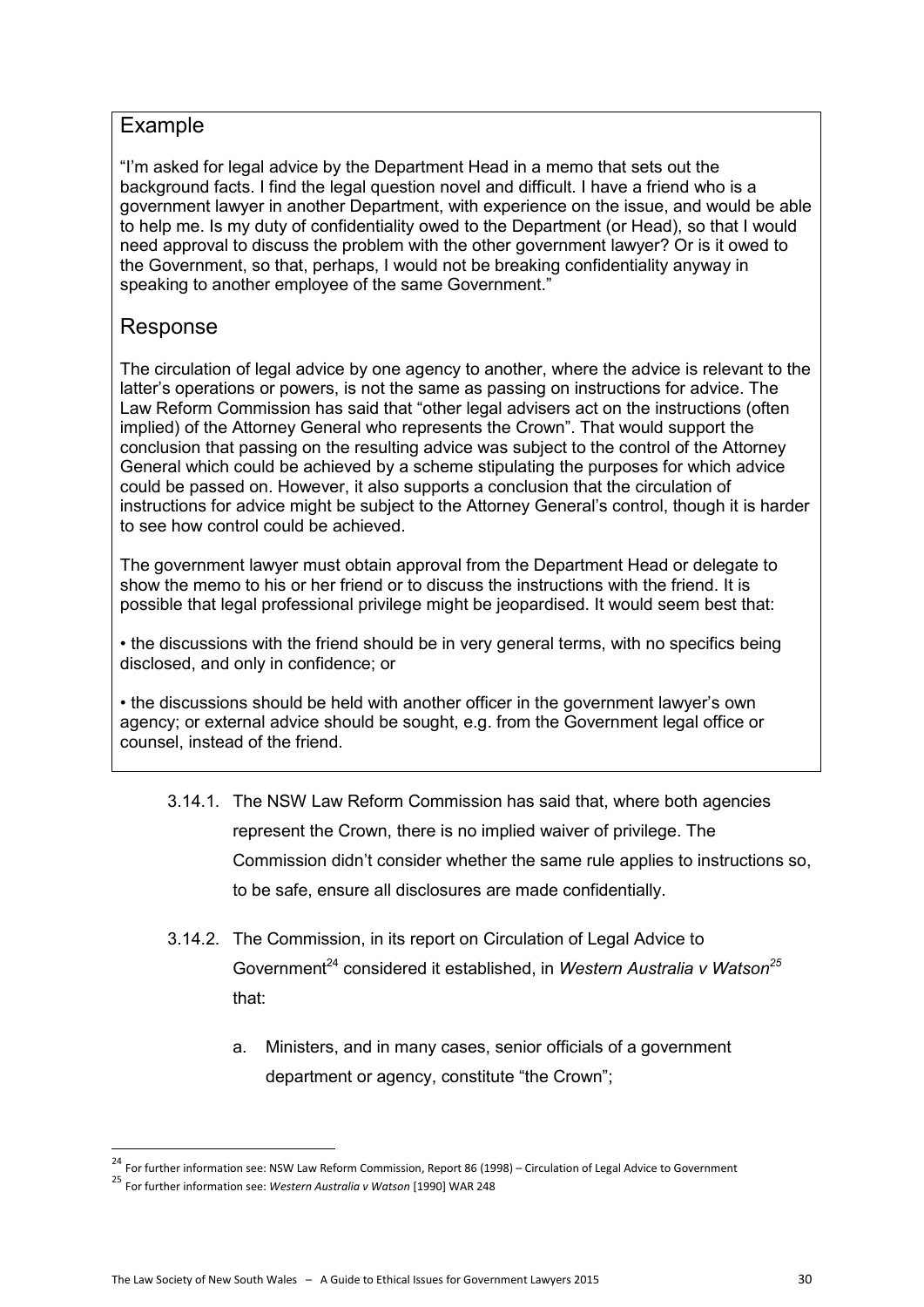- b. Knowledge acquired by a minister or senior official may, at least in some situations, be taken to be the knowledge of the Government as a whole; and
- c. Every minister or senior official has a duty to communicate relevant knowledge to the Government as a whole (para. 3.9).
- 3.14.3. The Commission went on to say that:
	- a. Legal personality includes the ability of the Crown or government to receive advice, and therefore the indivisible nature of government remains important (para 3.12);
	- b. At common law the Crown enjoyed a range or privileges and immunities in relation to litigation which could be brought within the 'shield of the Crown' (para. 3.13);
	- c. When a party is 'the Crown', it is also the client of the Attorney General, or the Attorney General as represented by the Solicitor General, Crown Advocate or Crown Solicitor. This is so, even when instructions are received from, and advice delivered to, particular office holders within the executive government (para 3.14);
	- d. Legal advice to 'the Crown' or to any department, agency or official within the 'shield of the Crown' is the property of the Crown. The government as a whole, therefore, has property in the advice, and the right to disclose it (para 3.15);
	- e. The Attorney General, as the first law officer, is responsible for legal advice to government. Other legal advisers act on the instructions of the Attorney General, even when the advice is requested by, or delivered to, a department, agency, or official (para 3.17). It would be impossible for the Attorney General to know about all legal advice to government but the government receives advice from officials who may also be part of government. If advice is disclosed, the disclosure would be by the Attorney General (para.3.19).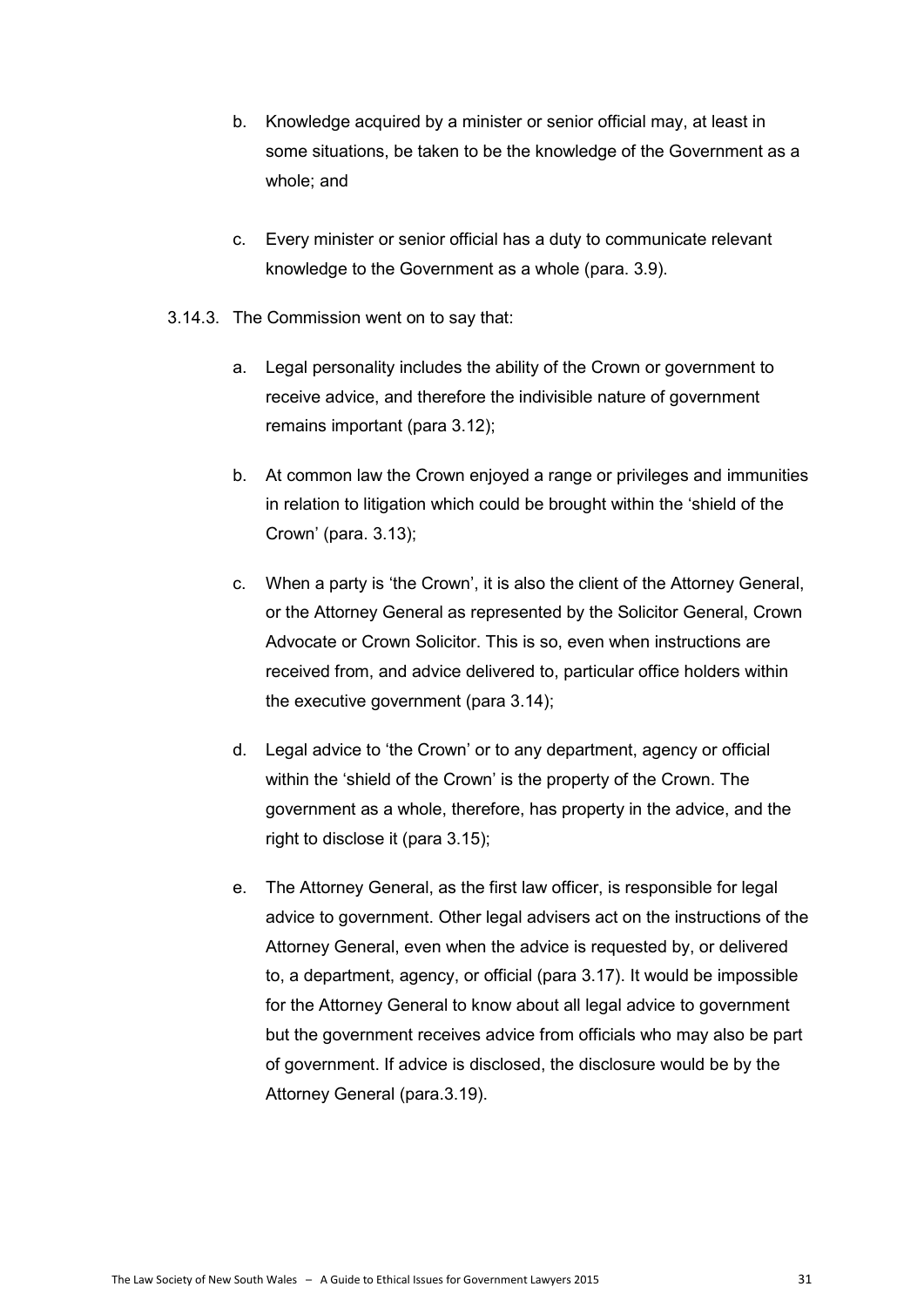- 3.14.4. The Commission said that: "If a government legal officer distributed amongst departments advice provided by a private legal practitioner... disclosure of a document by one Crown servant to another would not constitute a breach of copyright" (para  $3.23$ ).<sup>26</sup>
- 3.14.5. The Commission advised that: "The power of the Attorney General would not be limited to circulating advice provided by Crown Law Officers, such as the Solicitor General, the Crown Advocate or the Crown Solicitor, but would include advice provided to government by private practitioners" (para 5.5). $^{27}$
- 3.14.6. The NSW Department of Justice encourages agencies to share legal advice which affects their operations or powers. There should be procedures for sharing and a government lawyer acting in accordance with those procedures would not breach the duty of confidentiality.

However, in *Osland v Secretary to the Department of Justice* [2008] 234 CLR 275, Kirby J cautioned that:

"It would be a mistake to assume that all communications with government lawyers, no matter what their origins, purpose and subject matter, fall within the ambit of the State's legal professional privilege. Advice taken from lawyers on issues of law reform and public policy does not necessarily attract the privilege."<sup>28</sup>

3.14.7. The duty of confidentiality doesn't apply if an agency is a corporation which does not represent the Crown, but may be subject to a Minister's direction.<sup>29</sup> Furthermore, the division of work within government, or a statute, may allow or require information to be shared between one agency and another.<sup>30</sup>

1

<sup>&</sup>lt;sup>26</sup> Ibid, para. 3.11. By "the indivisible nature of government" it meant the doctrine by which "at one time, the symbolic Crown was represented as being one and indivisible". For passing reference to the doctrine in a different setting, see the decision of the NSW Court of

Appeal in *Haines v. Tempesta* (1995) 37 NSWLR 24.<br><sup>27</sup> The proposed scheme included the deletion of material identifying individuals where publication might embarrass them. The then NSW Attorney General's Department commented that "there is now a practice whereby NSW public sector agencies are encouraged to share their legal advice with another agency if that advice has an impact on the latter agency's operation or powers. In instances where agencies disagree about the sharing of advice, the proper course is for the Crown Solicitor to refer the matter to the Attorney General for determination as First Law Officer of NSW".

<sup>28</sup> *Osland*, 309 [89].

<sup>29</sup> See, for example, para. 10 (Advice on legislation administered by other agencies) of the Commonwealth Attorney-General's Legal Services Directions issued pursuant to the *Judiciary Act 1903* (Cth), s. 55ZF.

<sup>30</sup> *Mann v Carnell* (1999) HCA 66, Gleeson CJ, Gaudron, Gummow and Callinan JJ in their joint judgment at para. 16.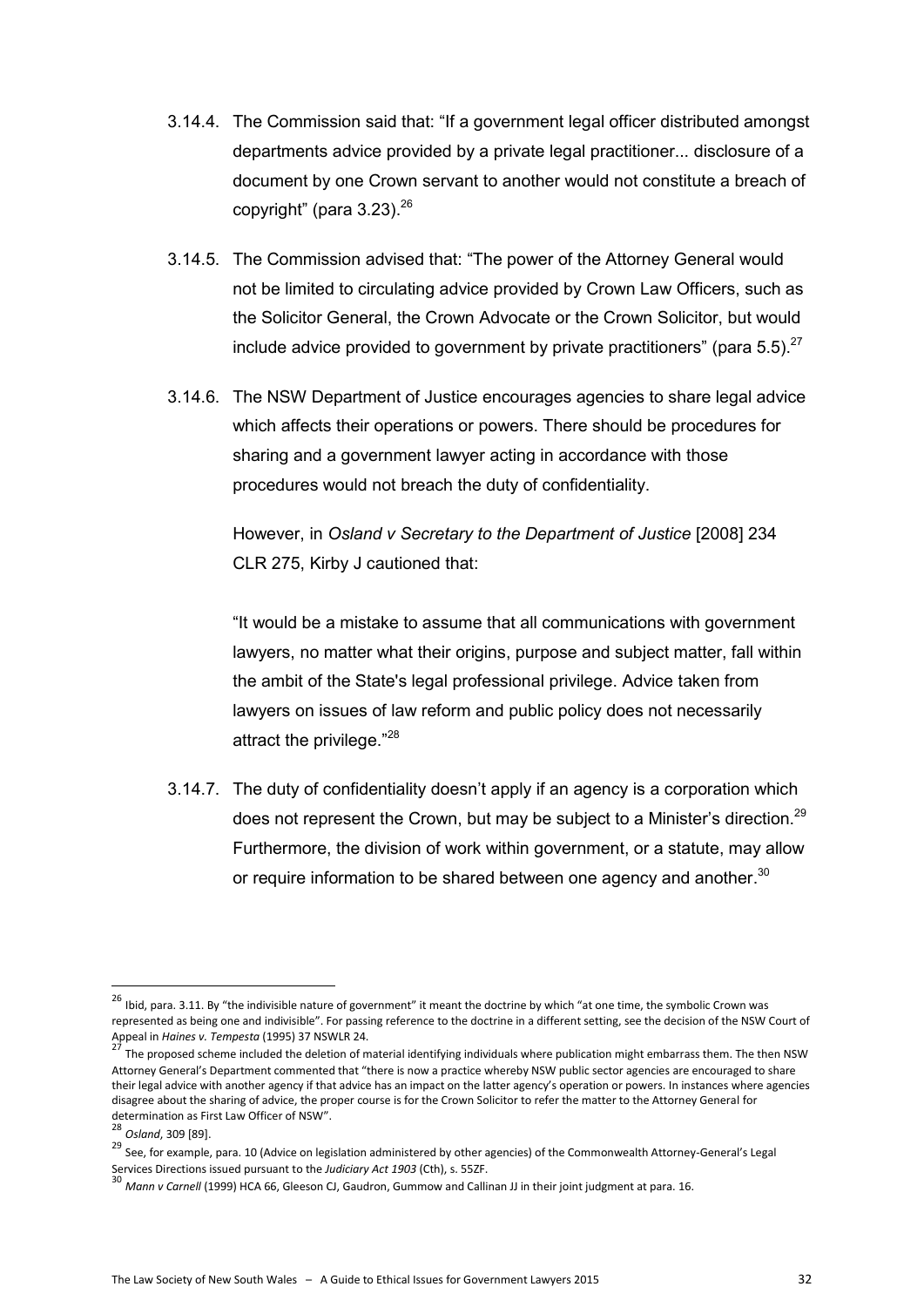- 3.14.8. The following Ministers are always entitled to information about a legal matter in an agency:
	- a. The Prime Minister or Premier, as the principal Minister of the Crown;
	- b. The Attorney General, as the first Law Officer of the Crown; $31$
	- c. The Minister of the agency; and
	- d. Ministers working together in Cabinet or a committee of Cabinet or by some other arrangement between them, on issues to which the legal matter is relevant.
- 3.14.9. The effect of sharing advice on legal professional privilege was considered in *Mann v Carnell*. <sup>32</sup> The High Court agreed that the Chief Minister of the Australian Capital Territory was entitled to see legal advice provided to the Territory, without waiving the legal professional privilege which the Territory had in the advice. This position was confirmed by the Osland case.
- 3.14.10. The Queensland Information Commissioner gave a good example of how to judge whether what one claims to be legal advice meets the standard for attracting legal professional privilege. This example was offered:

"…In *Potter and Brisbane City Council* (1994) QAR 37, the Information Commissioner found that the Brisbane City Council City Solicitor and the professional staff of the City Solicitor's office:

- were appropriately qualified legal practitioners;
- conducted their practice with the requisite degree of independence from their employing organisation; and
- had given legal advice to the Council which attracted legal professional privilege.

1

<sup>31</sup> *Statement of Ethics*, proclaimed by the Council of the Law Society of New South Wales, 28 May 2009.

<sup>32</sup> *Mann v Carnell* (1999) HCA 66. The Court did not consider whether sharing advice between Ministers or agencies representing the Crown could never amount to waiver of legal professional privilege, as appears to have been the view of the NSW Law Reform Commission. Sharing of advice, therefore, should to be done confidentially.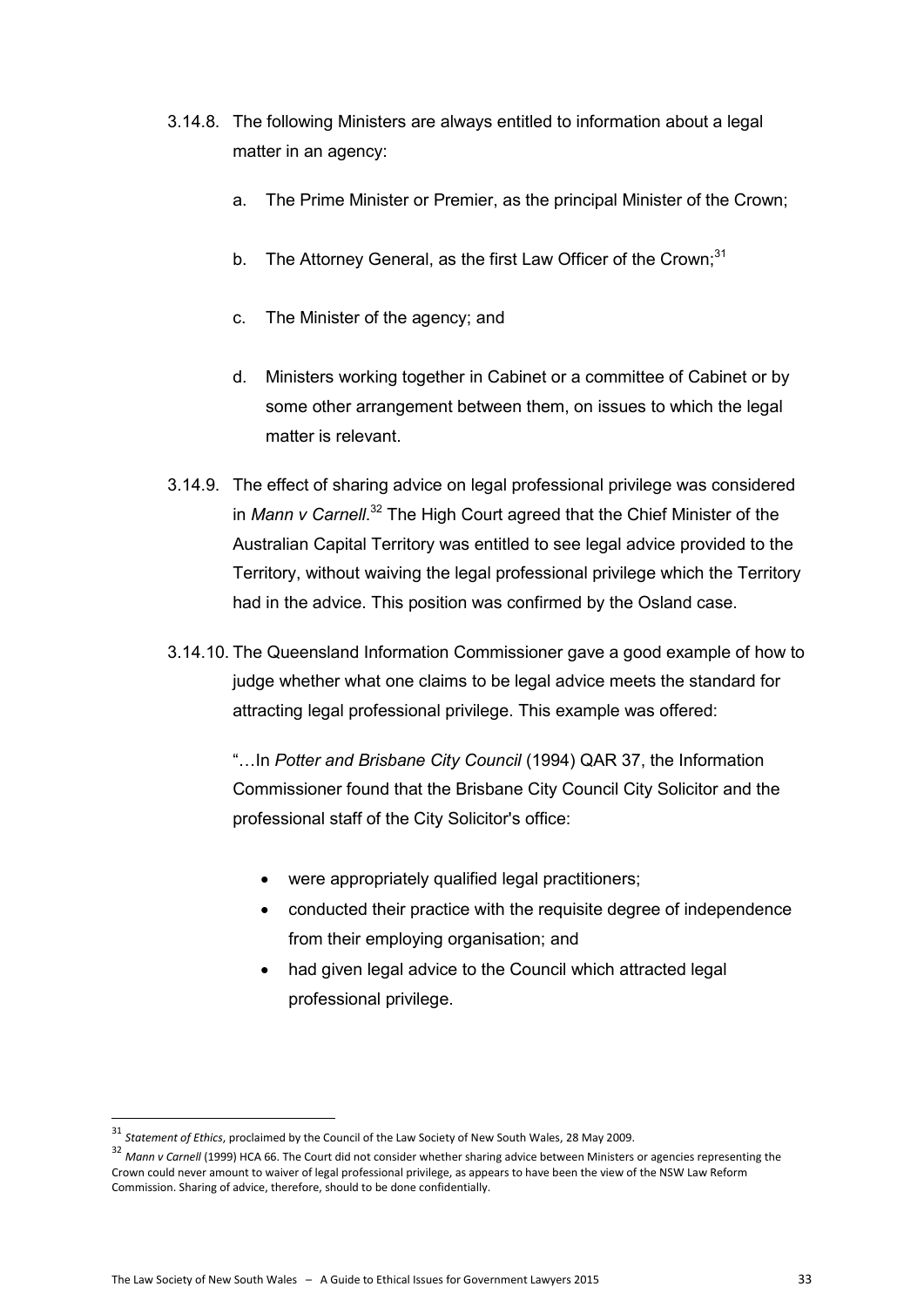The Information Commissioner reasoned that holding a current practising certificate was not a necessary requirement for establishing the requisite degree of independence, but that where present, it would no doubt be of some weight in assisting to establish that the advice given was of an independent character."<sup>33</sup>

<sup>33</sup> [https://www.oic.qld.gov.au/guidelines/for-government/access-and-amendment/decision-making/exempt-information](https://www.oic.qld.gov.au/guidelines/for-government/access-and-amendment/decision-making/exempt-information-provisions/legal-professional-privilege)[provisions/legal-professional-privilege](https://www.oic.qld.gov.au/guidelines/for-government/access-and-amendment/decision-making/exempt-information-provisions/legal-professional-privilege)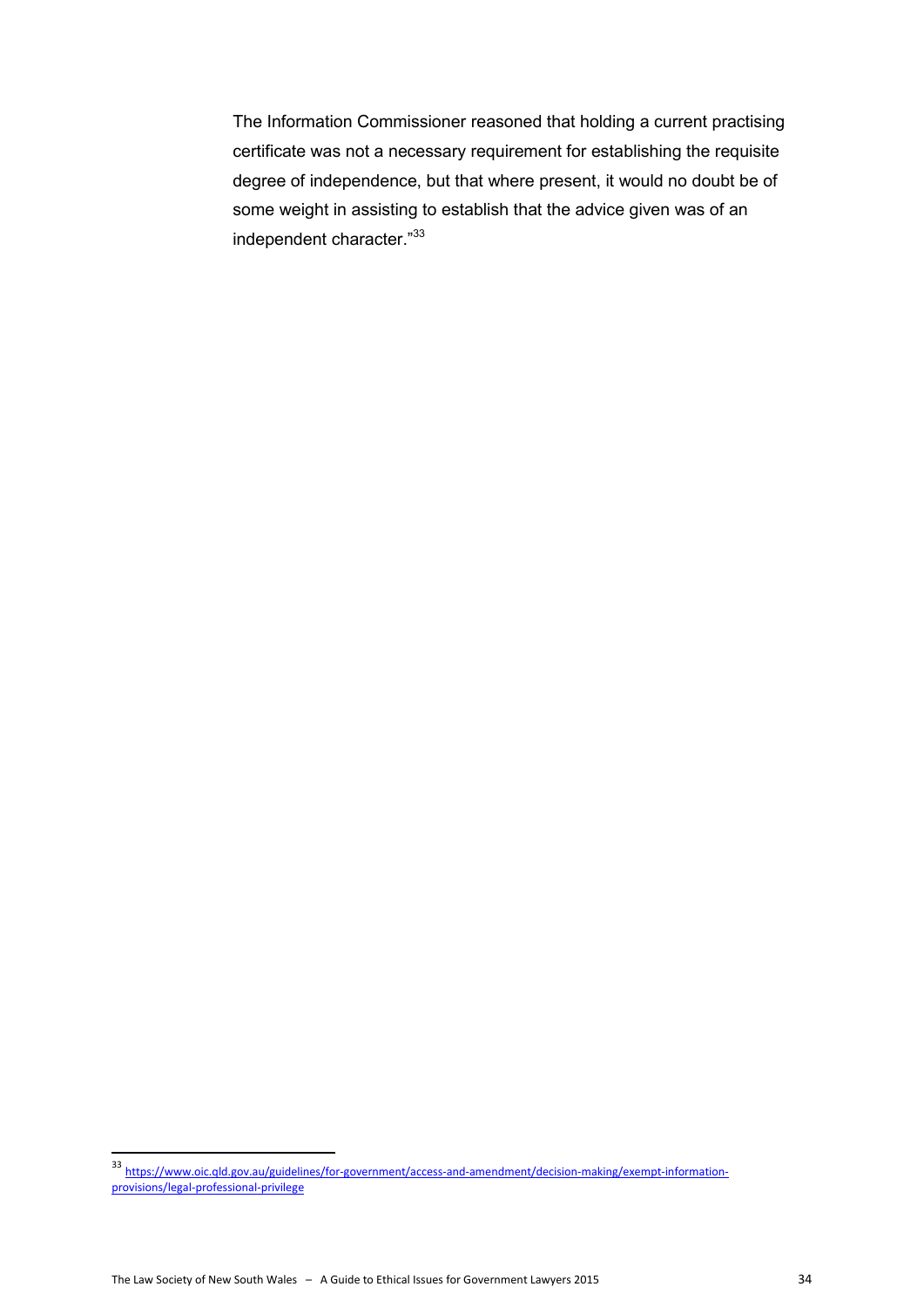### **4. Model Litigant**

*"There's nothing wrong with being tough, in fact it's our obligation to be tough when our clients want us to be tough. It's just that we shouldn't be tricky, we shouldn't be dishonest, we shouldn't be immoral if you like, we shouldn't be in a position where the government will be embarrassed by the conduct of its litigators or by the litigation that it runs". (Government Lawyer)*

- 4.1. Government lawyers should advise client agencies to conduct themselves as model litigants. They should act in accordance with model litigant rules and assist agencies to do so.
	- 4.1.1. The Model Litigant Policy for Civil Litigation in NSW<sup>34</sup> states:
		- 4.1.1.1. The obligation to act as a model litigant requires more than merely acting honestly and in accordance with the law and court rules. It also goes beyond the requirement for lawyers to act in accordance with their ethical obligations. Essentially it requires that the State and its agencies act with complete propriety, fairly and in accordance with the highest professional standards.
		- 4.1.1.2. The obligation requires that the State and its agencies, act honestly and fairly in handling claims and litigation by:
			- a. dealing with claims promptly and not causing unnecessary delay in the handling of claims and litigation;
			- b. paying legitimate claims without litigation, including making partial settlements of claims or interim payments, where it is clear that liability is at least as much as the amount to be paid;
			- c. acting consistently in the handling of claims and litigation;

 $\overline{a}$ 

<sup>34</sup> <http://www.justice.nsw.gov.au/legal-services-coordination/Pages/info-for-govt-agencies/model-litigant-policy.aspx>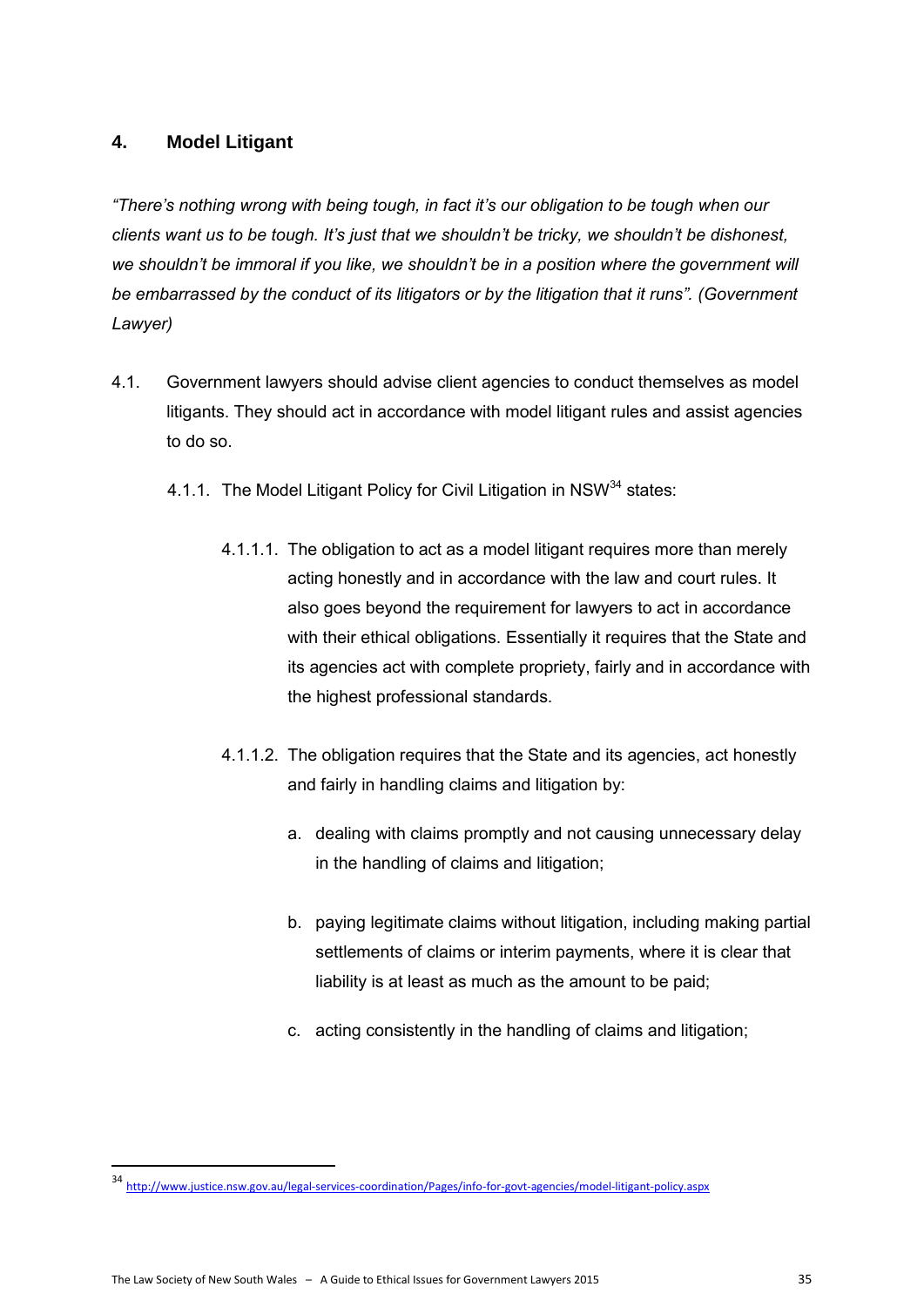- d. endeavouring to avoid litigation, wherever possible, in particular regard should be had to Premier's Memorandum 94-25 Use of Alternative Dispute Resolution Services By Government Agencies and Premier's Memorandum 97-26 Litigation Involving Government Agencies;
- e. where it is not possible to avoid litigation, keeping the costs of litigation to a minimum, including by:
	- i) not requiring the other party to prove a matter which the State or an agency knows to be true; and
	- ii) not contesting liability if the State or an agency knows that the dispute is really about quantum;
	- iii) not taking advantage of a claimant who lacks the resources to litigate a legitimate claim;
	- iv) not relying on technical defences unless the interests of the State or an agency would be prejudiced by the failure to comply with a particular requirement and there has been compliance with Premier's Memorandum 97-26;
	- v) not undertaking and pursuing appeals unless the State or an agency believes that it has reasonable prospects for success or the appeal is otherwise justified in the public interest. The commencement of an appeal may be justified in the public interest where it is necessary to avoid prejudice to the interest of the State or an agency pending the receipt or proper consideration of legal advice, provided that a decision whether to continue the appeal is made as soon as practicable; and
- f. apologising where the State or an agency is aware that it or its lawyers have acted wrongfully or improperly.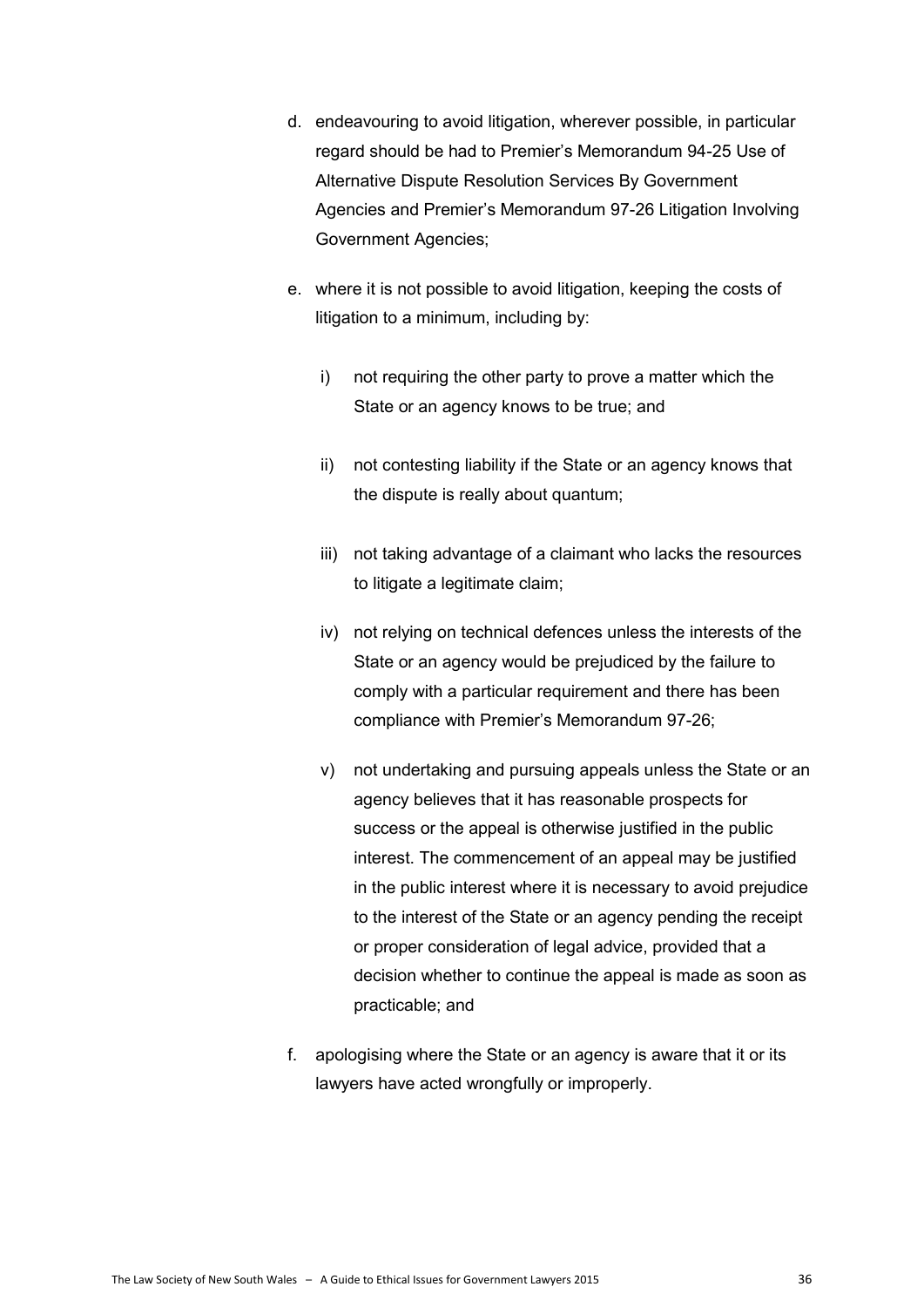- 4.1.1.3. The obligation does not require that the State or agency is prevented from acting firmly and properly to protect its interests. It does not prevent all legitimate steps being taken in pursuing litigation, or from testing or defending claims made.
- 4.1.1.4. In particular, the obligation does not prevent the State or an agency from:
	- a. enforcing costs orders or seeking to recover costs;
	- b. relying on claims of legal professional privilege or other forms of privilege and claims for public interest immunity;
	- c. pleading limitation periods;
	- d. seeking security for costs;
	- e. opposing unreasonable or oppressive claims or processes;
	- f. requiring opposing litigants to comply with procedural obligations; or
	- g. moving to strike out untenable claims or proceedings.
- 4.1.2. Procedures to minimise cost and delay will be adopted by a model litigant. A public sector employee claiming compensation for injury against the government, for example, would benefit by the early exchange of medical reports, clarifying the issues and helping to resolve them quickly.
- 4.1.3. Responsibility for wrong conduct towards members of the public should be readily accepted by agencies along with an enlightened attitude towards claiming legal professional privilege if disclosure may often actually assist the just resolution of disputes.<sup>35</sup>
- 4.1.4. Government lawyers themselves must act as "model litigants" and, in all their dealings with the courts, be frank and honest and diligent in observing undertakings given to the Court or their opponents.

<sup>35</sup> Good Conduct and Administrative Practice Guidelines, NSW Ombudsman, 2006, pp.B-29 to B-34.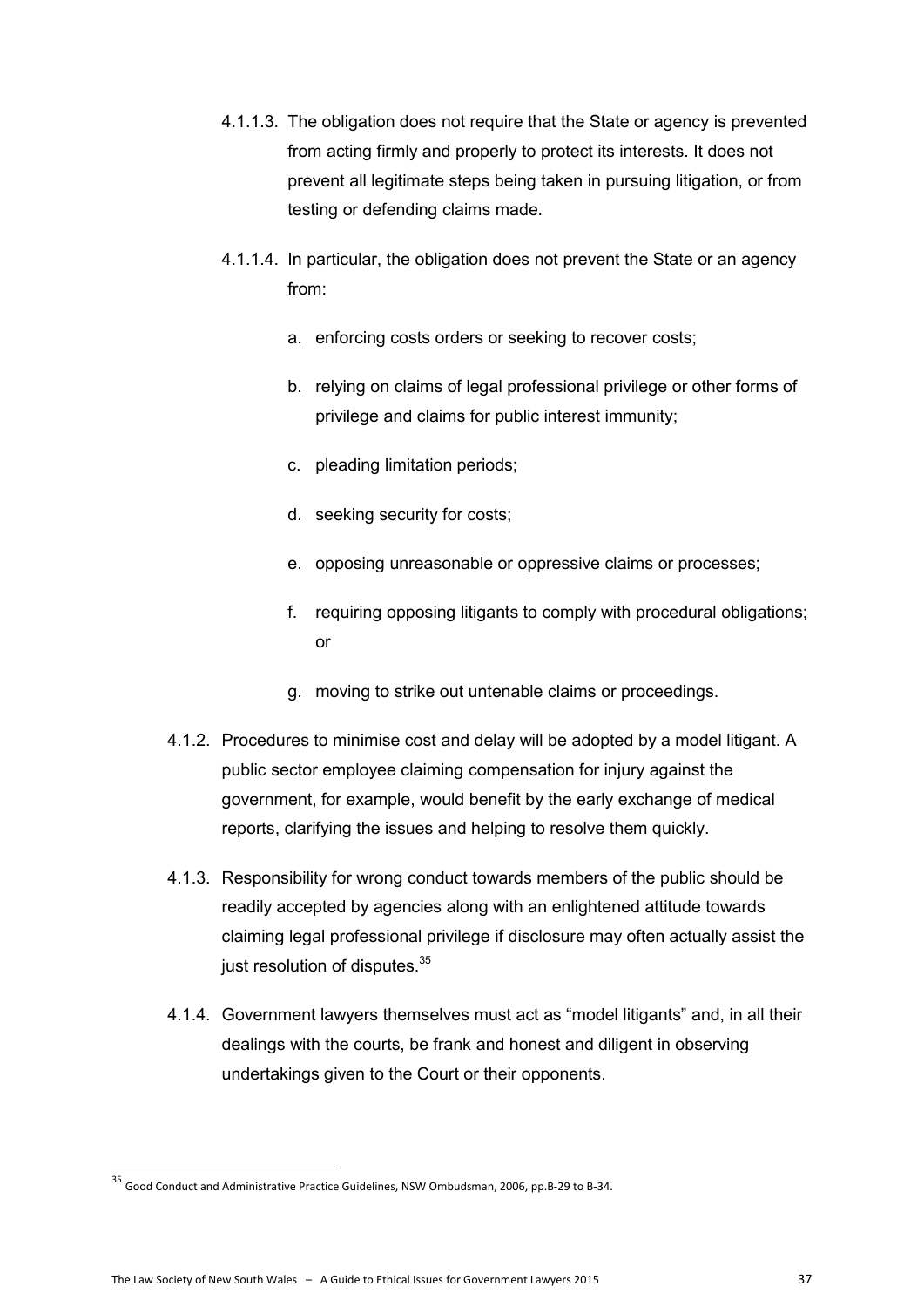- 4.1.5. The Commonwealth Attorney-General's Legal Services Directions require agencies briefing counsel in matters covered by the "model litigant" policy to enclose a copy of the relevant Directions and instruct counsel to comply with the policy (clause 6.2). The Directions are legally binding under the *Judiciary Act 1903* (Cth).<sup>36</sup>
- 4.2. Legal action should be instituted or defended only on a sound legal basis. $37$ 
	- 4.2.1. "Model litigant" requirements don't prevent governments and their agencies from acting firmly and properly to protect their interests. All legitimate steps may be taken to pursue claims by agencies and testing or defending claims against agencies.<sup>38</sup> (One government lawyer made the point that reporting by the media of claims, or the amassing of claims by a number of people, are not by themselves reasons for not firmly defending them.)
	- 4.2.2. A "model litigant" would not engage in such conduct as the destruction of documents.<sup>39</sup> In *British American Tobacco Australia Services Ltd v Cowell* (rep. McCabe estate)<sup>40</sup> the right of a litigant to manage its own documents, whether by retaining or destroying them, versus the right of the opposing party to access them, was discussed. The case concerned documents that had been destroyed before litigation was begun, the respondent claiming (ultimately unsuccessfully) that the destruction had been carried out to frustrate foreseeable litigation. The Court held that it would intervene, particularly if the sanction sought was the striking out of the destroying party's pleading, only if "the conduct of (that) party amounted to an attempt to pervert the course of justice or, if open, contempt of court occurring before the litigation was on foot."<sup>41</sup>

<sup>36</sup> See *Judiciary Act 1903* (Cth), ss 55ZF and s.55ZG. *Scott v Handley* (1999) FCA 404 also contains a valuable reference to recent authority. <sup>37</sup> Rule 21.4 of the *Legal Profession Uniform Law Australian Solicitors Conduct Rules 2015*, which provides that a solicitor must not allege any matter of fact amounting to criminality, fraud, or other serious misconduct unless the practitioner believes on reasonable grounds that the available material provides a proper basis for the allegation or the client wishes the allegation to be made after having been advised of its seriousness and possible consequences if not made out.

<sup>&</sup>lt;sup>38</sup> Commonwealth Attorney-General's Legal Service Directions 2005 require the Commonwealth and its agencies to act honestly and fairly in handling claims and litigation (Appendix B clause 2).

<sup>39</sup> Commonwealth and State documents are also protected under state archives legislation.

<sup>&</sup>lt;sup>40</sup> British American Tobacco Australia Services Ltd v Cowell (representing the estate of Rolah Ann McCabe, deceased) [2002] VSCA 197.

<sup>&</sup>lt;sup>41</sup> See paras. 173-176 of the joint judgment. The Court left open the question whether it is possible to hold conduct to be contempt, even criminal contempt, if it takes place before any proceeding has been instituted. It pointed out that it would be impossible to classify conduct as civil contempt i.e. disobedience to an order, in such circumstances.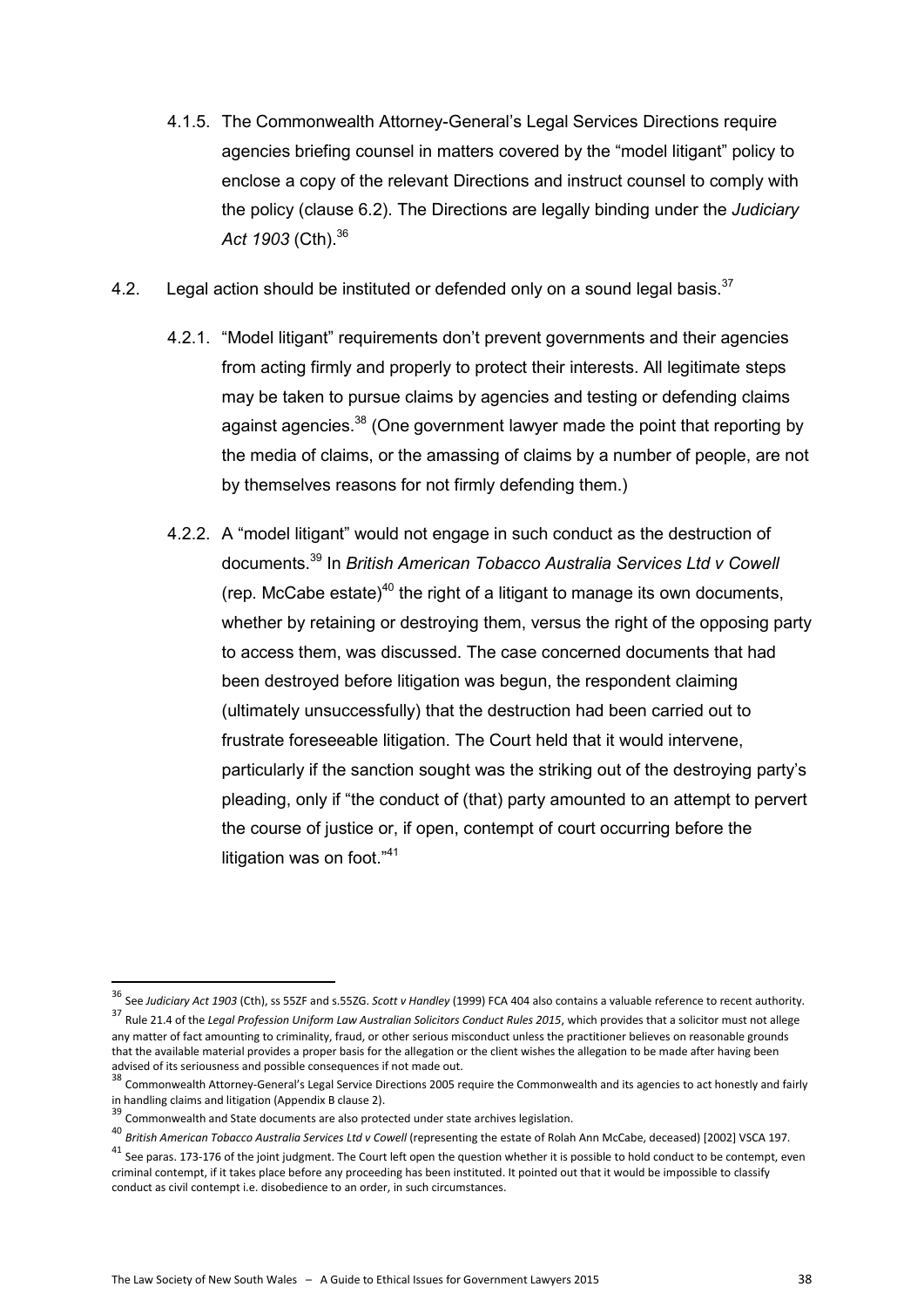- 4.2.3. The destruction of documents by a client agency to prejudice a future claimant would be unethical conduct, but the above case also leaves open the possibility of the agency's claim or defence being struck out.
- 4.2.4. Government lawyers should not advise a client that a document should be destroyed, or made illegible, or moved, if the practitioner is aware that:
	- a. the document may be required in legal proceedings which are likely to be commenced, and
	- b. following the advice will result in the document being unavailable or unusable in court.
- 4.2.5. Government lawyers must not do any of these things (destroying or moving) themselves, nor aid or abet someone else to do them, even if there has been no indication that a specific person intends to commence proceedings in which the documents may be needed. It is not unethical, however, to move a document in their possession or control at the request of someone who is lawfully entitled to it.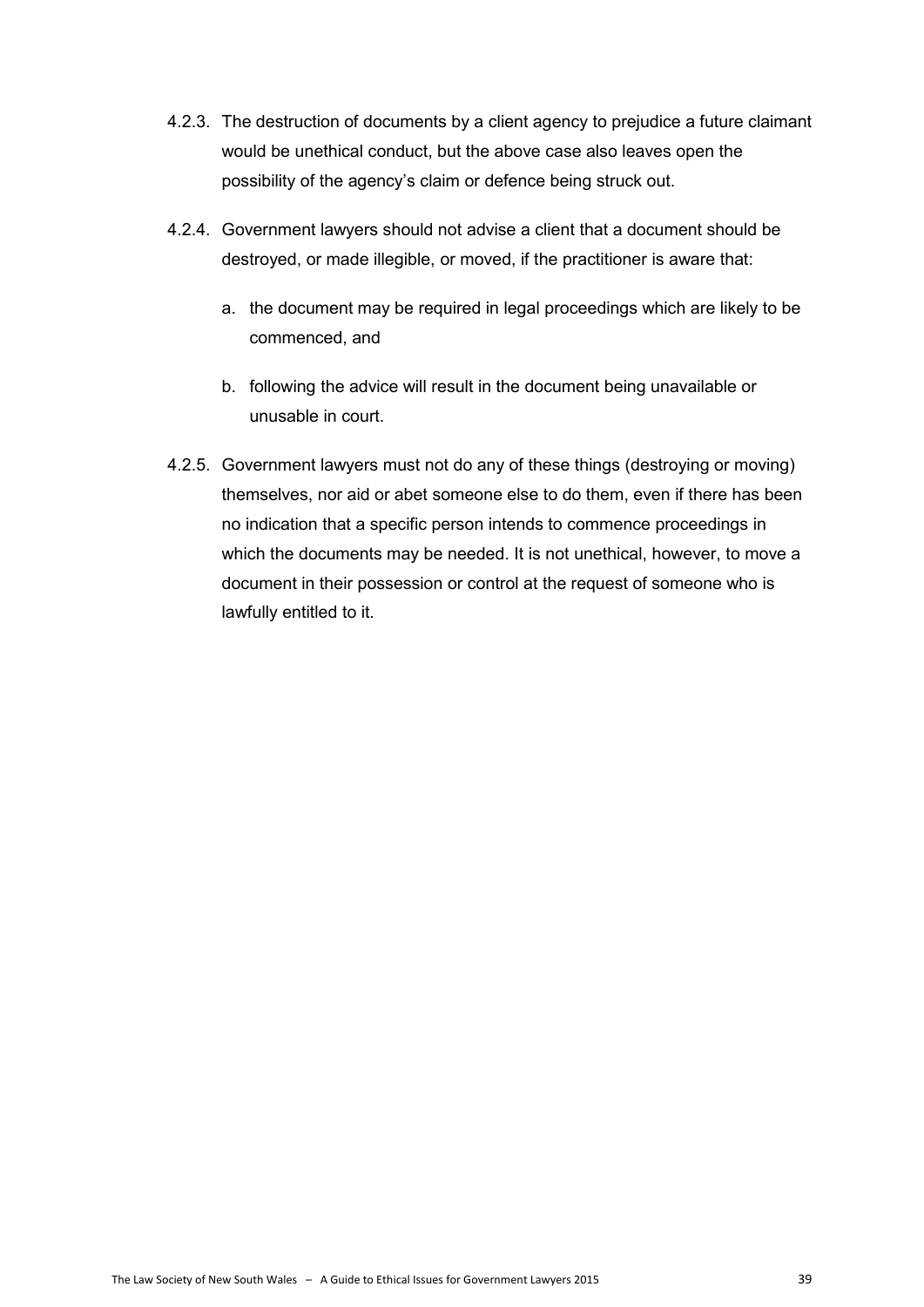### **5. Conflict of Interest**

*Lawyers should "avoid any conflict of interest and duties." (Law Society's Statement of Ethics)* 

*"Well, it's pretty standard procedure I guess that if you've got a court case on…you go to lunch with Counsel and invariably Counsel pays. That's the practice…well, it just happens in litigation, and I'm not saying that on occasions I get embarrassed by it and insist on paying for myself…I just don't want to feel that they're obligated to buy me dinner or lunch or whatever." (Government Lawyer)* 

- 5.1. Government lawyers must deal fairly with their clients, free of the influence of any interest that may conflict with their clients.
	- 5.1.1. The *Legal Profession Uniform Law Australian Solicitors Conduct Rules 2015* stress that practitioners must be acutely aware of their fiduciary relationship with their clients.
	- 5.1.2. Rule 12 deals with avoiding a conflict between a client's and a practitioner's own interest. It states that a practitioner must not:
		- a. allow the interests of the solicitor or an associate to conflict with those of the client;
		- b. unduly influence a client to benefit the practitioner over and above fair remuneration for the legal services provided;
		- c. borrow money, nor assist in borrowing money, from a client or former client.
- 5.2. Public sector law also prohibits conflicts of interest on the part of public sector employees.
	- 5.2.1. Public Sector Codes of Conduct have detailed rules against conflicts of interest. See *Behaving Ethically: A Guide for NSW government sector employees* (Section 2.2).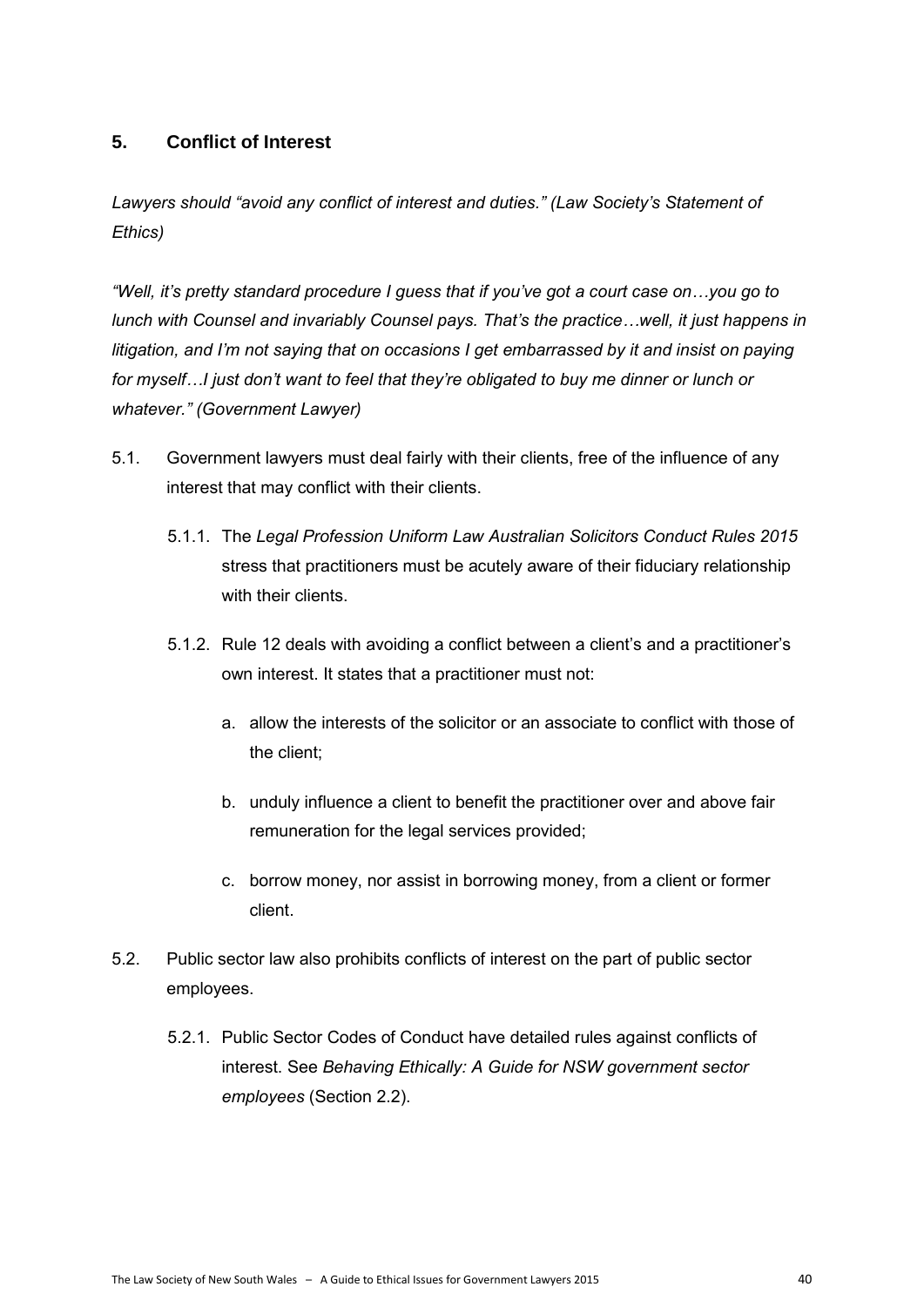- 5.2.2. In NSW, the Independent Commission Against Corruption provides advice on how to formulate and review the Code of Conduct and assists in making determinations about conflicts of interest. In particular, ICAC notes that in some circumstances, the failure to disclose a conflict of interest in accordance with public sector policy may constitute corrupt conduct as defined in the *Independent Commission Against Corruption Act 1988.<sup>42</sup>* ICAC has also released Guidelines and a Toolkit on managing conflicts of interest in the public sector.<sup>43</sup>
- 5.2.3. A Commonwealth public servant seconded to, or working for, bodies including the Australian Federal Police, the Australian Crime Commission and Customs should be aware of the definition of "engage in corrupt conduct" under s.6 of the *Law Enforcement Integrity Commissioner Act 2006 (Cth)*. On becoming aware of an allegation of corruption, the Department Head of a Commonwealth Agency must refer the matter to the Integrity Commission under s.19 of the Act.
- 5.2.4. For Commonwealth agencies, the Code of Conduct in the *Public Sector Act 1999* (Cth) provides that an Australian Public Service ("APS") employee:
	- a. must disclose, and take reasonable steps to avoid, any conflict of interest (real or apparent) in connection with APS employment (s.13(7)); and
	- b. must not make improper use of:
		- inside information; or
		- their duties, status, power or authority;

to gain, or seek to gain, a benefit or advantage for themselves or someone else (s.13(10)).

5.2.5. The *Public Governance, Performance and Accountability Act 2013* (Cth) includes general duties that apply to all Commonwealth entities. Part 2.2 Division 3A includes the following duties in relation to use of information and position:

<sup>&</sup>lt;sup>42</sup> For further information see: http://www.icac.nsw.gov.au/preventing-corruption/knowing-your-risks/conflicts-of-interest/4897 <sup>43</sup> For further information see[: http://www.icac.nsw.gov.au/publications-and-resources](http://www.icac.nsw.gov.au/publications-and-resources)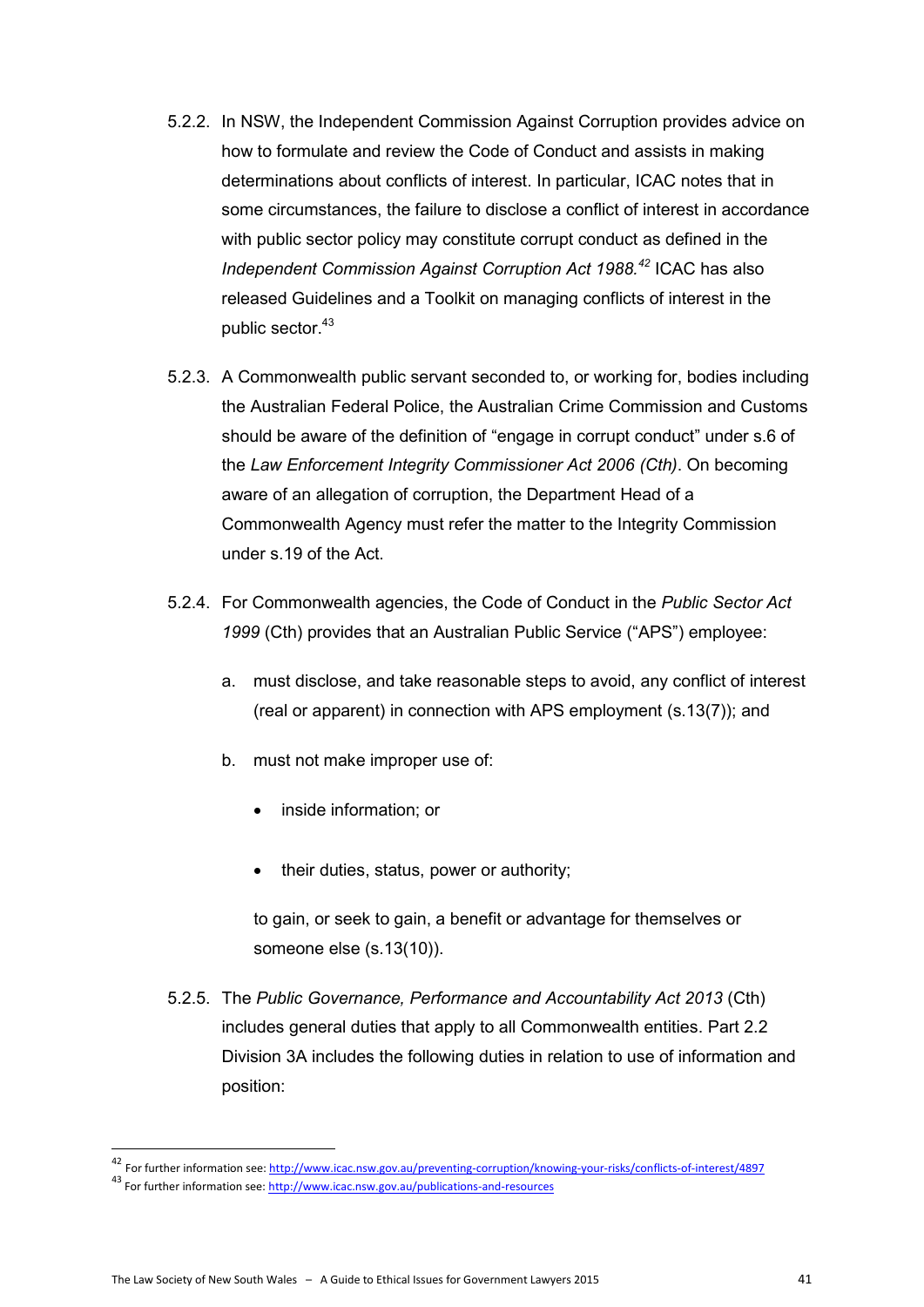- a. An official of a Commonwealth entity must exercise his or her powers, perform his or her functions and discharge his or her duties honestly, in good faith and for a proper purpose (s.26);
- b. An official of a Commonwealth entity must not improperly use his or her position to gain or benefit from an advantage for him or herself or for someone else, or to cause detriment to the entity or to another person (s.27);
- c. A person who obtains information because of their position must not improperly use the information to gain a benefit or an advantage for him or herself or someone else; or to cause detriment to the entity or to another person (s.28).
- 5.2.6. Public sector lawyers should bear in mind that their overriding duty is to the Court. In the relatively unlikely event of inconsistency between a public sector code and a lawyer's obligation to the Court, the latter must prevail.
- 5.3. Government lawyers should not act for more than one agency, or for an individual and an agency, in the same matter if they have conflicting interests. This is so, even where the conflict was not apparent at the beginning but becomes evident later. See further under Section 3. Who is the Client?

# Example

"The solicitors acting for the private sector party to a projected agreement with the Government tell me that they have been so impressed by my work on behalf of the Government that at the conclusion of the deal they will gladly give me a job at a much higher salary than I get now, and with substantial prospects of future partnership. What do I say, and should I tell the Department Head about the offer?"

# Response

If the government lawyer has reason to suspect the projected offer of future employment is an inducement not to advise the Government of any problems the officer sees with the agreement, he or she should report it immediately to a senior officer. Otherwise, it would be best to say that taking up the offered job is something the officer could not consider until the present task was completed. It would be advisable even so to tell a senior officer what the firm has said, and the response the officer has made.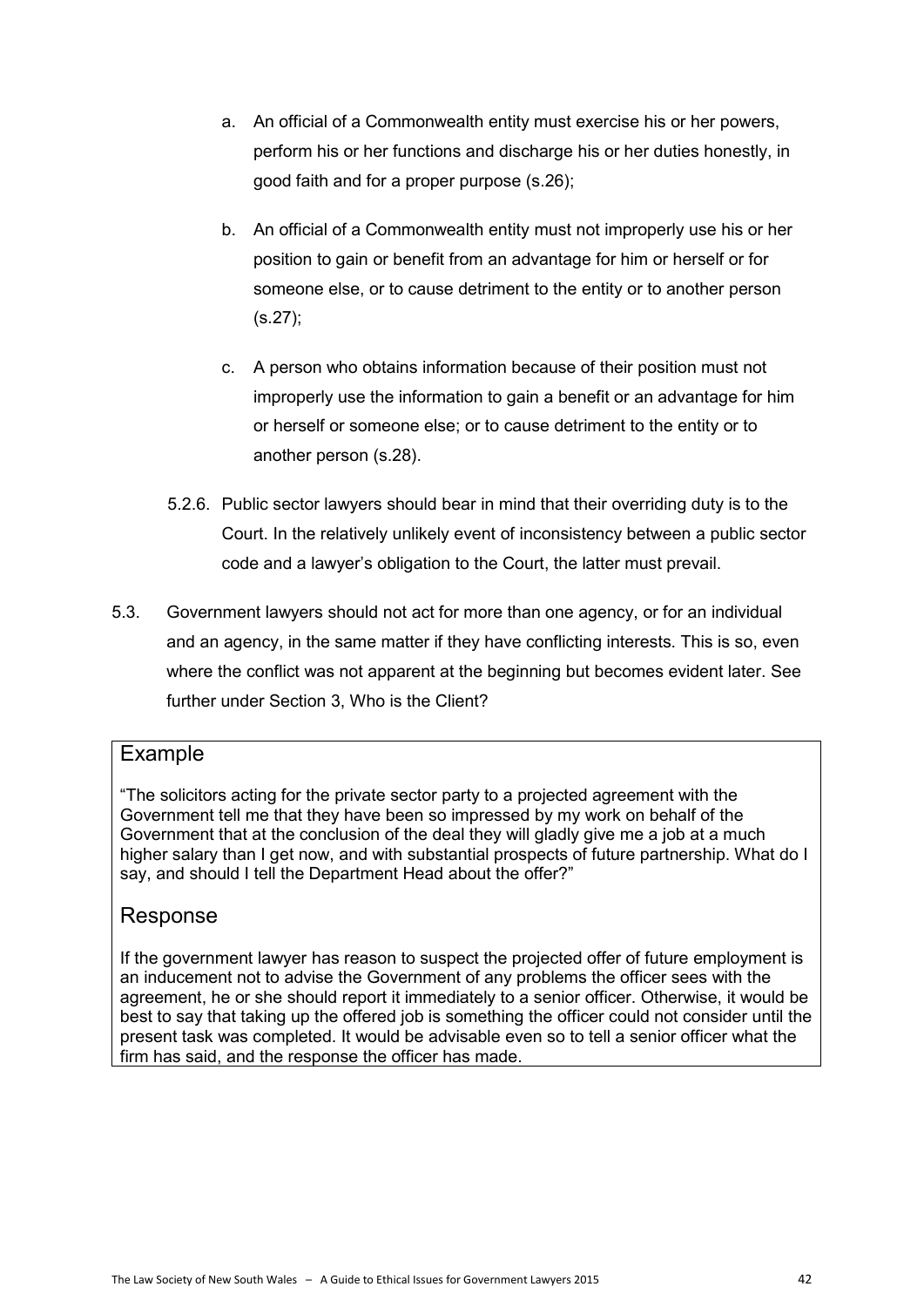- 5.3.1. Rule 11 of the *Legal Profession Uniform Law Australian Solicitors Conduct Rules 2015* deals with acting for parties with opposing interests. It applies to government lawyers employed in most government agencies. There are, however, statutory rules applying to the Attorney-General's lawyers and the Australian Government Solicitor ("AGS"), and the NSW Crown Solicitor.
- 5.3.2. Sections 55F and 55R of the *Judiciary Act 1903* (Cth), provide that an Attorney-General's lawyer or the AGS may act for two or more parties who have conflicting interests with the approval of the Attorney-General:
	- a. in relation to the particular matter; or
	- b. under written arrangements covering the circumstances in which they may so act.
- 5.3.3. The *Legal Profession Uniform Law Application Act 2014 (NSW)*, s.44(2)(a), provides that the Crown Solicitor may act for a party in a matter that is not the subject of litigation, even if also acting for another party.

### Example

**.** 

The NSW Ombudsman has noted cases where clear conflicts between the interests of agencies have not even been realised by government lawyers acting for both agencies.<sup>44</sup> (The Ombudsman's Annual Report for 2013 – 2014).

The problem can arise if agencies arrange to share legal services or to use lawyers employed by another agency.

In the Legal Advice section of his "Good Conduct and Administrative Practice", the Ombudsman suggests that both agencies should ensure that the arrangements explicitly state what to do if a potential conflict is identified.

The Deputy Ombudsman has pointed out the extreme case where the same lawyers are retained for an agency and an individual; if a conflict of interest arises, the ongoing relationship between the agency and its lawyers is likely to induce the latter to favour the agency's interest over the individual's, making it imperative that the individual then have proper independent representation.

<sup>44</sup> For further information see[: https://www.ombo.nsw.gov.au/news-and-publications/publications/annual-reports/nsw](https://www.ombo.nsw.gov.au/news-and-publications/publications/annual-reports/nsw-ombudsman/nsw-ombudsman-annual-report-2013-2014)[ombudsman/nsw-ombudsman-annual-report-2013-2014](https://www.ombo.nsw.gov.au/news-and-publications/publications/annual-reports/nsw-ombudsman/nsw-ombudsman-annual-report-2013-2014)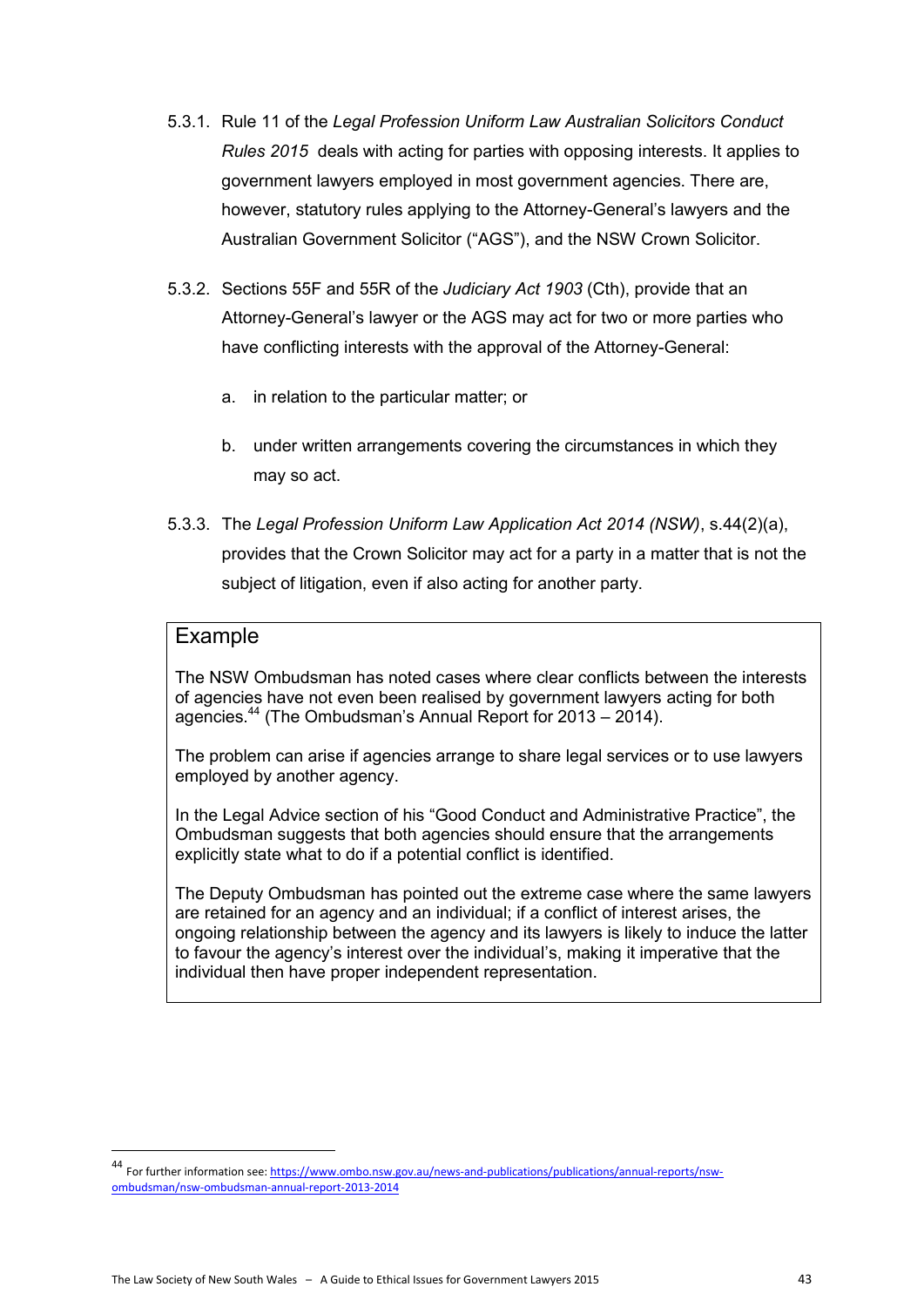### **6. Giving Policy Advice**

- 6.1. Subject always to the actual terms of the employment contract or "scope" of the position of the government lawyer, a government lawyer who is instructed to help the agency to carry out a transaction does not have to offer unsought policy, as opposed to legal, advice on the wisdom of the transaction<sup>45</sup> provided apt disclaimers are in place. It is, however, appropriate to point out the legal effect of provisions being drafted to carry out the transaction, especially where the government lawyer's experience<sup>46</sup> allows useful comment by reference to prior, similar transactions.
- 6.2. Advice may be sought from government lawyers about a matter of policy or management of the exercise of discretions. $47$  It is not unethical to provide such advice, but it is desirable, to prevent misunderstanding, to separate clearly the legal advice from the policy or management advice.
- 6.3. The government lawyer should consider whether this type of mixed advice<sup>48</sup> may later raise questions about whether, for the purposes of legal professional privilege, the dominant purpose of the advice was legal or something else.<sup>49</sup>

<sup>45</sup> *Clark Boyce v Mouat* (1994) 1 AC 428 at 437, cited by Young J in *Marcolongo v Mattiussi* (2000) NSWSC 834. Those cases did not involve government lawyers, but the rule would seem to apply to them unless, at any rate, a lawyer's duties included giving policy advice.<br>46  $^6$  And perhaps to require an exclusionary comment where that experience does not so allow.

<sup>47</sup> See *Waterford v Commonwealth of Australia* [1987] 163 CLR 54.

<sup>48</sup> In *Waterford v Commonwealth of Australia* [1987] 163 CLR 54, in response to the appellant's argument that advice on the exercise of "administrative functions" could not be privileged, because the officer just had to be told how to do something, Brennan J said, at para. 9 of his judgment: "…*the public interest is truly served by according legal professional privilege to communications brought into existence by a government department for the purpose of seeking or giving legal advice as to the nature, extent and the manner in which the powers, functions and duties of government officers are required to be exercised or performed. If the repository of a power does not know the nature or extent of the power or if he does not appreciate the legal restraints on the manner in which he is required to exercise it, there is a significant risk that a purported exercise of the power will miscarry. The same may be said of the performance of functions and duties. The public interest in minimising that risk by encouraging resort to legal advice is greater, perhaps, than the public interest in minimising the risk that individuals may act without proper appreciation of their legal rights and obligations. In the case of governments no less than in the case of individuals, legal professional privilege tends to enhance application of the law, and the public has a substantial interest in the maintenance of the rule of law over public administration."* Advice that went further than the nature or extent of a power, or the legal restraints on its exercise, and expressed an opinion on what decision should be reached on the merits, would be policy advice, and not protected by legal professional privilege. See also per Mason and Wilson JJ at paras. 5-7 of their joint judgment. Dawson J dissented and Dean J reserved his opinion.

<sup>49</sup> On the dominant purpose test, see the *Evidence Acts 1995* of the Commonwealth and NSW and *Esso Australia Resources Limited v The Commissioner of Taxation* [1999] HCA 67.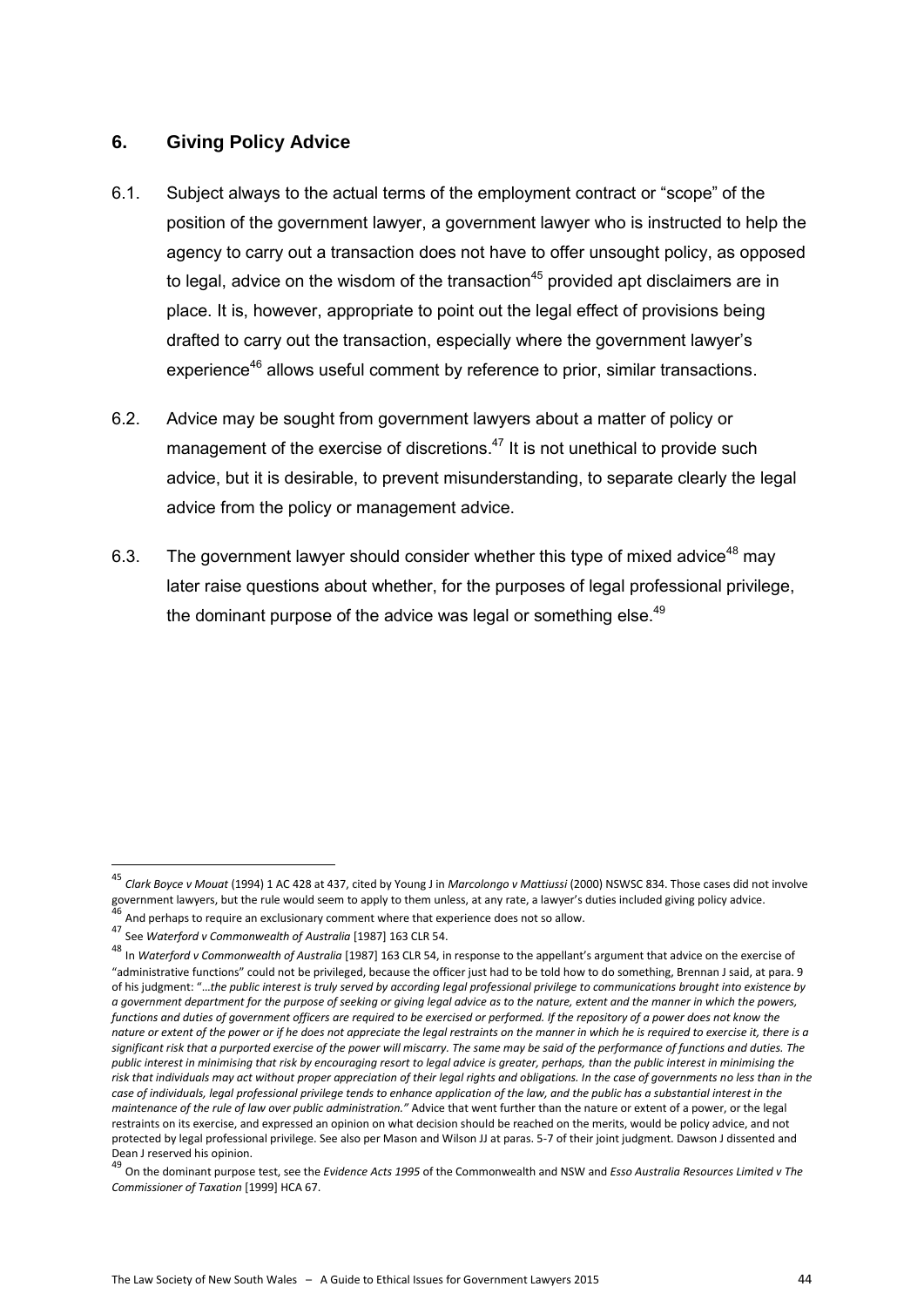# Example 1

"I do my Department's commercial agreements work. I have been working hard on a very complex agreement proposed with a major company for a project of obvious political importance to the Government. Through all the complexity I have begun to think that under the agreement the Government will be carrying all the risk involved in the project. What do I do, bearing in mind that the Government thinks that all that remains to be done is to settle the formalities? Policy-making is not in my job description".

# Response 1

If, but only if, it is clear from the government lawyer's instructions that the agency properly understands that the Government will be carrying the risk involved in the project, then it is not the government lawyer's duty to query those instructions. Where that is not clear, the government lawyer should, as an aspect of practical legal advice, point out how the risk lies and suggest that the relevant issue be referred back and considered by the relevant departmental or agency officer.

It may be necessary to draw a clear distinction between "commercial", "political" and "legal" risk aspects of a transaction.

The government lawyer should, however, in advising on documentation for the transaction, point out the legal effect of its provisions, including those that impose the risk of the transaction on the Government, especially if the experience of the government lawyer allows.

- 6.3.1. Policy issues are often woven into requests for legal advice. It is not unusual for government lawyers to advise on matters that are concerned solely with policy or management, but government lawyers should draw a clear distinction between "legal" and "policy" advice.
- 6.3.2. Agencies benefit from having government lawyers who are willing to give advice from a legal perspective, particularly practical examples on similar matters, on policy and management issues and aspects of transactions. There is usually no difficulty, from an ethical or any other point of view. The important thing is to be very clear about the distinction.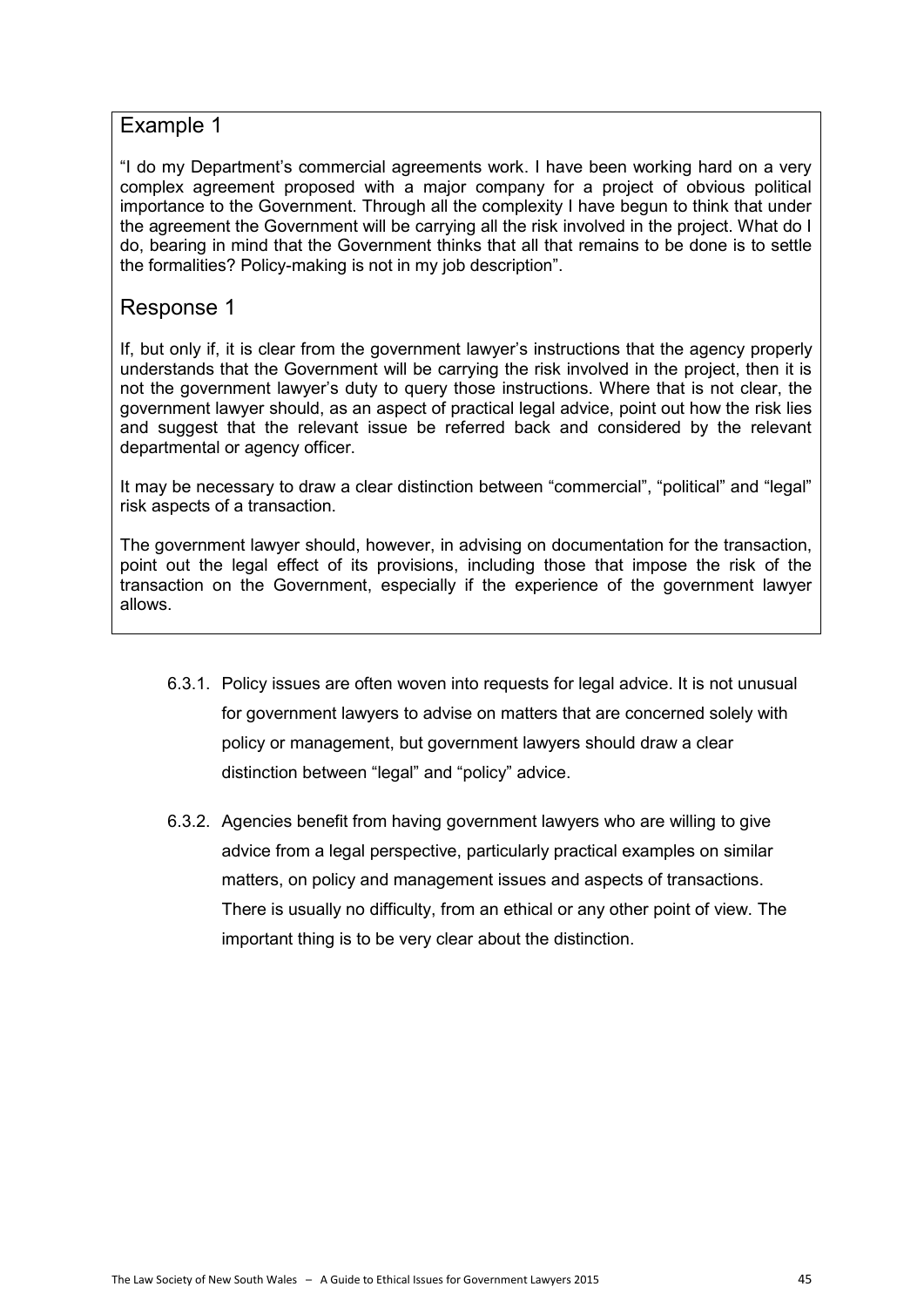- 6.3.3. Decision makers can be misled about the choices available, however, and can feel they have to take a particular course. If a client asked a government lawyer whether a particular course of action was possible, for example, the government lawyer might reply that it was not, because they thought it would be bad policy, not because it was not legally permissible. The government lawyer might be unaware of other policy considerations and the client needs know the legal position, so the terms of any advice should reflect clearly the distinction between "legal" issue risk and "commercial/political" risk.
- 6.3.4. When a question involves mixed issues of law and policy, it is best to separate them clearly. Separate documents could be used, or clear headings where the advice is given in one document. If verbal advice is given, doublecheck that the recipient understands which part of it is legal and which part is policy and make a clear file note of the discussion.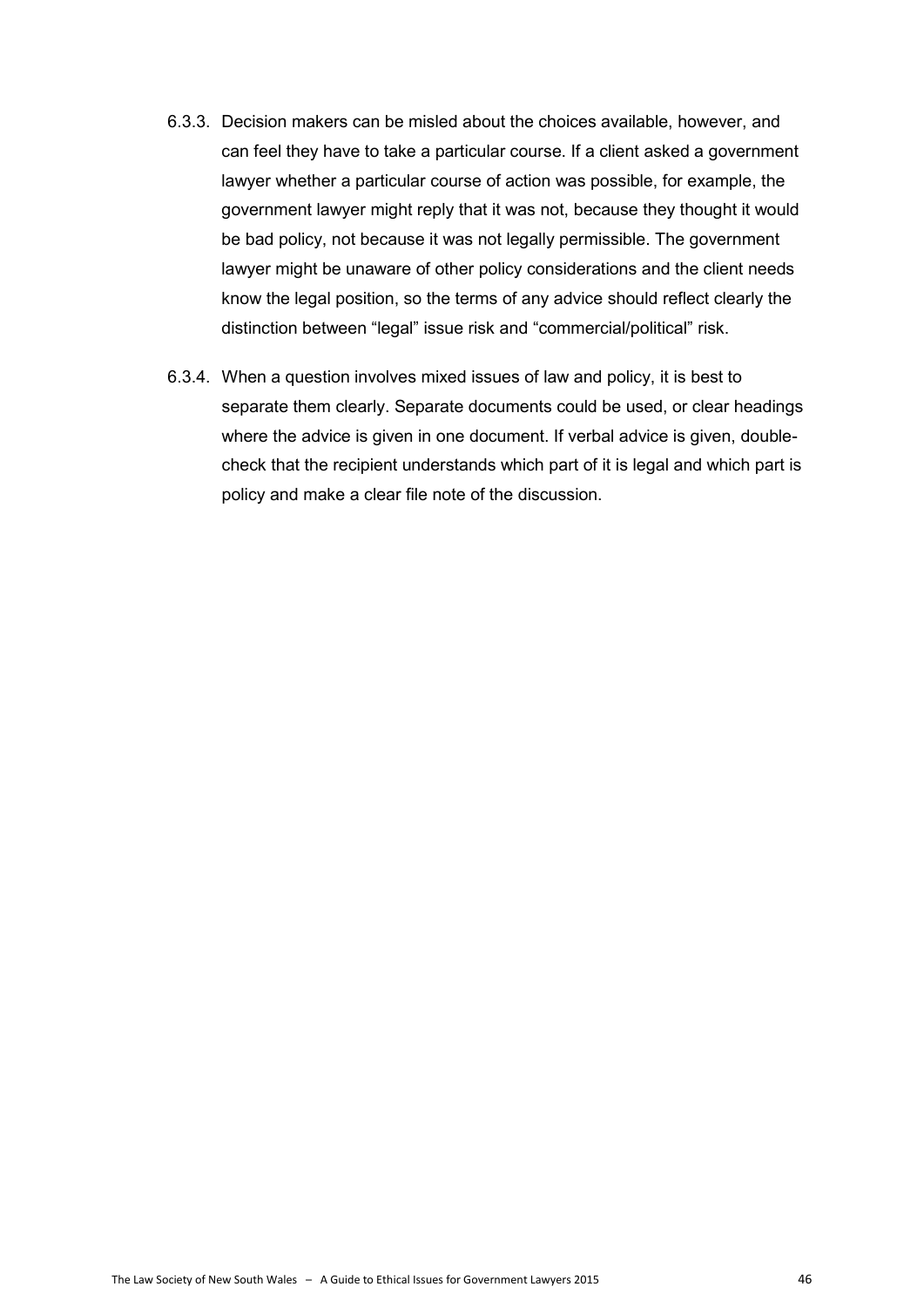### Example 2

I have been asked to advise a government client about whether there are procedures by which existing legislation can be used to achieve certain objectives and, if it cannot, the kind of legislative amendments which will be needed to achieve those objectives. However, in my view, those objectives, if realised, may yield some very undesirable outcomes. Is it my place to express such an opinion when I provide my advice?

# Response 2

This may be complicated. If it is possible to envisage alternative procedures or legislative amendments which achieve these objectives but, in the opinion of the government lawyer, either do not produce these undesirable outcomes, or, if they do produce them, to a much smaller degree, then these are available options which can be brought to the client's attention.

The government lawyer is perfectly entitled to raise them for consideration. He or she may well be remiss if they omit to mention the issues, as an aspect of their role. The client is entitled to expect that a competent government lawyer will canvass all the reasonably available alternatives.

If, however, these undesirable outcomes will follow irrespective of the way in which the objectives are realised, the government lawyer needs to consider carefully whether his or her opinion to this effect should be expressed in the advice; especially when the opinion has not been sought. Where not sought, the government lawyer should consider noting that the advice does not so extend.

Assessing the likely outcomes of a particular policy can involve a variety of disciplines including economics, social science and psychology. The government lawyer should acknowledge that, when it comes to such disciplines, they may well be outside their area of professional expertise and they may be no more qualified to comment than any member of the general public.

Further, if the policy is capable of producing benefits, the question of whether those benefits are worth the anticipated drawbacks is one for the client to decide.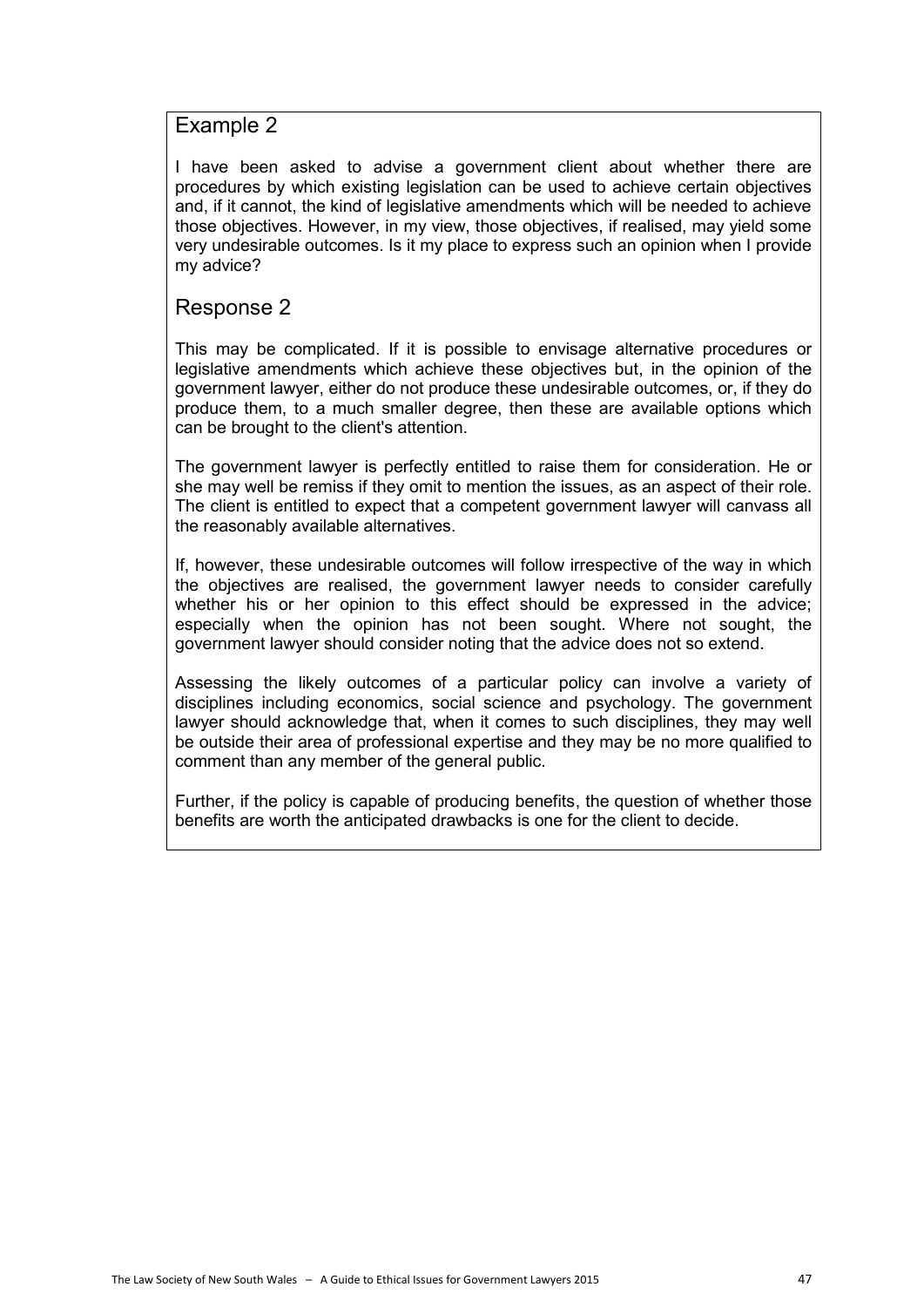### **7. External Legal Service Providers**

- 7.1. If an agency is bound to refer particular types of matter to the Government legal agency, the government lawyer should ensure that it does so. If the agency is free to select its external advisers, the government lawyer must:
	- use informed purchaser models to engage external legal services and manage external legal services providers, including operating within the government procurement policy framework;
	- try to ensure that the agency (and therefore the government) is best served by the choice; and
	- avoid selection from habit, friendship or favour, or, of course, in return for some inducement.
	- 7.1.1. When selecting external legal service providers, Government agencies should use the informed purchaser model<sup>50</sup> to obtain quality legal services and value for money from the government's external legal spend by selecting and managing good value, high quality legal services that support the agency's strategic objectives.
	- 7.1.2. The choice of law firms should depend on the outcome of a tendering process, in which the legal services needs of the agency, capacity of the firm, its willingness to use experienced practitioners and the costs involved will all be relevant.
	- 7.1.3. For NSW Government agencies, the NSW Procurement Policy Framework applies to both establishing legal panels, and engaging external firms for specific work, including outsourcing work to a legal panel.<sup>51</sup> There is also a tailored leading practice model for informed purchasing of panel legal services for government agencies.

<sup>50</sup> The concept of informed purchasing is drawn from the Australian National Audit Office *Better Practice Guide: Legal Services Arrangements in Australian Government Agencies*, August 2006.

<sup>51</sup> The NSW Procurement Policy Framework sets out the policy and operating framework for the NSW public sector procurement system, and provides a single source of guidance on the rules for procurement. See *NSW Procurement Policy Framework for NSW Government Agencies* issued by the NSW Procurement Board, July 2015:

https://www.procurepoint.nsw.gov.au/sites/default/files/documents/procurement\_policy\_framework\_-\_july\_2015.pdf.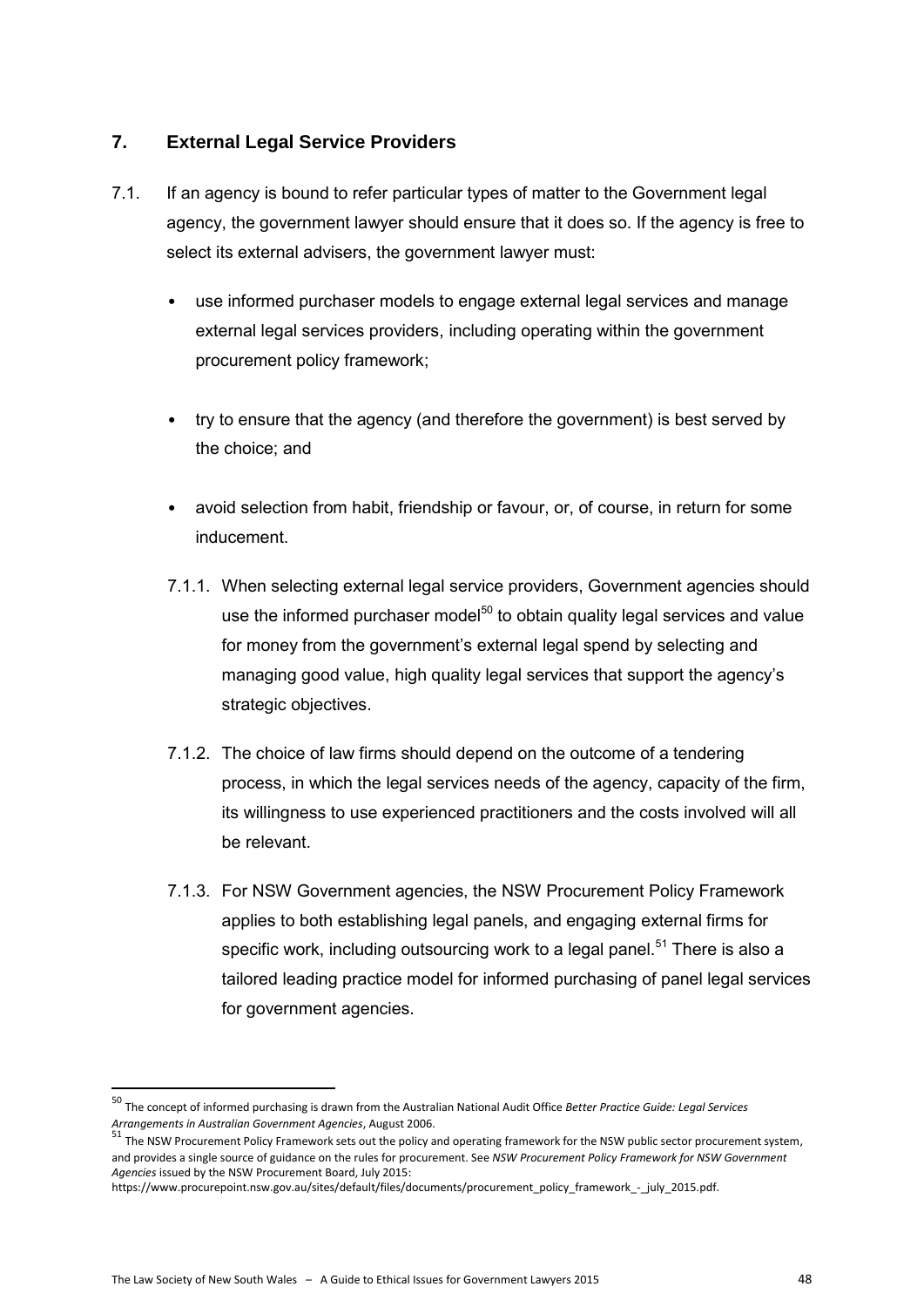- 7.1.4. The NSW Department of Justice's Guidelines for Outsourcing Government Legal Work<sup>52</sup> can help agencies to decide:
	- a. when legal work should be contracted out;
	- b. the tendering process to be followed; and
	- c. the management of the relationship with the selected external legal services provider(s).
- 7.1.5. In New South Wales, agencies are required to refer certain classes of legal matters, known as core legal work, to the Crown Solicitor. This is because of their complexity, sensitivity or the need for the matters to be handled or managed centrally on behalf of the NSW Government. The classes of such legal matters include those which:
	- a. have implications for Government beyond an individual Minister's portfolio;
	- b. involve the constitutional powers and privileges of the State and/or the Commonwealth;
	- c. raise issues fundamental to the responsibilities of Government; or
	- d. arise from, or relate to, matters for which the Attorney General is responsible.<sup>53</sup>
- 7.1.6. If there is doubt about whether or not the Crown Solicitor's Office should be engaged, the Crown Solicitor's Office should be consulted. If it is still unclear, the Secretary of the Department of Justice will decide whether or not a matter is core legal work.<sup>54</sup>

1

<sup>52</sup> The Guidelines are available at: http://www.justice.nsw.gov.au/legal-services-coordination/Documents/guide-outsourcing2008.pdf

<sup>53</sup> For further information see[: http://arp.nsw.gov.au/m1995-39-arrangements-seeking-legal-advice-crown-solicitors-office](http://arp.nsw.gov.au/m1995-39-arrangements-seeking-legal-advice-crown-solicitors-office)

<sup>54</sup> For further information see[: http://www.justice.nsw.gov.au/legal-services-coordination/Pages/info-for-govt-agencies/core-legal](http://www.justice.nsw.gov.au/legal-services-coordination/Pages/info-for-govt-agencies/core-legal-work.aspx)[work.aspx](http://www.justice.nsw.gov.au/legal-services-coordination/Pages/info-for-govt-agencies/core-legal-work.aspx)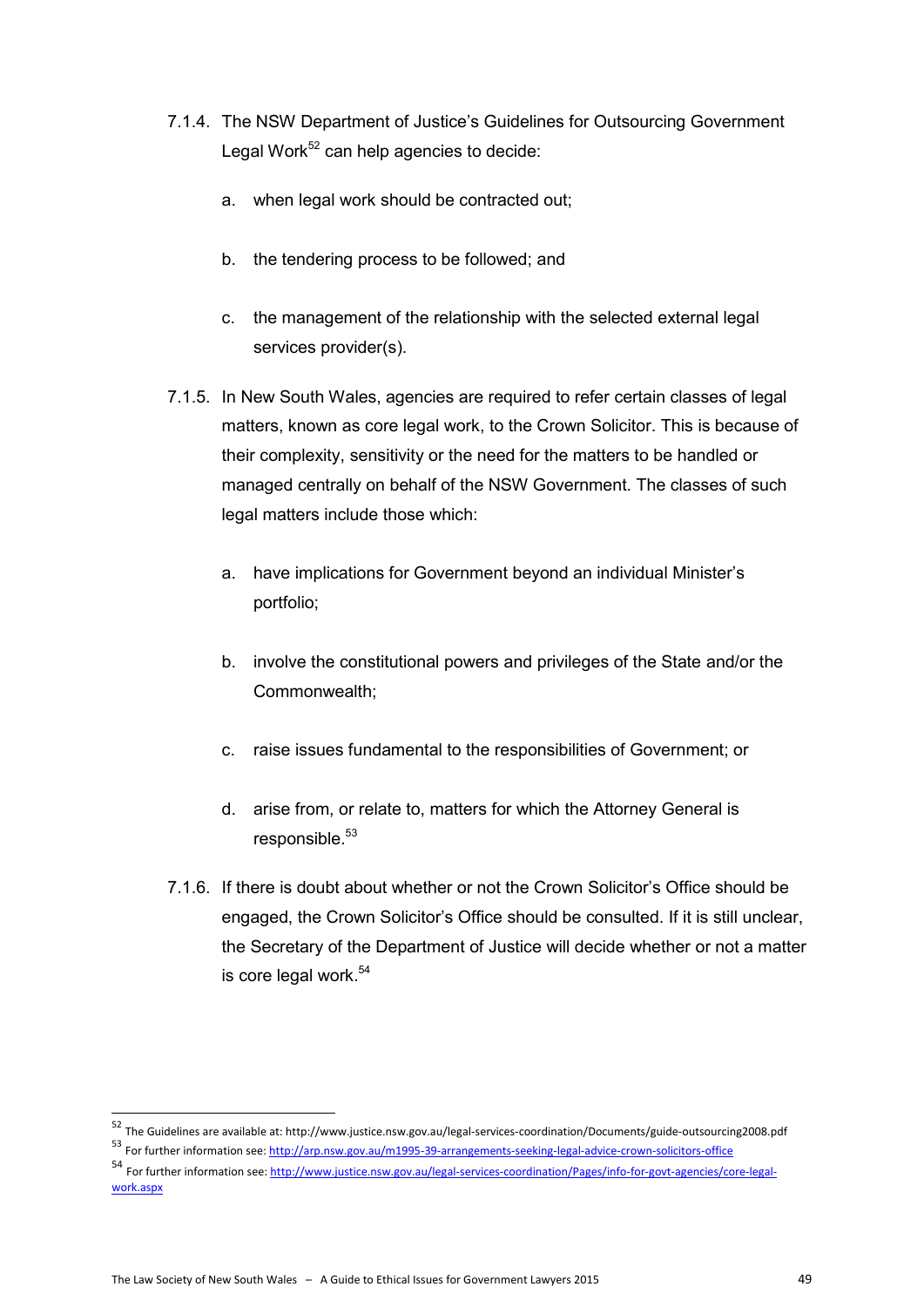- 7.1.7. For Commonwealth agencies subject to the *Public Governance, Performance and Accountability Act 2013* (Cth), the head of the agency is ultimately responsible for ensuring that legal services expenditure constitutes an efficient, ethical, economical and effective use of resources and that legal services are carried out in accordance with the Legal Services Directions.
- 7.1.8. Pursuant to Appendix F of the Legal Services Directions, Commonwealth agencies may only enter into arrangements for the provision of legal services (other than the engagement of counsel) with a service provider listed on the legal services multi-use list ("LSMUL firm") and in accordance with guidance material issued by the Attorney-General's Department.<sup>55</sup> The LSMUL Guidelines allow agencies to establish parcels of work and to enter into specific arrangements with a number of LSMUL firms to provide legal services in respect of a parcel, similar to the establishment of a panel of legal service providers. The establishment of parcels provides a basis for the development of strong ongoing relationships with a number of firms, and encourages firms to commit to building expertise.
- 7.1.9. In the Commonwealth, the Australian Government Solicitor must be retained for what is known as 'tied work'. Pursuant to the Legal Services Directions, tied work includes constitutional, Cabinet, national security, public international law and legislative work.<sup>56</sup>
- 7.1.10. The experience of a government lawyer who has seen counsel in action will often be a very good means for choosing an appropriate barrister.

<sup>55</sup> The LSMUL Guidelines are available at:

http://www.ag.gov.au/LegalSystem/LegalServicesCoordination/Pages/Purchasingservicesfromthelegalservicesmultiuselist.aspx. The Guidelines note that agencies may seek an exemption from the requirement to use the LSMUL in relation to a particular matter or class of matters in exceptional circumstances. Such requests will be considered by the Office of Legal Services Coordination on a case by case basis.

 $\frac{56}{36}$  See the Legal Services Directions, Appendix A – Tied areas of Commonwealth legal work.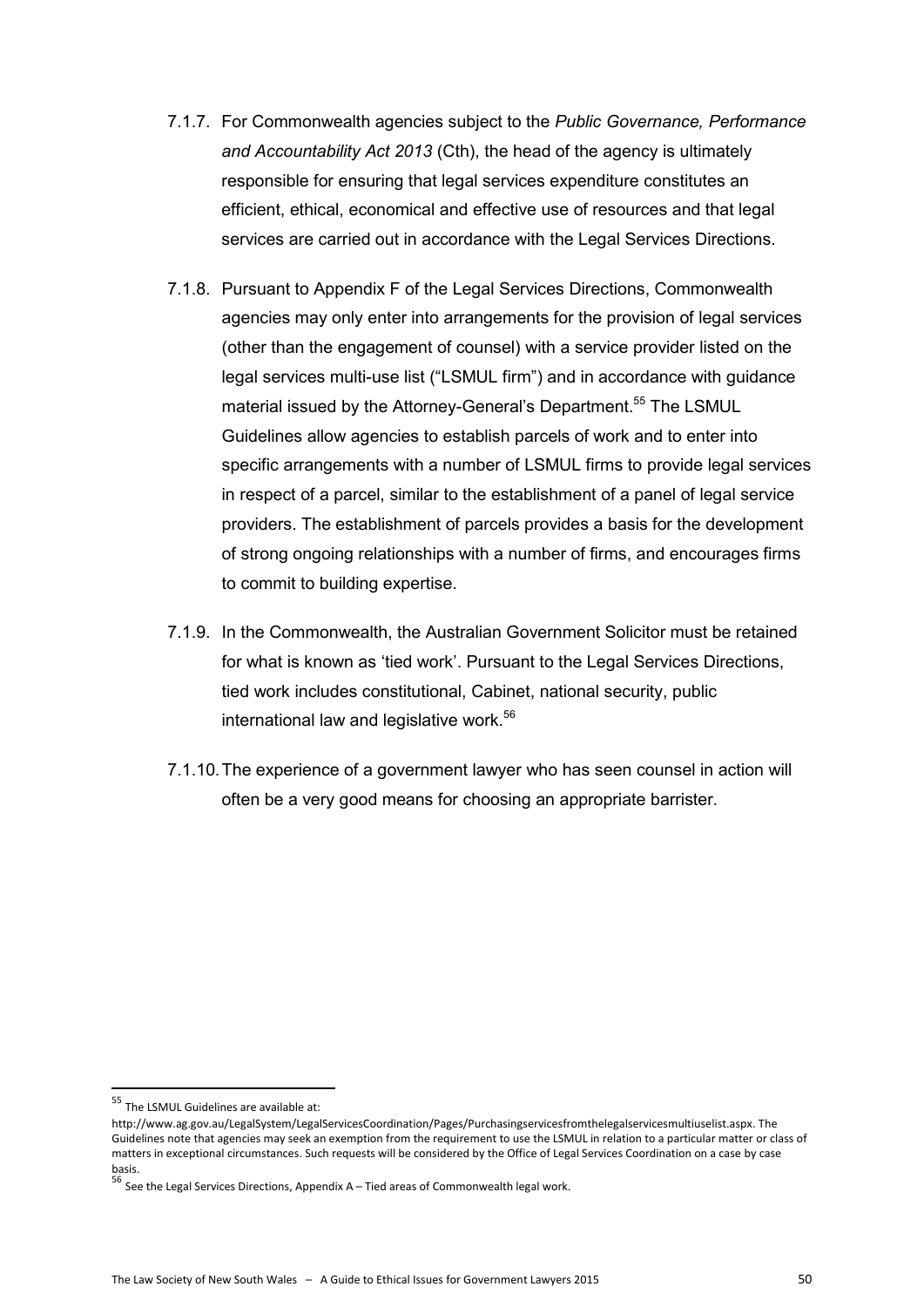- 7.1.11. The Equitable Briefing Policy of the NSW Government is also relevant.<sup>57</sup> NSW Government agencies and their legal service providers are required to consider female counsel and ensure an equitable distribution of work to both male and female counsel. Under the policy, when government agencies engage counsel they should make all reasonable endeavours to identify and genuinely consider briefing female counsel in the relevant practice area. It also provides a format for monitoring, reviewing and reporting on the engagement of female counsel.
- 7.1.12. In New South Wales, Senior Counsel cannot be retained without the Attorney General's approval.<sup>58</sup> The Attorney General is also required to set the rate of remuneration of the Senior Counsel.
- 7.1.13. Commonwealth agencies and legal service providers are required to select counsel for their skills and competency independently of their gender. They are to ensure they brief a broad range of counsel and, in particular, women.<sup>59</sup>
- 7.1.14. The Law Council of Australia has also published an Equitable Briefing Policy for female barristers and advocates. It provides that, in selecting counsel, all reasonable endeavours should be made to:
	- Identify female counsel in the relevant practice area;
	- Genuinely consider engaging such counsel;
	- Regularly monitor and review the engagement of female counsel; and
	- Periodically report on the nature and rate of engagement of female counsel.

 $\overline{a}$ 

<sup>57</sup> The Equitable Briefing Policy of the NSW Government was approved for adoption by all government agencies on 8 July 2008. The policy is available at http://www.justice.nsw.gov.au/legal-services-coordination/Documents/cabinetapp-ebp.pdf.<br>58 - 2014 - 2015 - 2016 - 2017 - 2018 - 2018 - 2019 - 2018 - 2019 - 2019 - 2019 - 2019 - 2019 - 2019 - 2019 -

 $\overline{5}$  For further information see the Premier's Memorandum M2009-17.

 $59$  Legal Services Directions, Appendix D – Engagement of Counsel.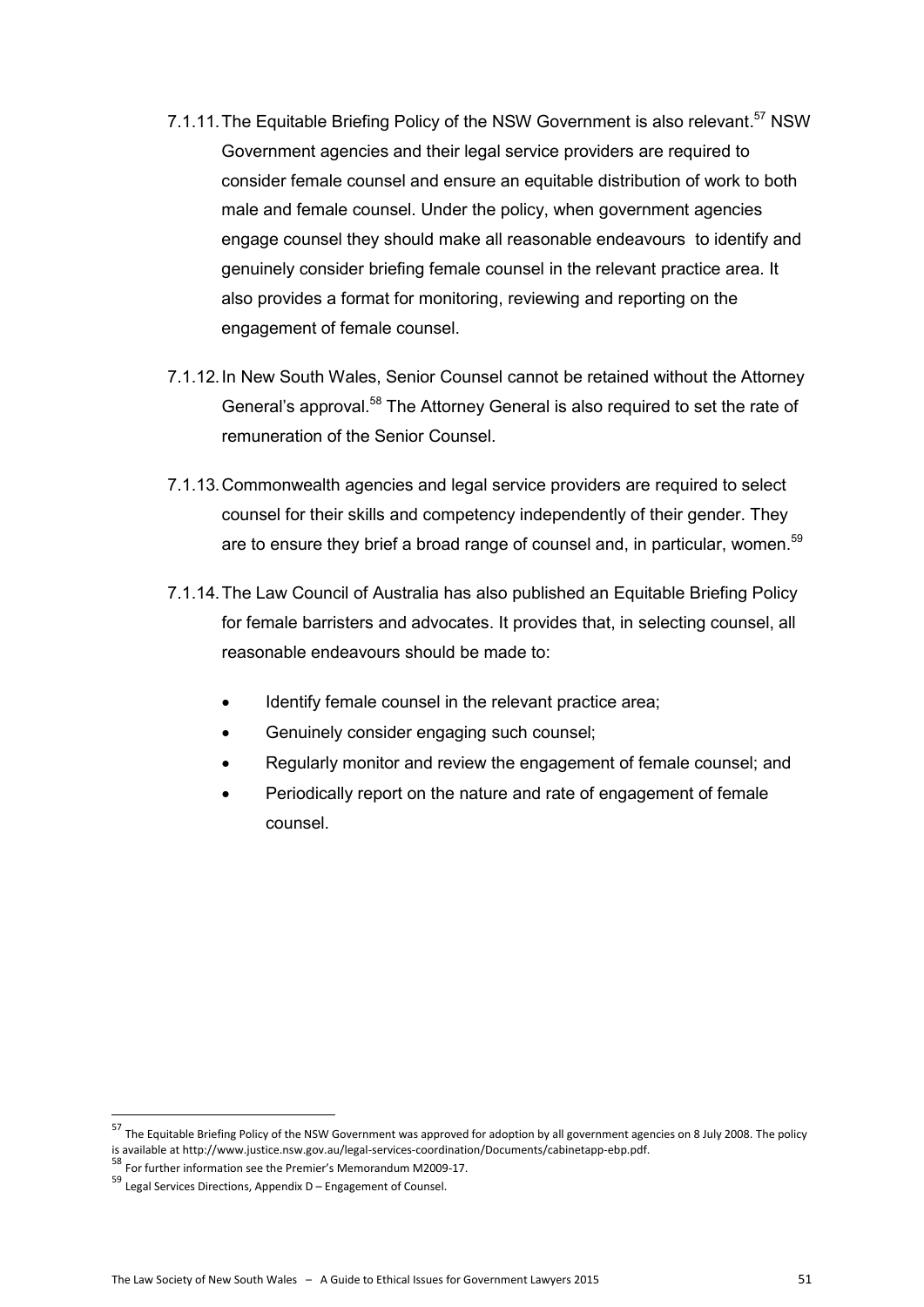### Example 1

"I am acting for the Department to get the advice of a major private firm on how a proposal to alter certain rights over the use of water flowing through properties might be implemented. The firm has done a lot of government work. I am happy to work closely with them, but I can't be present at all of the discussions they have amongst themselves as they develop the advice. When the advice arrives I think the firm's scheme is far too complicated, and, indeed, that it would be far simpler and practical to introduce legislation to bring about the change. What do I do?"

# Response 1

The government lawyer should raise with the firm the deficiencies she sees in the advice obtained, in an attempt, in the agency's interest, to resolve the issue. The government lawyer's experience may be very valuable to the firm in reviewing its advice. If the firm maintains its advice, and the government lawyer still thinks it is deficient, the agency should be told.

7.2. A government lawyer must act diligently in every case: to brief and assist external

legal service providers and raise any problems with their advice.

# Example 2

"The specialised work of the Department is remote from the experience of many barristers, so I like to brief a small number of counsel, to build up their experience in that work, and their acquaintance with officers in the Department. It saves me a lot of time, not having to explain things to a new barrister. Yet it worries me that some of the barristers are beginning to move into a price range that is bringing in some large bills to the Department."

# Response 2

The government lawyer should always try to control the cost of external legal services, and so should always be on the lookout for new talent to gradually replace barristers whose fees are beginning to stretch the budget. There are always talented junior barristers available, and the experience of the government lawyer should be fully used to give them the necessary knowledge of the specialised work.

7.2.1. Repeatedly briefing the same counsel or firm improves their experience in the agency's work. Having a number of barristers doing advocacy work in the one field, however, could be useful in case a single barrister is unavailable. In country areas of course, there may be only one legal firm in town, and using that firm may be a substantial saving.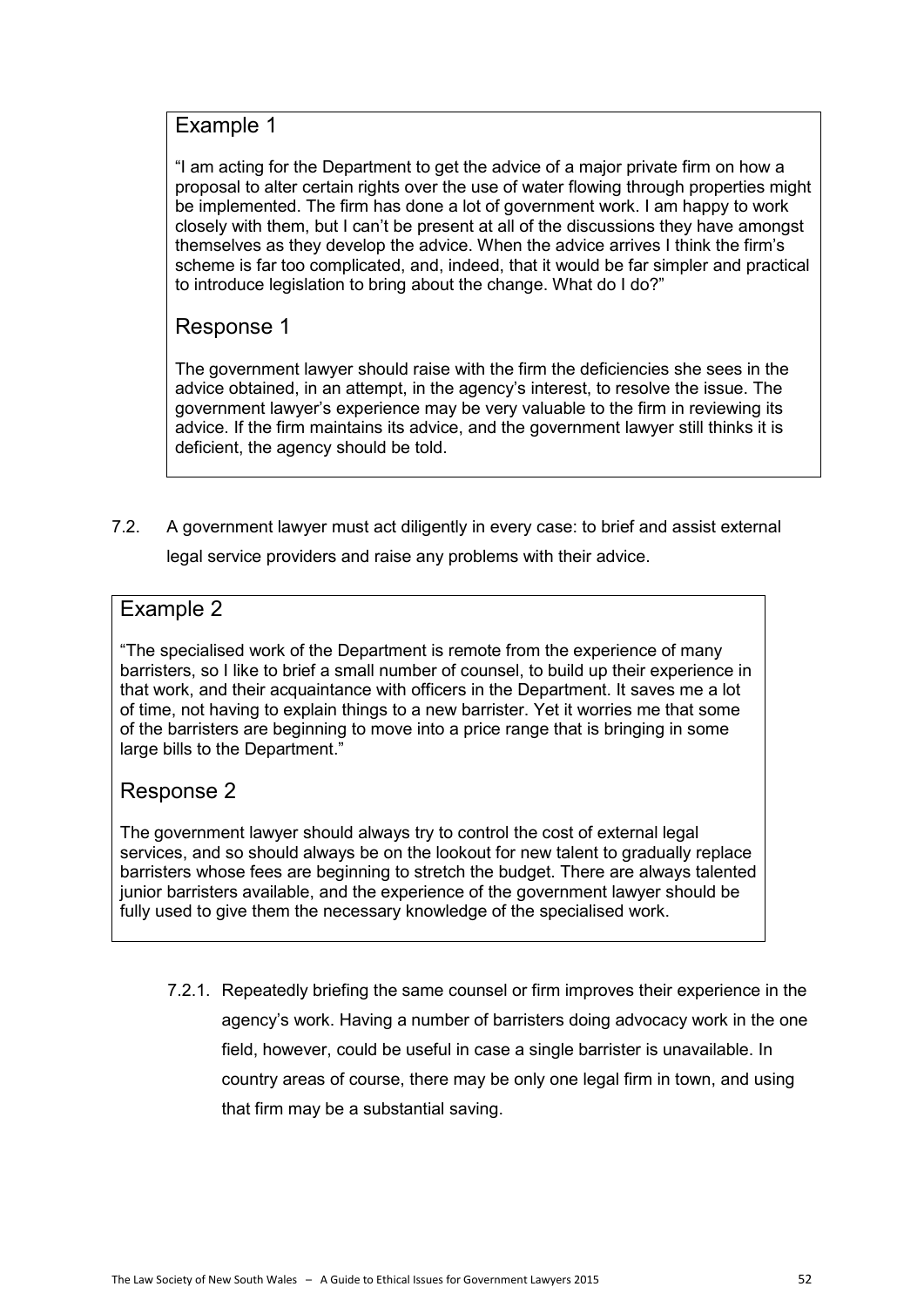- 7.2.2. Commonwealth agencies and legal service providers are also encouraged to brief a broad range of counsel and, in particular, female counsel. Under the Commonwealth Legal Services Directions, which are binding, the selection of counsel by Commonwealth agencies must take into account the interests of the Commonwealth in securing suitable and expert counsel in a particular case but this shouldn't result in a narrow pool of barristers who regularly do Commonwealth work.<sup>60</sup>
- 7.2.3. Agreeing on clear performance indicators at the outset, and talking early and frankly about any concerns, will help avoid serious problems with legal firms and barristers. Regular meetings between agency representatives and external service providers should be scheduled to discuss the work being performed. Future problems can also be avoided if the tender team regularly reviews and records progress.

 $^{60}$  See the Legal Services Directions, Appendix D – Engagement of Counsel.